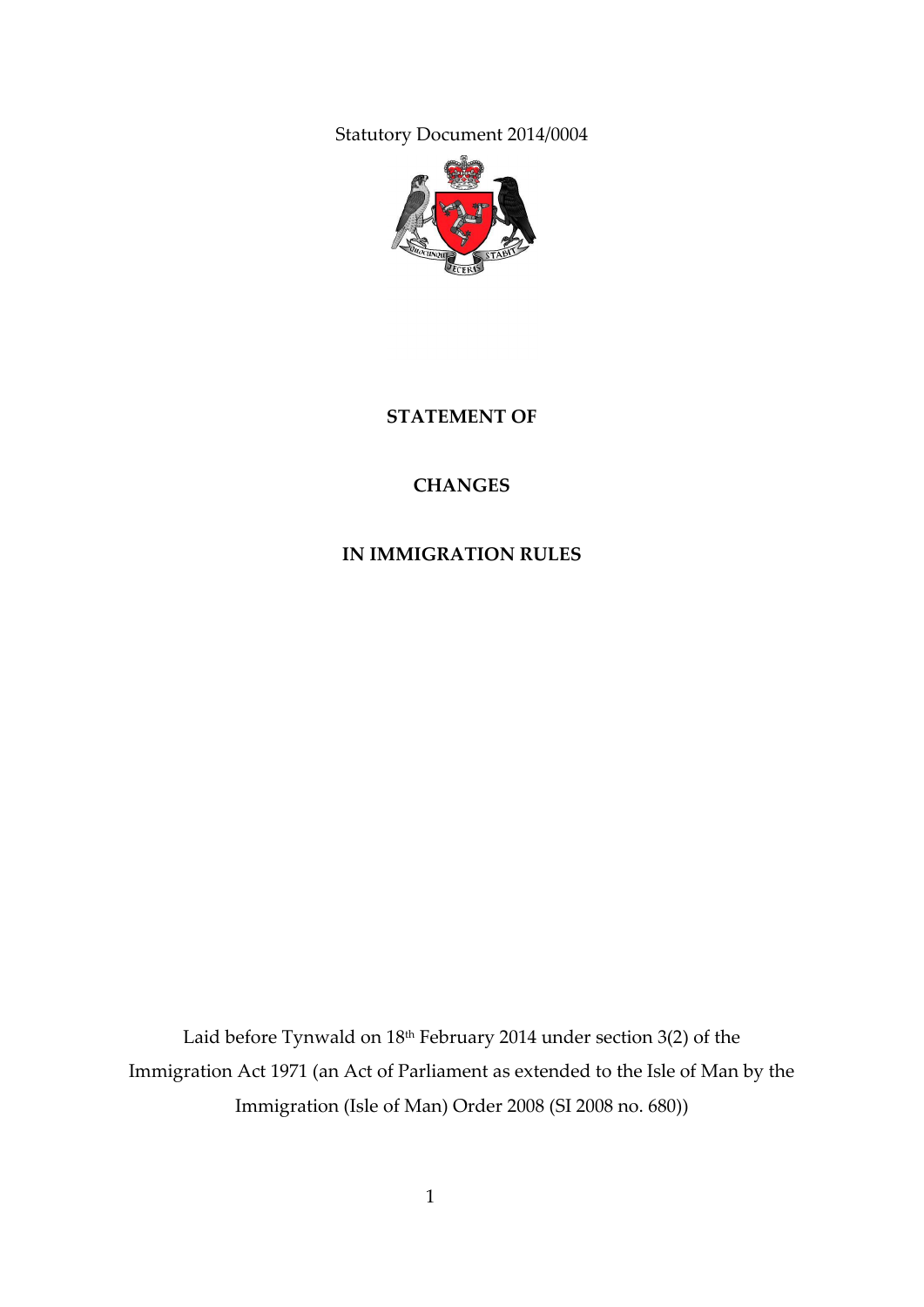#### **STATEMENT OF CHANGES IN IMMIGRATION RULES**

The Council of Ministers has made the following changes to the Rules laid down by it as to the practice to be followed in the administration of the Immigration Act 1971<sup>1</sup> (of Parliament) as it has effect in the Isle of Man**<sup>2</sup>** for regulating entry into and the stay of persons in the Isle of Man and contained in the Statement laid before Tynwald on 17th May 2005<sup>3</sup>.

The changes in this Statement shall take effect on 01 February 2014. However, if an applicant has made an application for entry clearance or leave before 01 February 2014 and the application has not been decided before that date, it will be decided in accordance with the rules in force on 31 January 2014.

#### **Changes**

- 1. In paragraph 6 in the definition of "specified documents" delete "Points-based system Policy Guidance" and substitute "Immigration Rules".
- 2. In paragraph 41(ii), after "him," insert "does not intend to live for extended periods in the Isle of Man through frequent or successive visits,".
- 3. In paragraph 41(vi), after "or will, with any dependants, be maintained and" insert  $^{\prime\prime}$ /or  $^{\prime\prime}$ .
- 4. In paragraph 41(vi), after "by relatives or friends" insert " who can demonstrate they are able and intend to do so, and are legally present in the Isle of Man, or will be at the time of their visit,".
- 5. In paragraphs 75H and 75L, delete "up to a maximum of 6 weeks at a time" and substitute "up to a maximum of 3 months at a time".
- 6. In paragraph 128A(a), insert, after "5 years or 4 years lawfully in the Isle of Man means", ", subject to paragraph (aa),"
- 7. In paragraph 128A, insert, after (a):

"(aa) For the purposes of paragraph (a), time spent with valid leave in the Bailiwick of Guernsey, Bailiwick of Jersey or the United Kingdom may be included in the continuous period of 5 or 4 years residence in the Isle of Man , provided that:

 $\overline{a}$ 

<sup>&</sup>lt;sup>1</sup> 1971 c. 77

<sup>2</sup> See the Immigration (Isle of Man) Order 2008 (S.I. 2008 No 680)

<sup>3</sup> S.D. 62/05 amended by S.D.692/05, S.D. 442/06, S.D. 547/06, S.D. 781/06, S.D. 871/06, S.D. 124/07, S.D. 303/07, S.D. 534/07, S.D. 02/08, S.D. 500/08, GC 32/09, GC 35/09, GC 14/10, GC 26/10, GC 02/11, SD 518/11, SD 40/12, SD 0288/12, SD 0625/12, SD 0657/12, SD250/13, SD 302/13 and SD 345/13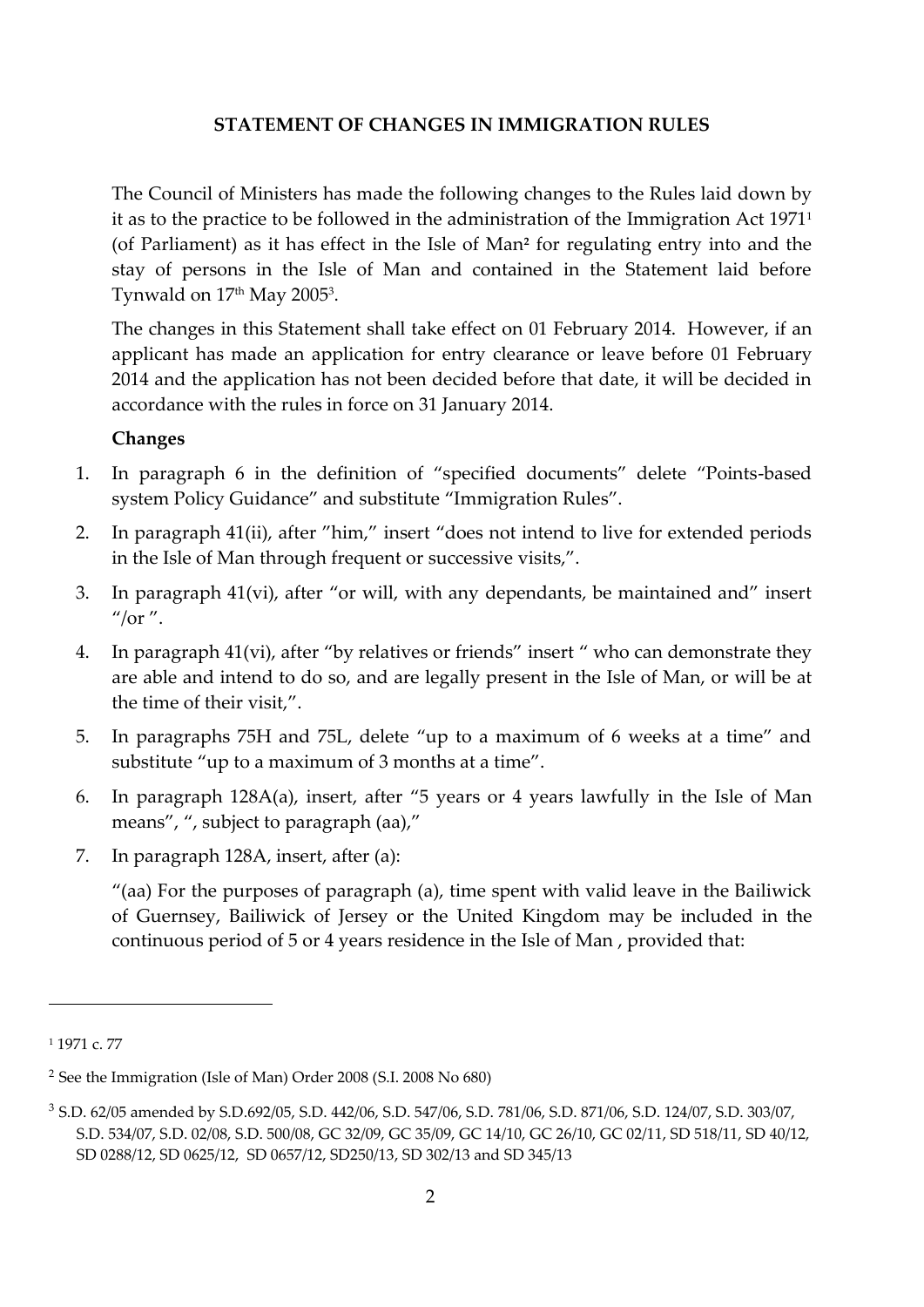(i) the leave granted in the Bailiwick of Guernsey, Bailiwick of Jersey or the United Kingdom was granted in a category equivalent to those specified in the indefinite leave to remain provisions in this Part; and

(ii) any period of leave granted in the Bailiwick of Guernsey, Bailiwick of Jersey or the United Kingdom as a work permit holder was for employment:

(a) in a job which appears on the list of occupations skilled to National Qualifications Framework level 3 or above, as stated in the Codes of Practice in Appendix J, or

(b) in a job which appears in the Creative Sector Codes of Practice in Appendix J, or

(c) as a professional sportsperson (including as a sports coach); and

(iii) in the case of leave granted in the Bailiwick of Guernsey, Bailiwick of Jersey and the United Kingdom as an overseas domestic worker in a private household, it was granted before 1 February 2014; and

(iv) the most recent period of leave in the relevant continuous period of 5 years or 4 years has been granted in the Isle of Man.".

- 8. In paragraph 128A(b), insert, after "UK Ancestry", ", and subject to paragraph (ba):"
- 9. In paragraph 128A, after (b) insert:

"(ba) For the purposes of paragraph (b), continuous employment in the Isle of Man may include employment in the Bailiwick of Guernsey, Bailiwick of Jersey and the United Kingdom under the terms of his work permit or in the employment for which he was given leave to enter or remain, provided that the most recent work permit or period of leave was granted in the Isle of Man; and, in any such case, paragraph (b) shall apply to employment in the Bailiwick of Guernsey, Bailiwick of Jersey and the United Kingdom in the same way as it applies to employment in the Isle of Man.".

- 10. In paragraph 134(iv) insert, after "Appendix J", "or, where the applicant is on maternity, paternity or adoption leave at the time of the application and not being paid the appropriate rate, the date that leave started and that they were paid at the appropriate rate immediately before the start of that leave.".
- 11. In paragraph 134-SD Specified documents, delete "A and B below", and substitute, "A, B and C below".
- 12. In paragraph 134-SD Specified documents, insert, after "B":

"C. Where the applicant is not being paid the appropriate rate in Appendix J due to maternity, paternity or adoption leave:

(a) Payslips must be: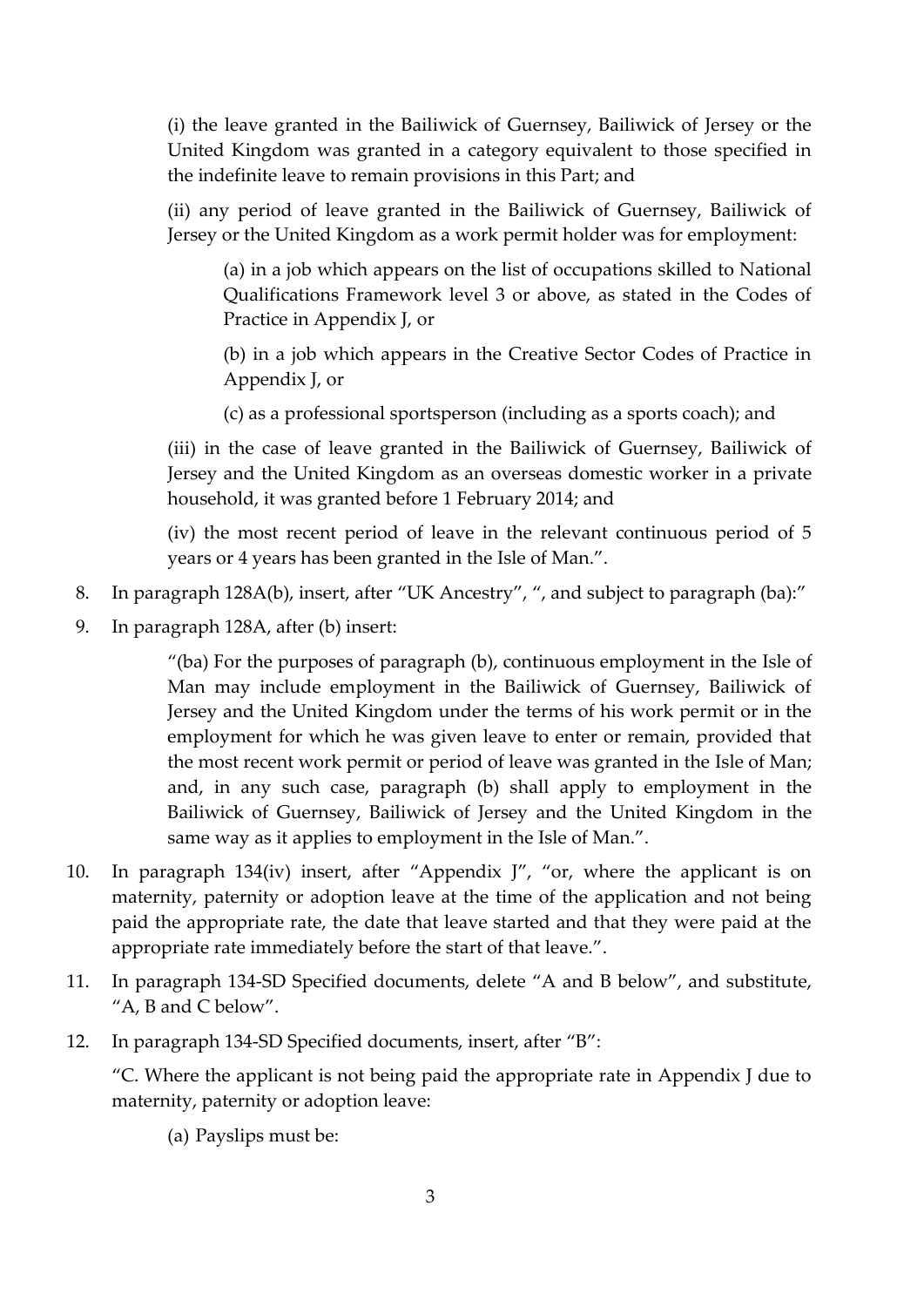(i) the applicant's payslip from the month immediately preceding the leave,

(ii) the applicant's payslips for each month of the period of the leave,

(iii) as set out in  $A(a)$ (iii) above.

(b) Bank or building society statements must be:

(i) the applicant's statement from the month immediately preceding the leave,

- (ii) the applicant's statement for each month of the period of the leave,
- (iii) as set out in  $A(b)$ (iii) above.".
- 13. In paragraph 200A(a), insert, after "5 years lawfully in the Isle of Man means", "subject to paragraph (aa)".
- 14. In paragraph 200A, insert, after (a):

"(aa) For the purposes of paragraph (a), time spent with valid leave in the Bailiwick of Guernsey, Bailiwick of Jersey or the United Kingdom may be included in the continuous period of 5 years lawful residence in the Isle of Man provided:

(i) the leave granted in the Bailiwick of Guernsey, Bailiwick of Jersey or the United Kingdom was granted in a category equivalent to those specified in the indefinite leave to remain provisions in this Part; and

(ii) the most recent period of leave in the relevant continuous period of 5 years was granted in the Isle of Man.".

- 15. In paragraph 200A(b) insert, after "the Isle of Man", "(or the Bailiwick of Guernsey, Bailiwick of Jersey and the United Kingdom, as the case may be)".
- 16. In paragraph 200A(b), delete "here" after "basis of stay".
- 17. In paragraph 245AAA(a), insert, after "continuous period of 5 years lawfully in the Isle of Man means", "subject to paragraphs 245CD, 245GF and 245HF,".
- 18. Delete paragraph 245AAA (b) and substitute:

"(b) Except for periods when the applicant had leave as a Tier 1 (General) Migrant, a Tier 1 (Investor) Migrant, a Tier 1 (Entrepreneur) Migrant, a Tier 1 (Exceptional Talent) Migrant, a highly skilled migrant, a Businessperson, an Innovator, an Investor, a self-employed lawyer or a writer, composer or artist, the applicant must have been employed in the Isle of Man continuously throughout the five years, under the terms of their Certificate of Sponsorship, work permit or in the employment for which they were given leave to enter or remain, except that any breaks in employment in which they applied for leave as a Tier 2 Migrant shall be disregarded, provided this is within 60 days of the end of their employment with their previous employer or Sponsor.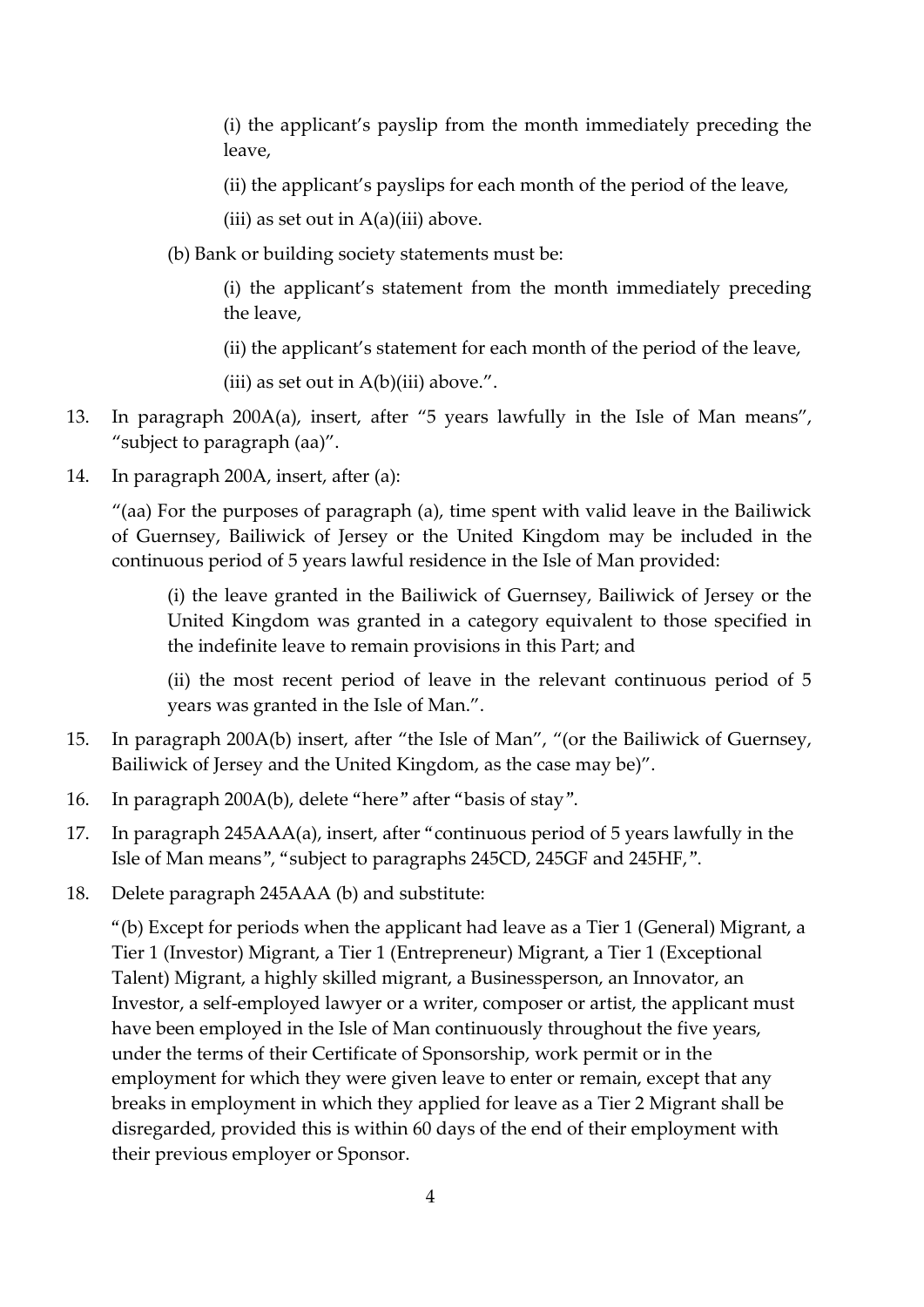(c) Except for periods where the applicant had leave as a Tier 1(Investor) Migrant, a Tier 1(Entrepreneur) Migrant, a Tier 1(Exceptional Talent) Migrant or a highly skilled migrant, any absences from the Isle of Man during the five years must have been for a purpose that is consistent with the applicant's basis of stay here, including paid annual leave, or for serious or compelling reasons.".

- 19. In paragraph 245CD(j), delete ", where the absence was due to a serious or compelling reason".
- 20. In paragraph 245CD insert, after (j):

"(k) For the purposes of sub-paragraph  $(c)$ , time spent with valid leave in the Bailiwick of Guernsey, the Bailiwick of Jersey or the United Kingdom in a category equivalent to those set out in (c)(i) to (viii) may be included in the continuous period of 5 years lawful residence in the Isle of Man, provided that:

- (i) the most recent period of leave was granted in the Isle of Man as a Tier 1 (General) Migrant; and
- (ii) any period of leave granted in the Bailiwick of Guernsey, the Bailiwick of Jersey or the United Kingdom as a work permit holder or a Tier 2 Migrant was for employment:

(a) in a job which appears on the list of occupations skilled to National Qualifications Framework level 3 or above (or from 6 April 2011, National Qualifications Framework level 4 or above or from 14 June 2012, National Qualifications Framework level 6 or above), as stated in the Codes of Practice in Appendix J, or

(b) in a job which appears in the Creative Sector Codes of Practice in Appendix J, or

- (c) as a professional sportsperson (including as a sports coach).
- (iii) In any such case, references to the "Isle of Man" in paragraph 245AAA shall include a reference to the Bailiwick of Guernsey, Bailiwick of Jersey or the United Kingdom, as the case may be.
- (l) [Not used]".
- 21. Delete paragraph 245CD- SD and substitute:

"245CD-SD Specified documents

The specified documents referred to in paragraph 245CD(j) are:

(a) For periods where the applicant was in employment in the Isle of Man, a letter from the employer detailing the purpose and period of absences in connection with the employment, including periods of annual leave.

(b) For periods where the applicant was self-employed or in business in the Isle of Man, or looking for work or setting up in business in the Isle of Man, a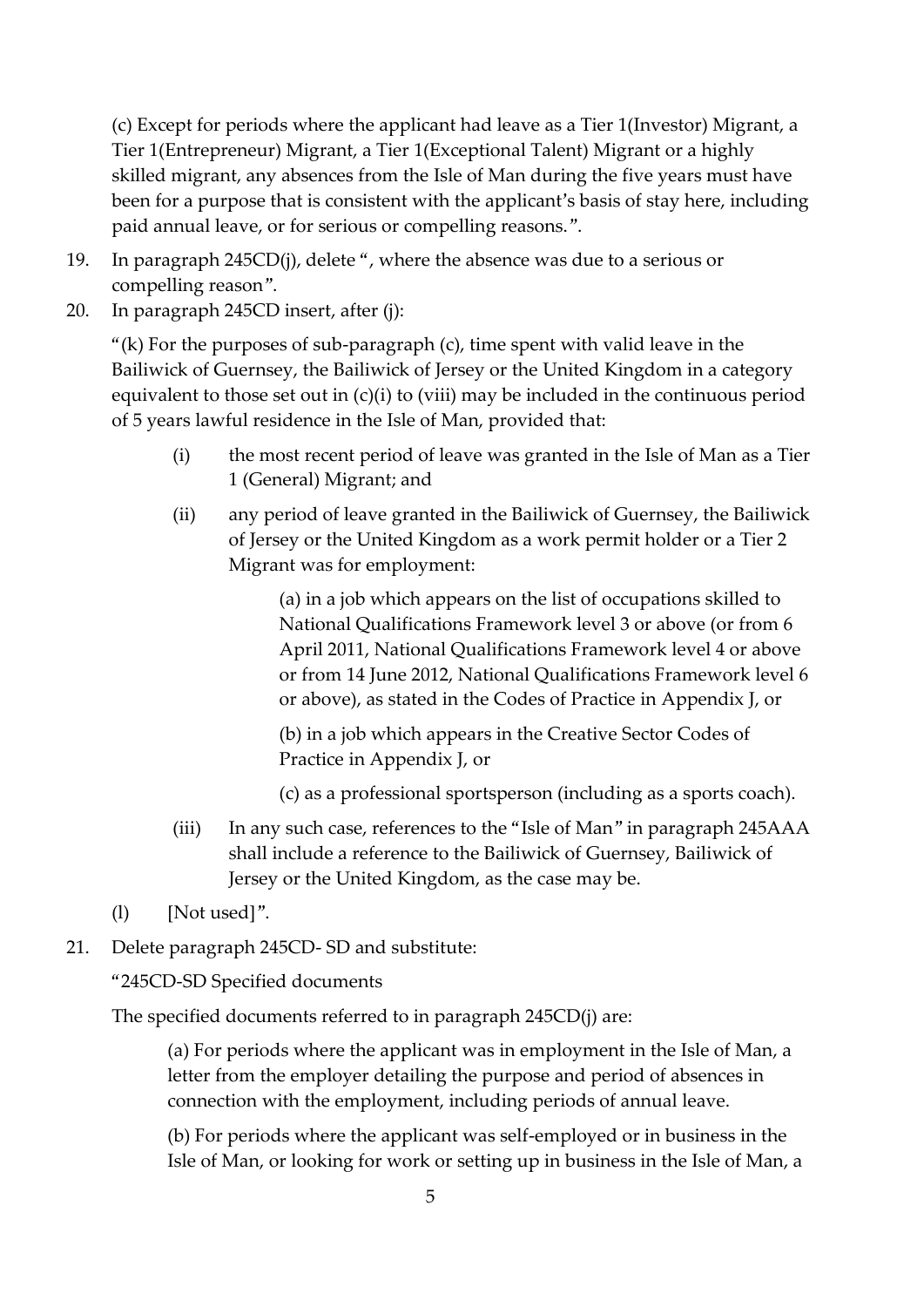personal letter from the applicant detailing the purpose and period of absences in relation to those activities.

(c) A personal letter from the applicant which includes full details of the reason for the absences and all original supporting documents in relation to those reasons – e.g. medical certificates, birth/death certificates, information about the reasons which led to the absence from the Isle of Man.".

22. After paragraph 245DB(e), insert:

"(f) Except where the applicant has had entry clearance, leave to enter or leave to remain as a Tier 1 (Entrepreneur) Migrant, a Businessperson or an Innovator in the 12 months immediately before the date of application and is being assessed under Table 5 of Appendix A, the Entry Clearance Officer must be satisfied that:

- (i) the applicant genuinely intends and is able to establish, take over or become a director of one or more businesses in the Isle of Man within the next six months;
- (ii) (ii) the applicant genuinely intends to invest the money referred to in Table 4 of Appendix A in the business or businesses referred to in (i);
- (iii) that the money referred to in Table 4 of Appendix A is genuinely available to the applicant, and will remain available to him until such time as it is spent by his business or businesses. 'Available to him' means that the funds are:

(1) in his own possession,

(2) in the financial accounts of a Isle of Man incorporated business of which he is the director, or

(3) available from the third party or parties named in the application under the terms of the declaration(s) referred to in paragraph 41-SD(b) of Appendix A; (iv) that the applicant does not intend to take employment in the Isle of Man other than under the terms of paragraph 245DC;

(g) In making the assessment in (f), the Entry Clearance Officer will assess the balance of probabilities. The Entry Clearance Officer may take into account the following factors:

(i) the evidence the applicant has submitted;

(ii) the viability and credibility of the source of the money referred to in Table 4 of Appendix A;

(iii) the viability and credibility of the applicant's business plans and market research into their chosen business sector;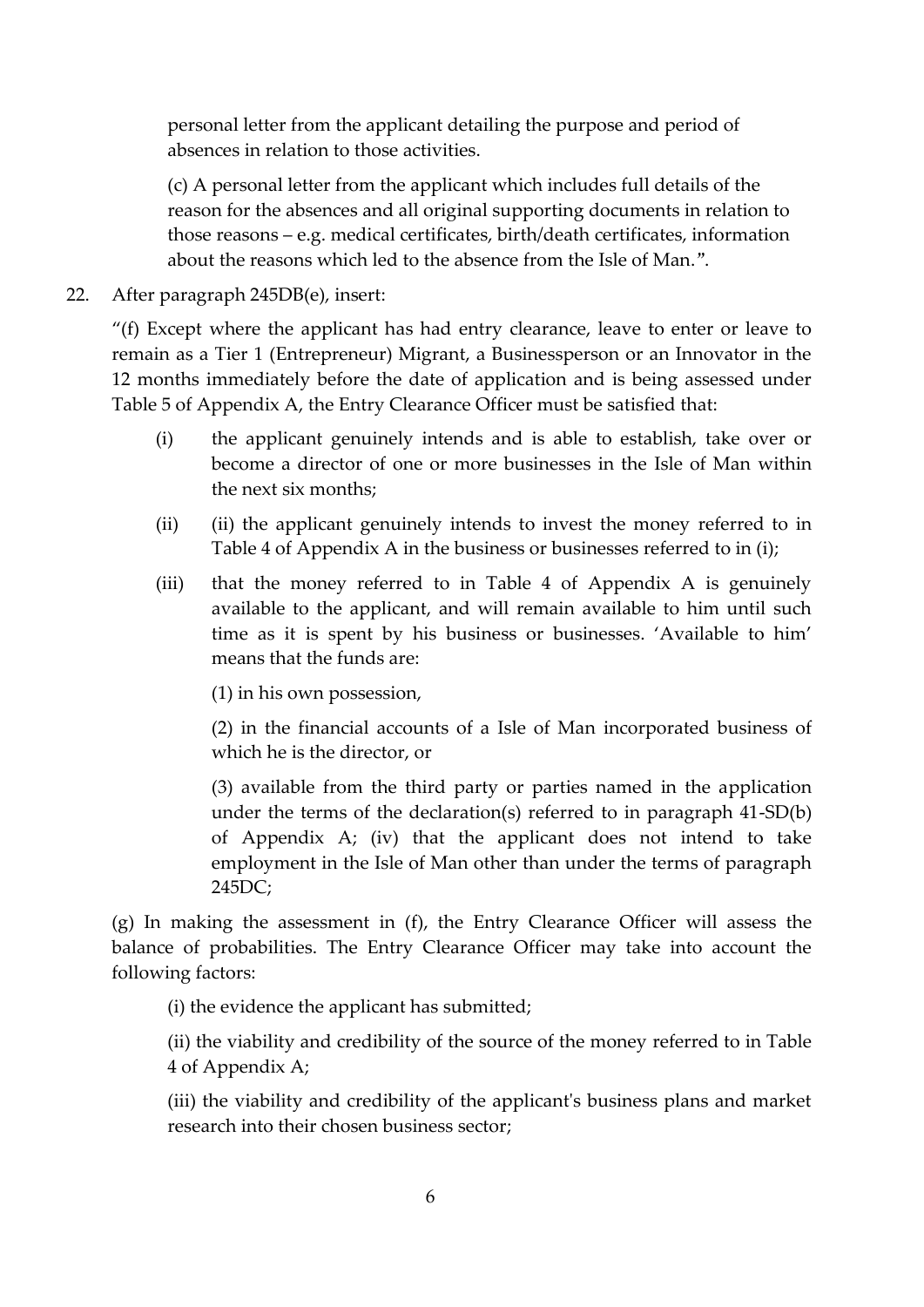(iv) the applicant's previous educational and business experience (or lack thereof);

(v) the applicant's immigration history and previous activity in the Isle of Man; and

(vi) any other relevant information.

(h) The Entry Clearance Officer reserves the right to request additional information and evidence to support the assessment in (f), and to refuse the application if the information or evidence is not provided. Any requested documents must be received by the Isle of Man Immigration Office at the address specified in the request within 28 working days of the date of the request.

(i) If the Entry Clearance Officer is not satisfied with the genuineness of the application in relation to a points-scoring requirement in Appendix A, those points will not be awarded.

(j) The Entry Clearance Officer will not carry out the assessment in (f) if the application already falls for refusal on other grounds, but reserves the right to carry out this assessment in any reconsideration of the decision.".

23. Delete paragraph 245DD(a) and substitute:

"(a) The applicant must not fall for refusal under the general grounds for refusal, except that paragraph 322(10) shall not apply, and must not be an illegal entrant.".

24. After paragraph 245DD(g), insert:

"(h) Except where the applicant has, or was last granted, leave as a Tier 1 (Entrepreneur) Migrant, a Businessperson or an Innovator and is being assessed under Table 5 of Appendix A, the Isle of Man Immigration Office must be satisfied that:

(i) the applicant genuinely:

(1) intends and is able to establish, take over or become a director of one or more businesses in the Isle of Man within the next six months, or

(2) has established, taken over or become a director of one or more businesses in the Isle of Man and continues to operate that business or businesses; and

(ii) the applicant genuinely intends to invest the money referred to in Table 4 of Appendix A in the business or businesses referred to in (i);

(iii) that the money referred to in Table 4 of Appendix A is genuinely available to the applicant, and will remain available to him until such time as it is spent by his business or businesses. 'Available to him' means that the funds are:

(1) in his own possession,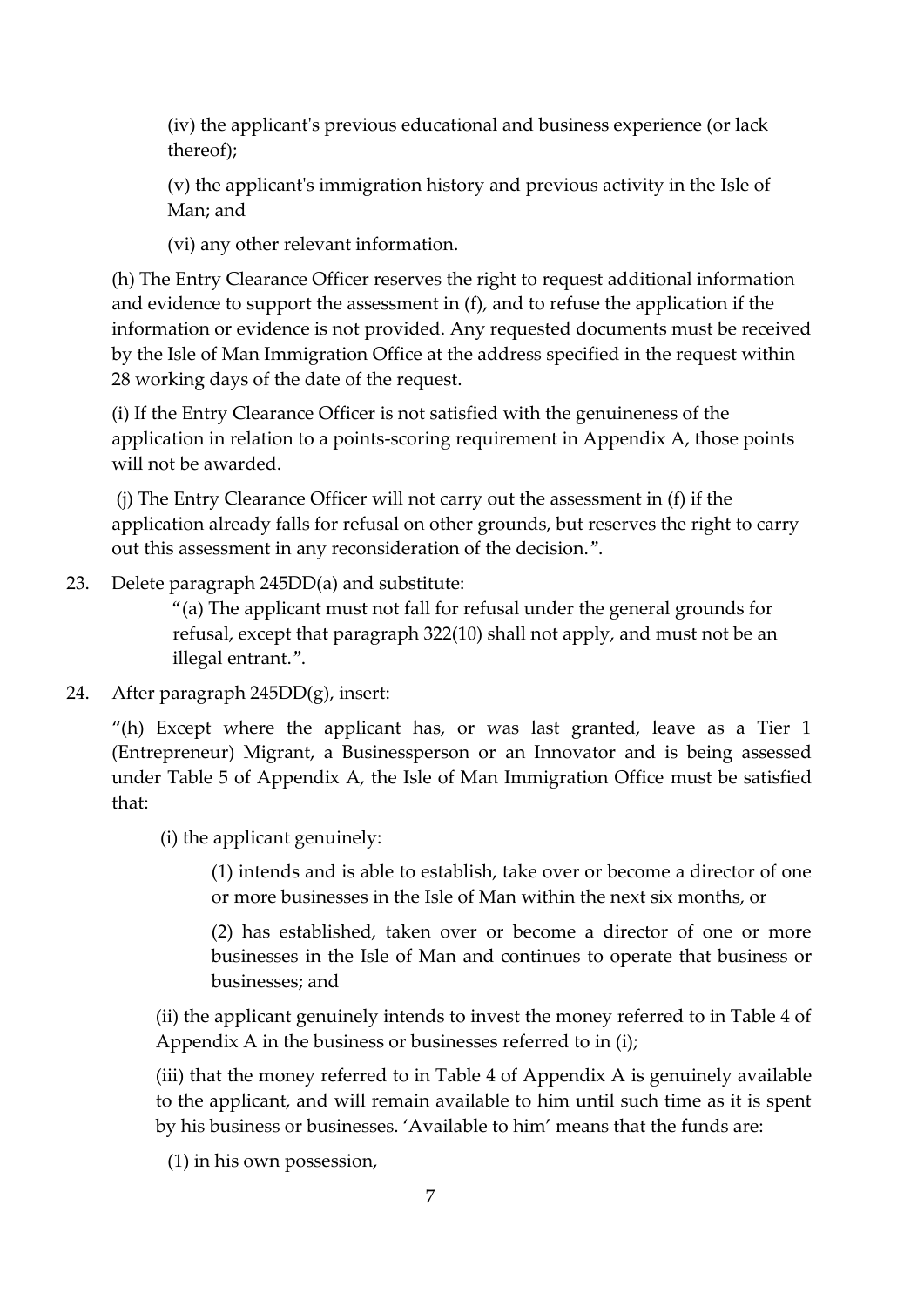(2) in the financial accounts of a Isle of Man incorporated business of which he is the director, or

(3) available from the third party or parties named in the application under the terms of the declaration(s) referred to in paragraph 41-SD(b) of Appendix A;

(iv) that the applicant does not intend to take employment in the Isle of Man other than under the terms of paragraph 245DE.

(i) In making the assessment in (h), the Isle of Man Immigration Office will assess the balance of probabilities. The Isle of Man Immigration Office may take into account the following factors:

(i) the evidence the applicant has submitted;

(ii) the viability and credibility of the source of the money referred to in Table 4 of Appendix A;

(iii) the viability and credibility of the applicant's business plans and market research into their chosen business sector;

(iv) the applicant's previous educational and business experience (or lack thereof);

(v) the applicant's immigration history and previous activity in the Isle of Man;

(vi) where the applicant has already registered in the Isle of Man as selfemployed or as the director of a business, and the nature of the business requires mandatory accreditation, registration and/or insurance, whether that accreditation, registration and/or insurance has been obtained; and

(vii) any other relevant information.

(j) The Isle of Man Immigration Office reserves the right to request additional information and evidence to support the assessment in (h), and to refuse the application if the information or evidence is not provided. Any requested documents must be received by the Isle of Man Immigration Office at the address specified in the request within 28 working days of the date of the request.

(k) If the Isle of Man Immigration Office is not satisfied with the genuineness of the application in relation to a points-scoring requirement in Appendix A, those points will not be awarded.

(l) The Isle of Man Immigration Office will not carry out the assessment in (h) if the application already falls for refusal on other grounds, but reserves the right to carry out this assessment in any reconsideration of the decision.

(m) The applicant must, unless he provides a reasonable explanation, comply with any request made by the Isle of Man Immigration Office to attend for interview.".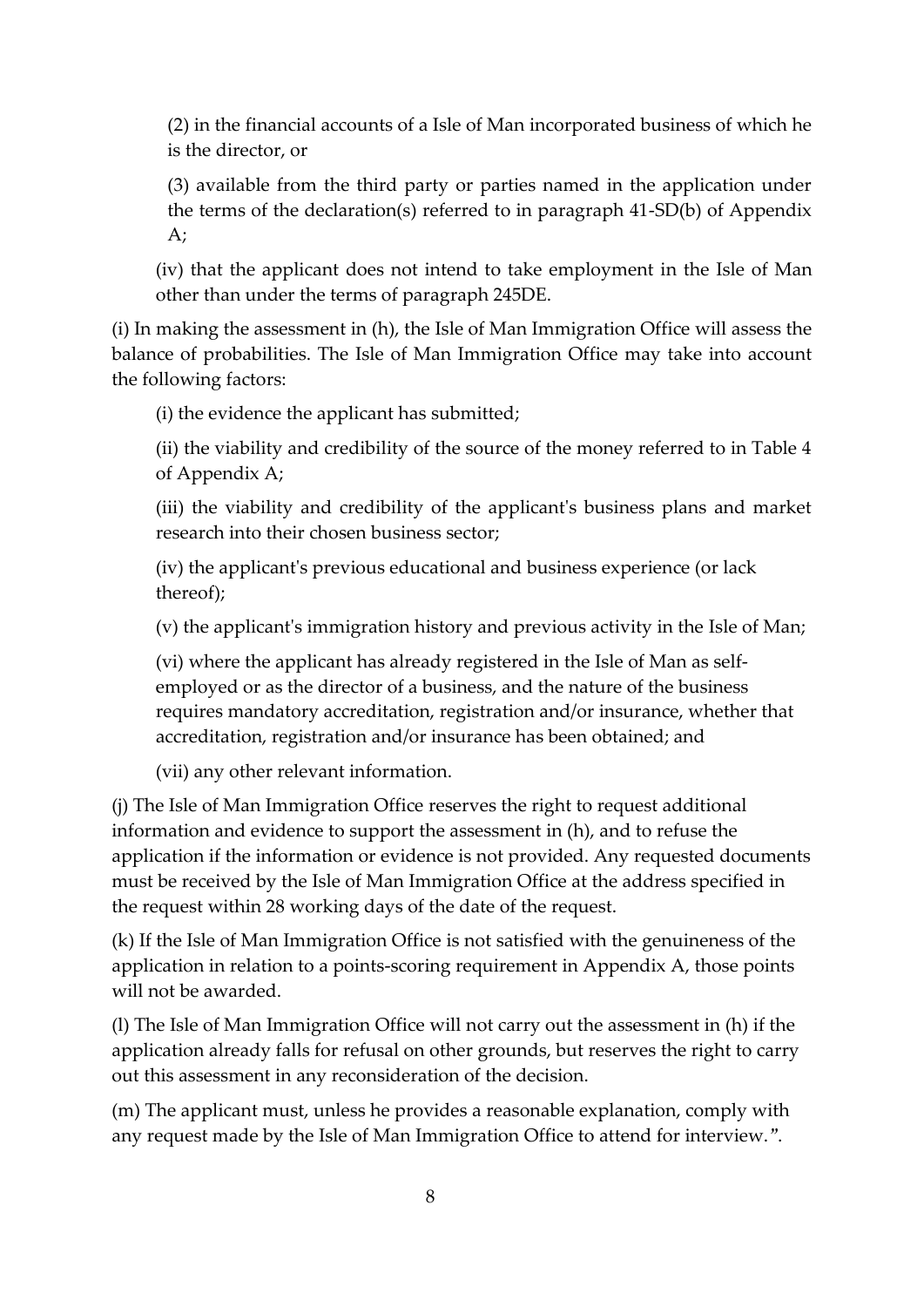25. Delete paragraph 245DE(c) and substitute:

"(c) Without prejudice to the grounds for curtailment in paragraph 323 of these Rules, leave to enter or remain granted to a Tier 1 (Entrepreneur) Migrant may be curtailed if:

(i) within 6 months of the date specified in paragraph (d), the applicant has not done one or more of the following things:

(1) registered with Isle of Man Treasury as self-employed,

(2) registered a new business in which he is a director, or

(3) registered as a director of an existing business, or

(ii) the funds referred to in the relevant sections of Appendix A cease to be available to him, except where they have been spent in the establishment or running of his business or businesses. 'Spent' excludes spending on the applicant's own remuneration. 'Available to him' means that the funds are:

(1) in his own possession,

(2) in the financial accounts of an Isle of Man incorporated business of which he is the director, or

(3) available from the third party or parties named in the application under the terms of the declaration(s) referred to in paragraph 41-SD(b) of Appendix A.".

26. Delete paragraph 245F(a) and substitute:

"(a) This route is for MBA and other Isle of Man graduates who have been identified by Higher Education Institutions as having developed genuine and credible business ideas and entrepreneurial skills to extend their stay in the Isle of Man after graduation to establish one or more businesses in the Isle of Man.".

- 27. In paragraph 245F(b), delete "245FB" and substitute "245FC".
- 28. Renumber paragraphs 245FA and 245FB as 245FB and 245FC respectively.
- 29. Before paragraph 245FB (previously 245FA), insert:

#### "**245FA. Entry to the Isle of Man**

All migrants arriving in the Isle of Man and wishing to enter as a Tier 1 (Graduate Entrepreneur) Migrant must have a valid entry clearance for entry under this route. If they do not have a valid entry clearance, entry will be refused.".

30. In paragraph 245FB (previously 245FA)delete:

#### **"245FB Requirements for leave to remain**

To qualify for leave to remain as a Tier 1 (Graduate Entrepreneur) Migrant, an applicant must meet the requirements listed below. If the applicant meets these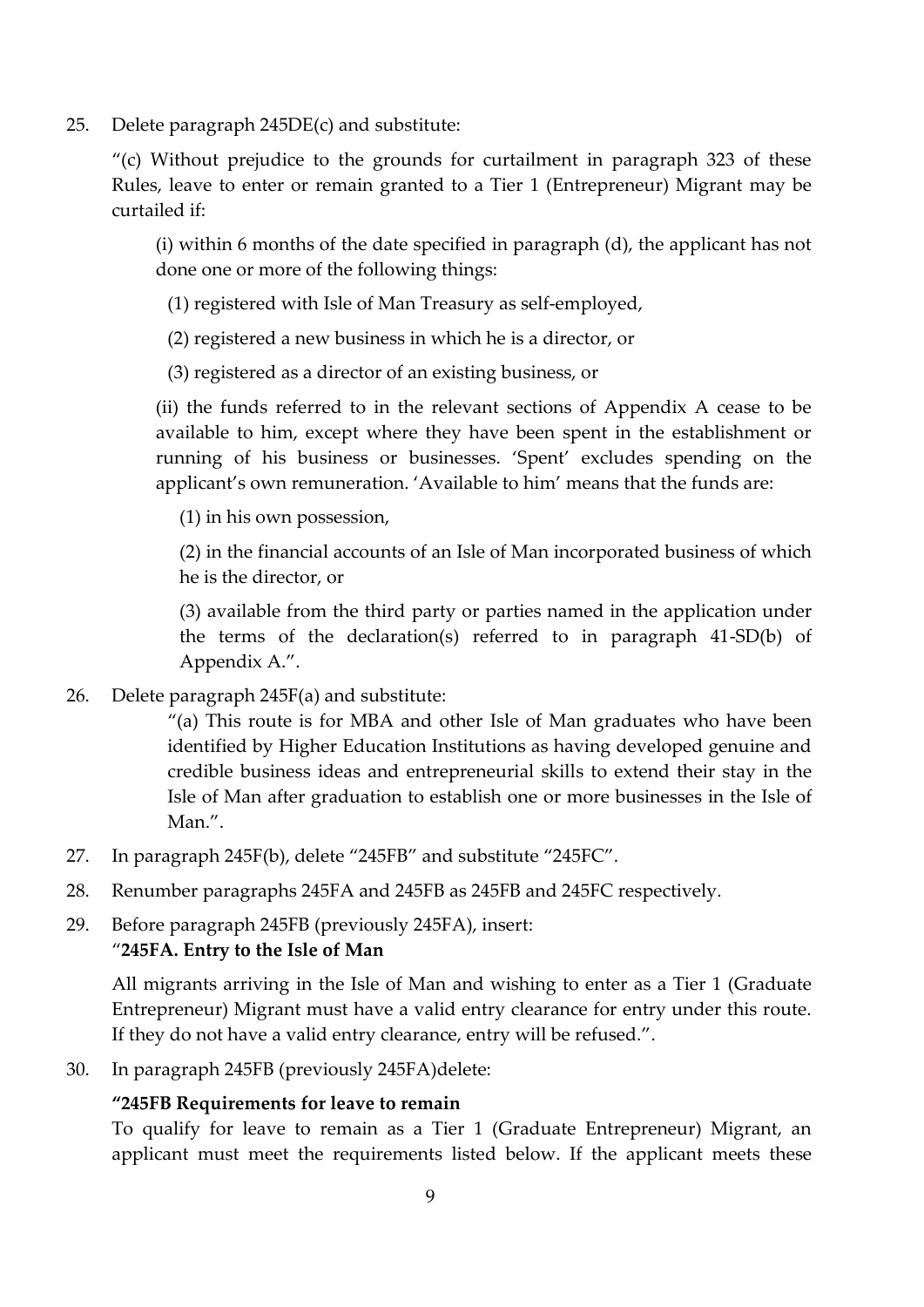requirements, leave to remain will be granted. If the applicant does not meet these requirements, the application will be refused."

and substitute:

## **"245FB. Requirements for entry clearance or leave to remain**

To qualify for entry clearance or leave to remain as a Tier 1 (Graduate Entrepreneur) Migrant, an applicant must meet the requirements listed below. If the applicant meets these requirements, entry clearance or leave to remain will be granted. If the applicant does not meet these requirements, the application will be refused.".

- 31. In paragraph 245FB(c) (previously 245FA(c), delete "paragraph 9 of Appendix B" and substitute "paragraphs 1 to 15 of Appendix B".
- 32. In paragraph 245FB(e) (previously 245FA(e)), delete "The applicant" and substitute "If applying for leave to remain, the applicant".
- 33. At the end of paragraph 245FB(e)(vi) (previously 245FA(e)(vi)), delete "or".
- 34. At the end of paragraph 245FB(e)(vii) (previously 245FA(e)(vii)), delete "." and substitute ", or".
- 35. After paragraph 245FB(e)(vii) (previously 245FA(e)(vii)), insert:

"(viii) as a Tier 2 (General) Migrant.

(f) An applicant who has, or was last granted, entry clearance or leave to remain as a Tier 2 (General) Migrant must score points from paragraph (b) in the second row of Table 10 of Appendix A.".

- 36. In paragraph 245FB (previously 245FA), renumber subsequent sub-paragraphs (f) to (i) as  $(g)$  to (j) respectively.
- 37. Delete paragraph 245FC (previously 245FB) and substitute:

#### **"245FC. Period and conditions of grant**

Entry clearance or leave to remain will be granted for a period of 1 year and will be subject to the following conditions:

(i) no recourse to public funds,

(ii) registration with the police, if this is required by paragraph 326 of these Rules,

(iii) no employment as a Doctor or Dentist in Training, and

(iv) no employment as a professional sportsperson (including as a sports coach).".

38. In paragraph 245GD(g), after "3 years," insert "and his gross annual salary (as recorded by the Certificate of Sponsorship Checking Service entry, and including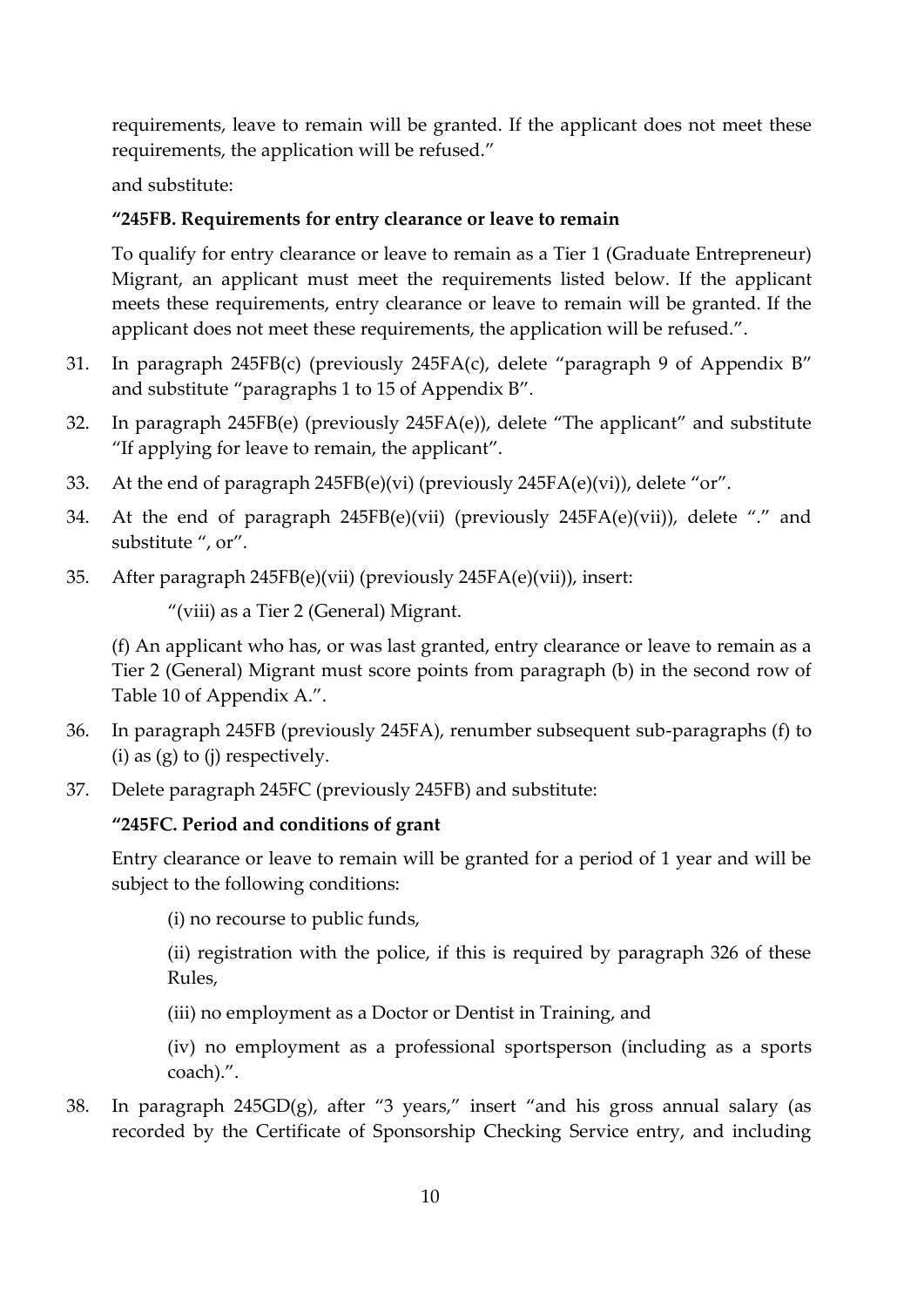such allowances as are specified as acceptable for this purpose in paragraph 75 of Appendix A) is below £152,100,".

- 39. In paragraph  $245GF(e)(ii)$ , insert after "Appendix J", "or where the applicant is not paid at that rate only due to maternity, paternity or adoption leave, the date that leave started and that the applicant was paid at the appropriate rate immediately before the leave".
- 40. In paragraph 245GF, insert, after (h):

"(i) For the purposes of sub-paragraph (c), time spent with valid leave in the Bailiwick of Guernsey, the Bailiwick of Jersey or the United Kingdom in a category equivalent to the categories set out in (c)(i) to (iii) above, may be included in the continuous period of 5 years lawful residence, provided that:

(i) the continuous period of 5 years includes a period of leave as a Tier 2 (Intra-Company Transfer) Migrant granted before 6 April 2010, or a Qualifying Work Permit Holder (provided the work permit was granted because the applicant was the subject of an Intra-Company Transfer); and

(ii) any period of leave granted in the Bailiwick of Guernsey, the Bailiwick of Jersey or the United Kingdom as a work permit holder or as a Tier 2 Migrant was for employment:

(a )in a job which appears on the list of occupations skilled to National Qualifications Framework level 3 or above (or from 6 April 2011, National Qualifications Framework level 4 or above or from 14 June 2012, National Qualifications Framework level 6 or above), as stated in the Codes of Practice in Appendix J, or

(b) in a job which appears in the Creative Sector Codes of Practice in Appendix J, or

(c) as a professional sportsperson (including as a sports coach)

; and

(iii) the most recent period of leave was granted in the Isle of Man as a Tier 2 (Intra-Company Transfer) Migrant.

In such cases, references to the "Isle of Man" in paragraph 245AAA shall include a reference to the Bailiwick of Guernsey, Bailiwick of Jersey or the United Kingdom, as the case may be.".

- 41. In paragraph 245GF-SD Specified documents, delete "A and B below;" and substitute, "A, B and C below;".
- 42. In paragraph 245GF-SD, insert , after "B",

"C. Where the applicant is not being paid the appropriate rate in Appendix J due to maternity, paternity or adoption leave: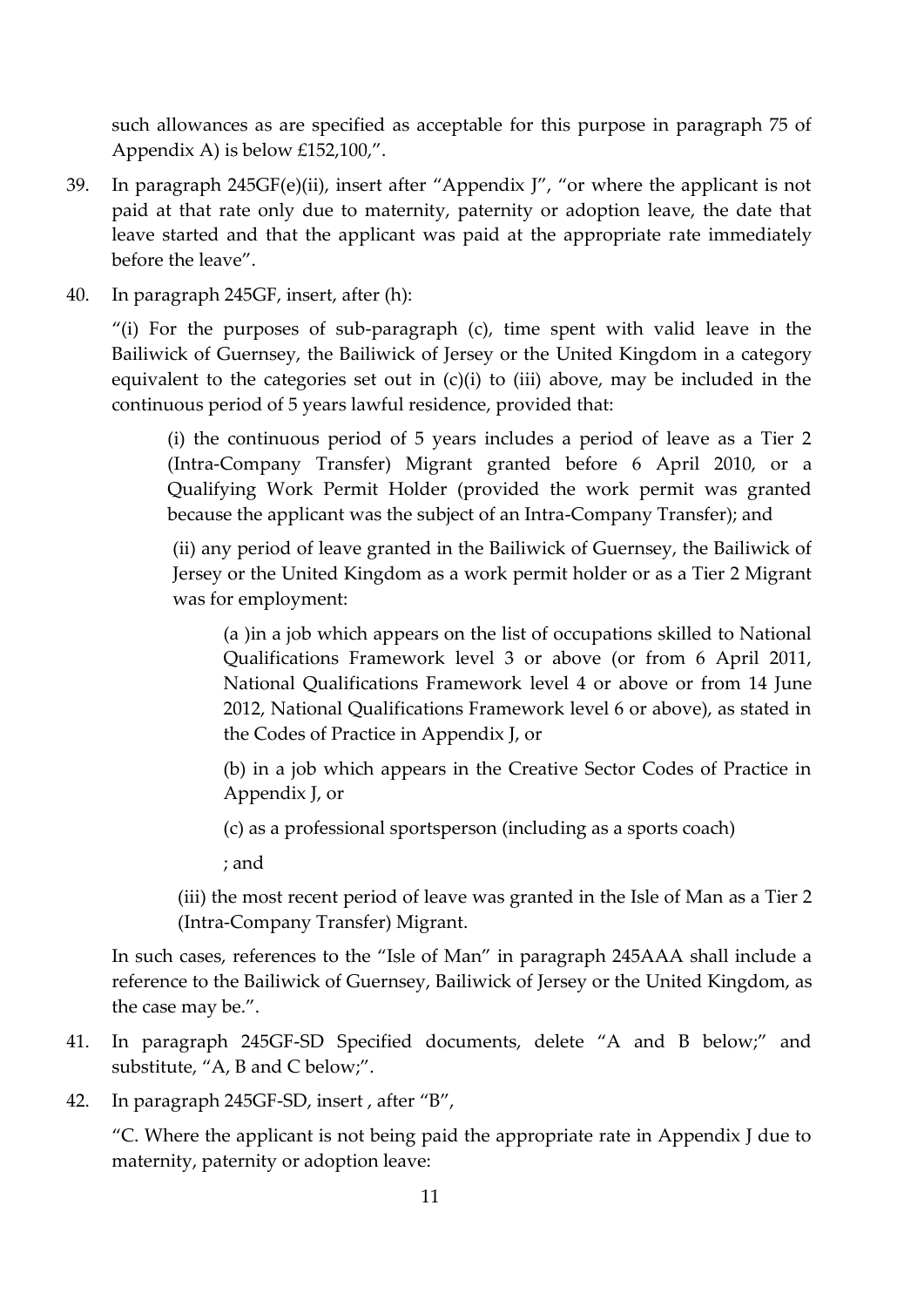- (a) Payslips must be:
	- (i) the applicant's payslip from the month immediately preceding the leave,
	- (ii) the applicant's payslips for each month of the period of the leave,
	- (iii) as set out in  $A(a)$ (iii) above.
- (b) Bank or building society statements must be:
	- (i) the applicant's statement from the month immediately preceding the leave,
	- (ii) the applicant's statement for each month of the period of the leave,
	- (iii) as set out in  $A(b)$ (iii) above.".
- 43. In paragraph 245HD(b)(ii), delete "have current entry clearance, leave to enter or leave to remain which has not expired, as:" and substitute "have, or have last been granted, entry clearance, leave to enter or leave to remain as:".
- 44. In paragraph 245HD(d)(i)(1), delete "bachelor or postgraduate degree" and substitute "bachelor's or master's degree".
- 45. At the end of paragraph 245HD(d)(iii)(2), after "last grant of leave", insert "(For these purposes continuous leave will not be considered to have been broken if any of the circumstances set out in paragraphs 245AAA(a)(i) to (iii) of these Rules apply.)".
- 46. In paragraph 245HF(d)(ii) insert, after "Appendix J", "or where the applicant is not paid at that rate only due to maternity, paternity or adoption leave, the date that leave started and that the applicant was paid at the appropriate rate immediately before the leave".
- 47. In paragraph 245HF, insert, after (g):

"(h) For the purposes of sub-paragraph (c), time spent with valid leave in the Bailiwick of Guernsey, the Bailiwick of Jersey or the United Kingdom in a category equivalent to any of the categories set out in  $(c)(i)$  to  $(x)$ , may be included in the continuous period of 5 years lawful residence, provided that:

(i) where the leave is in category  $(x)$ , the continuous period of 5 years includes a period of leave as a Tier 2 (Intra-Company Transfer) Migrant granted before 26 July 2010, or a Qualifying Work Permit Holder (provided the work permit was granted because the applicant was the subject of an Intra-Company Transfer); and

(ii) any period of leave granted in the Bailiwick of Guernsey, the Bailiwick of Jersey or the United Kingdom as a work permit holder or as a Tier 2 Migrant was for employment:

(a) in a job which appears on the list of occupations skilled to National Qualifications Framework level 3 or above (or from 20 March 2012, National Qualifications Framework level 4 or above or from 01 October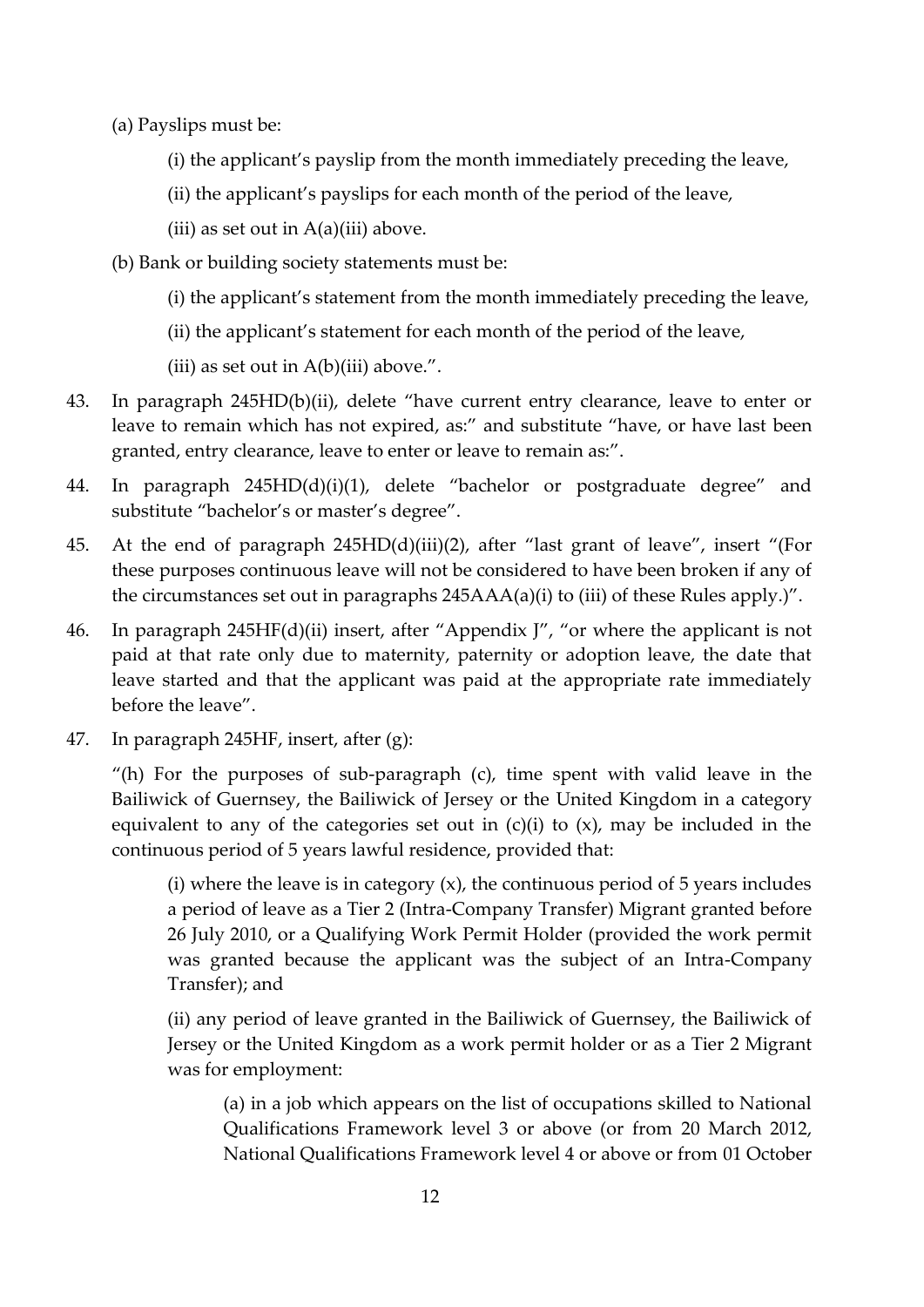2012, National Qualifications Framework level 6 or above), as stated in the Codes of Practice in Appendix J, or

(b) in a job which appears in the Creative Sector Codes of Practice in Appendix J, or

(c) as a professional sportsperson (including as a sports coach); and

(iii) the most recent period of leave was granted in the Isle of Man as a Tier 2 Migrant.

In any such case, references to the "Isle of Man" in paragraph 245AAA shall include a reference to the Bailiwick of Guernsey, Bailiwick of Jersey or the United Kingdom, as the case may be.".

- 48. In paragraph 245HF-SD Specified documents, delete "A and B below;" and substitute, "A, B and C below:".
- 49. In paragraph 245 HF-SD Specified documents, insert , after "B",

"C. Where the applicant is not being paid the appropriate rate in Appendix J due to maternity, paternity or adoption leave:

(a) Payslips must be:

(i) the applicant's payslip from the month immediately preceding the leave,

- (ii) the applicant's payslips for each month of the period of the leave,
- (iii) as set out in  $A(a)$ (iii) above.
- (b) Bank or building society statements must be:

(i) the applicant's statement from the month immediately preceding the leave,

(ii) the applicant's statements for each month of the period of the leave,

(iii) as set out in  $A(b)$ (iii) above.".

- 50. Re-number  $245ZR(e)$  to (g) as (f) to (h).
- 51. In the new paragraph 245ZR(f), delete "in paragraph (f)" and substitute "in paragraph (g)".
- 52. In the new paragraph  $245ZR(g)$ , delete "in paragraph (e)" and substitute "in paragraph (f)".
- 53. After paragraph 245ZW (c) (iv) (3) insert:

"(4) study at the same or a higher level of course as that stated on the confirmation of acceptance for studies, or at a lower level where the same requirements or conditions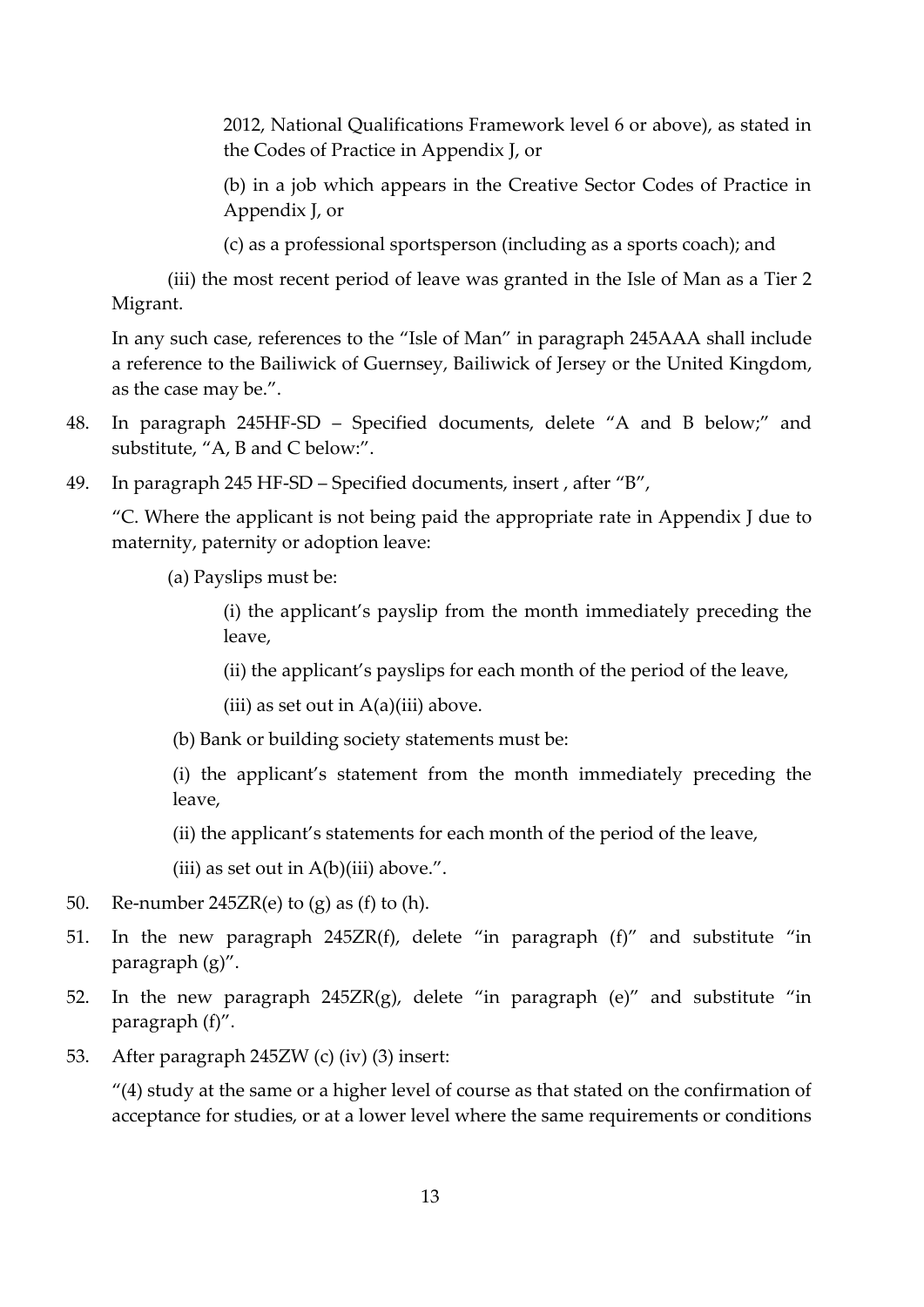of leave would have applied if the application had been to study at that lower level.".

- 54. In paragraph 245ZY (b) (iii) delete 'entry clearance' and substitute " leave to remain".
- 55. After paragraph 245ZY (c) (v) (3) insert:

"(4) study at the same or a higher level of course as that stated on the confirmation of acceptance for studies, or at a lower level where the same requirements or conditions of leave would have applied if the application had been to study at that lower level.".

56. After paragraph 245ZZB (c) (v) (2) insert:

"(3) study at the same or a higher level of course as that stated on the confirmation of acceptance for studies, or at a lower level where the same requirements or conditions of leave would have applied if the application had been to study at that lower level.".

57. After paragraph 245ZZD (c) (v) (2) insert:

"(3) study at the same or a higher level of course as that stated on the confirmation of acceptance for studies, or at a lower level where the same requirements or conditions of leave would have applied if the application had been to study at that lower level.".

- 58. Delete paragraph 257C.
- 59. Delete paragraph 257D.
- 60. Delete paragraph 257E.
- 61. After paragraph 276A insert:

"276A0. For the purposes of paragraph 276ADE the requirement to make a valid application will not apply when the Article 8 claim is raised:

(i) [Not used]

(ii) where a migrant is in immigration detention;

- (iii) where removal directions have been set pending an imminent removal;
- (iv) in an appeal; or

(v) in response to a (one stop) notice issued under section 120 of the Nationality, Immigration and Asylum Act 2002.".

62. In paragraph  $276B(v)$  delete "." and insert, after "disregarded", ", as will any period of overstaying between periods of entry clearance, leave to enter or leave to remain of up to 28 days and any period of overstaying pending the determination of an application made within that 28 day period.".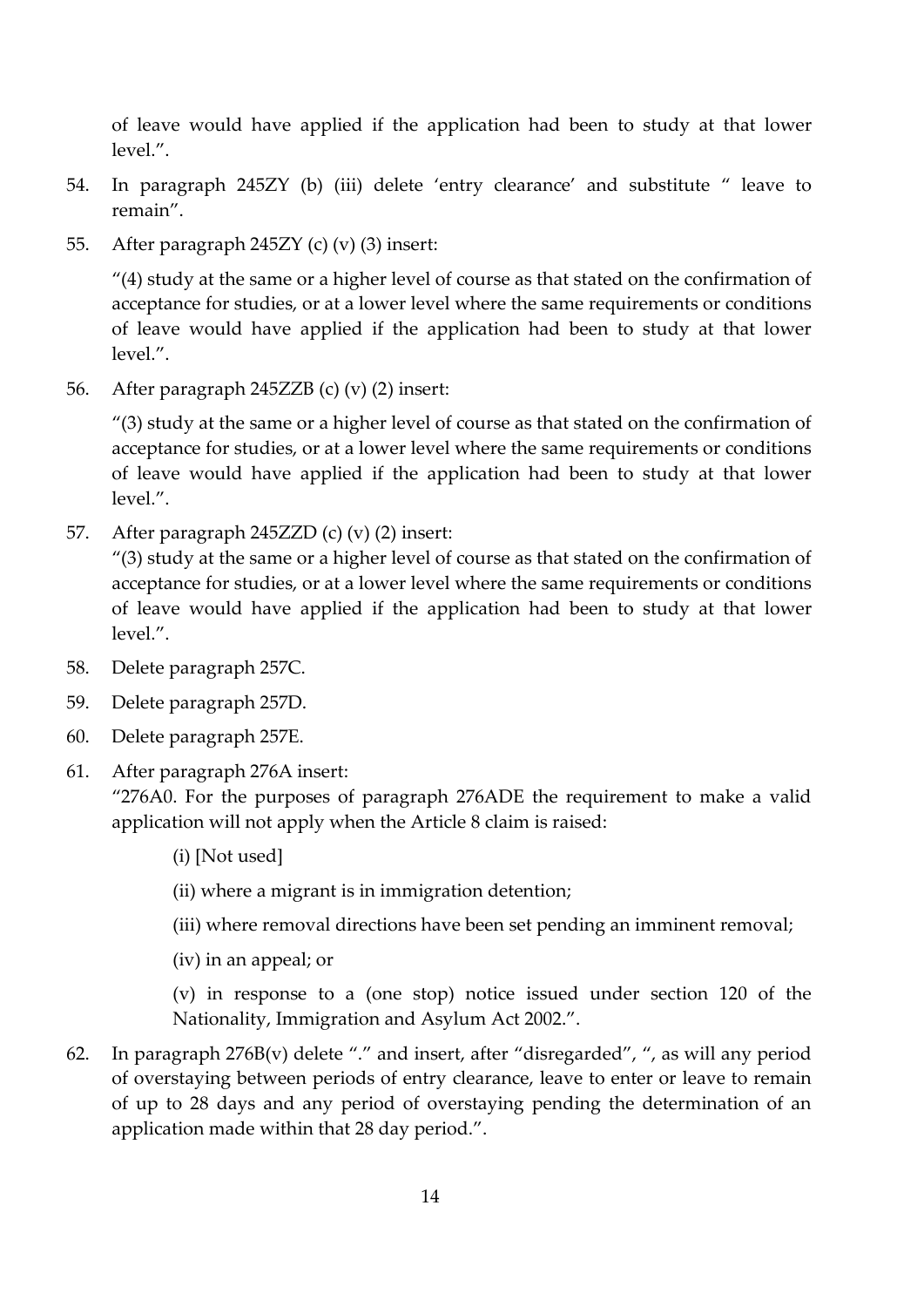- 63. Delete paragraph 276ADE(ii) and substitute "has made a valid application for leave to remain on the grounds of private life in the Isle of Man; and".
- 64. In paragraph 276DE(b) insert at the end:

"or, in respect of the requirements in paragraph  $276ADE(iv)$  and  $(v)$ , the applicant met the requirements in a previous application which led to a grant of limited leave to remain under paragraph 276BE;".

- 65. In paragraph A277C after "A280" insert ", paragraph 276A0".
- 66. In paragraph A280(c)(ii) after "persons" insert "in the Isle of Man".
- 67. In paragraph  $A280(c)(ii)$  after "and" insert", where this is a requirement of Part 8,".
- 68. In paragraph 284(i)(b) after "Migrant" insert "(excluding a Tier 5 (Temporary Worker) or a Tier 4 (General) Student)".
- 69. In paragraph 284(iv) after "laws" insert ", disregarding any period of overstaying for a period of 28 days or less".
- 70. Delete paragraph 287(a)(i)(d) and substitute: "(d) the applicant was admitted to the Isle of Man or given an extension of stay as the spouse or civil partner of a Relevant Points Based System Migrant; and then obtained an extension of stay under paragraphs 281 to 286 of these Rules and has completed a period of 2 years as the spouse or civil partner of the person who is now present and settled here; or".
- 71. Delete paragraph 287(a)(i)(e) and substitute:

"(e) the applicant was admitted to the Isle of Man or given an extension of stay as the unmarried or same-sex partner of a Relevant Points Based System Migrant; and during that period married or formed a civil partnership with the person whom he or she was admitted or granted an extension of stay to join and has completed a period of 2 years as the unmarried or same-sex partner and then the spouse or civil partner of the person who is now present and settled in the Isle of Man; or".

- 72. In paragraph 295D(i) after "in accordance with these rules;" insert "or, where the leave was granted as the unmarried or same-sex partner of a Relevant Points Based System Migrant, that migrant was not a Tier 5 (Temporary Worker) Migrant or a Tier 4 (General) Student migrant.".
- 73. In paragraph 295D(iv) after "laws" insert ", disregarding any period of overstaying for a period of 28 days or less".
- 74. Delete paragraph 295G (i)(b) and substitute:

"(b) the applicant was admitted to the Isle of Man or given an extension of stay as the unmarried or same-sex partner of a Relevant Points Based System Migrant; and then obtained an extension of stay under paragraphs 295AA to 295F of these Rules; and the person has completed a period of 2 years as the unmarried or same-sex partner of the person who is now present and settled here; or".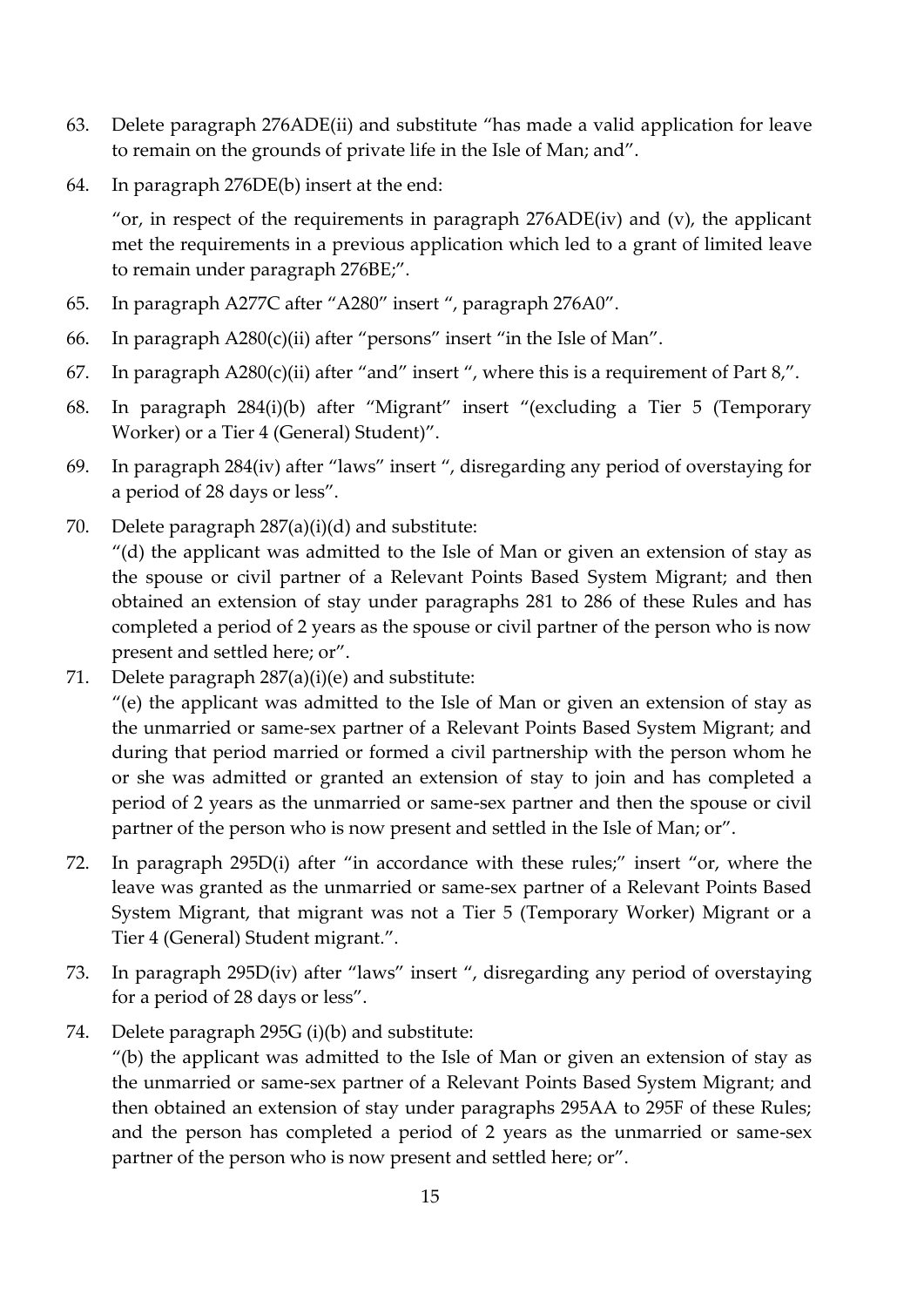- 75. Delete paragraph 319C (i) (3).
- 76. At the end of paragraph 319H(d), delete "." and substitute ", and, if he is over the age of 16 on the date the application is made, he must provide the specified documents and information in paragraph 319H-SD to show that this requirement is met.".
- 77. After paragraph 319H, insert:

"319H-SD Specified documents and information

Applicants who are over the age of 16 on the date the application is made must provide the following specified documents and information:

(a) The applicant must provide two items from the list below confirming his residential address:

- (i) bank statements,
- (ii) credit card bills,
- (iii) driving licence,
- (iv) NHS Registration document,

(v) letter from his current school, college or university, on official headed paper and bearing the official stamp of that organisation, and issued by an authorised official of that organisation.

(b) The documents submitted must be from two separate sources and dated no more than one calendar month before the date of the application.

(c) If the applicant pays rent or board, he must provide details of how much this amounts to each calendar month.

(d) If the applicant is residing separately from the Relevant Points Based System Migrant, he must provide:

- (i) reasons for residing away from the family home. Where this is due to academic endeavours he must provide confirmation from his university or college confirming his enrolment and attendance on the specific course, on official headed paper and bearing the official stamp of that organisation, and issued by an authorised official of that organisation,
- (ii) the following evidence that he has been supported financially by his parents whilst residing away from the family home:

(1) bank statements for the applicant covering the three months before the date of the application clearly showing the origin of the deposits; and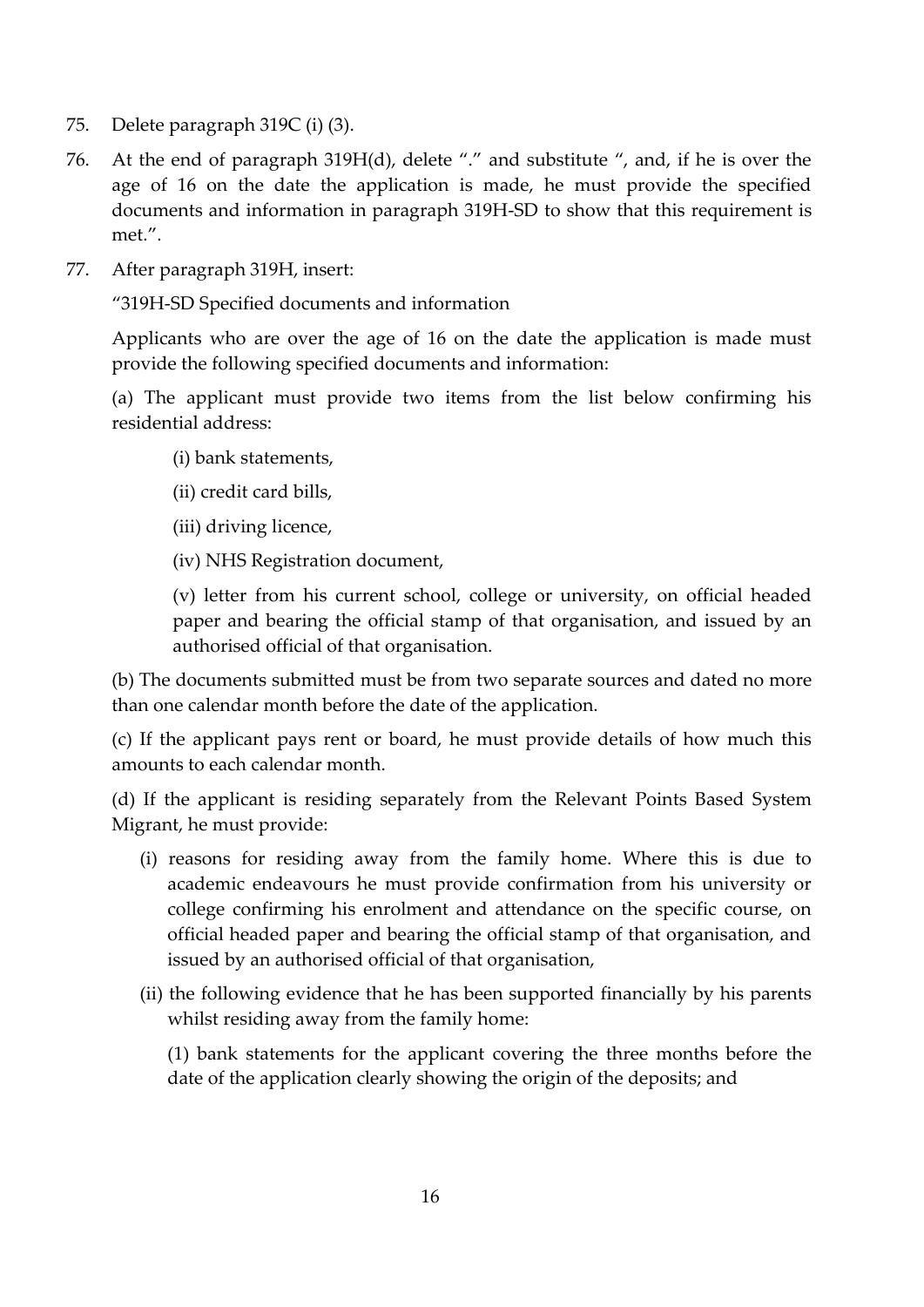(2) bank statements for the applicant's parent covering the three months before the date of the application also showing corroborating payments out of their account." .

78. Delete paragraph 319H (i) (2) and substitute:

"(ii) the Child must have or have last had entry clearance, leave to enter or leave to remain as the Child of a Tier 4 (General) Student or Student with leave for a course of more than six months duration within the three months immediately preceding the date of the application; and either

- (a) the Relevant Points Based System Migrant and Child must be applying at the same time; or
- (b) the Relevant Points Based System Migrant must be a Government Sponsored student who is applying for or has entry clearance or leave to remain for a course of study that is longer than six months; or

(c) the Relevant Points Based System Migrant must be undertaking a course which is 12 months or longer in duration, and is of post-graduate level study, sponsored by a Sponsor which is a Recognised Body or a body in receipt of funding as a higher education institution from the Department for Education and Children; and

(d) [Not used]".

- 79. Delete paragraph 319H (i) (3).
- 80. At the end of paragraph 319J(d), delete "." and substitute ", and, if he is over the age of 16 on the date the application is made, he must provide the specified documents and information in paragraph 319H-SD to show that this requirement is met.".
- 81. In paragraph 320(7B) delete "over 18" and insert "18 or over".
- 82. Delete paragraph 323AA and substitute: "323AA Prohibited changes to employment for Tier 2 Migrants and Tier 5 Migrants

The following are prohibited changes, unless a further application for leave to remain is granted which expressly permits the changes:

(a) The migrant is absent from work without pay for one calendar month or more in total (whether over a single period or more than one period), during any calendar year (1 January to 31 December), unless the absence from work is due solely to:

(i) maternity leave,

- (ii) paternity leave,
- (iii) adoption leave, or

(iv) long term sick leave of one calendar month or more during any one period.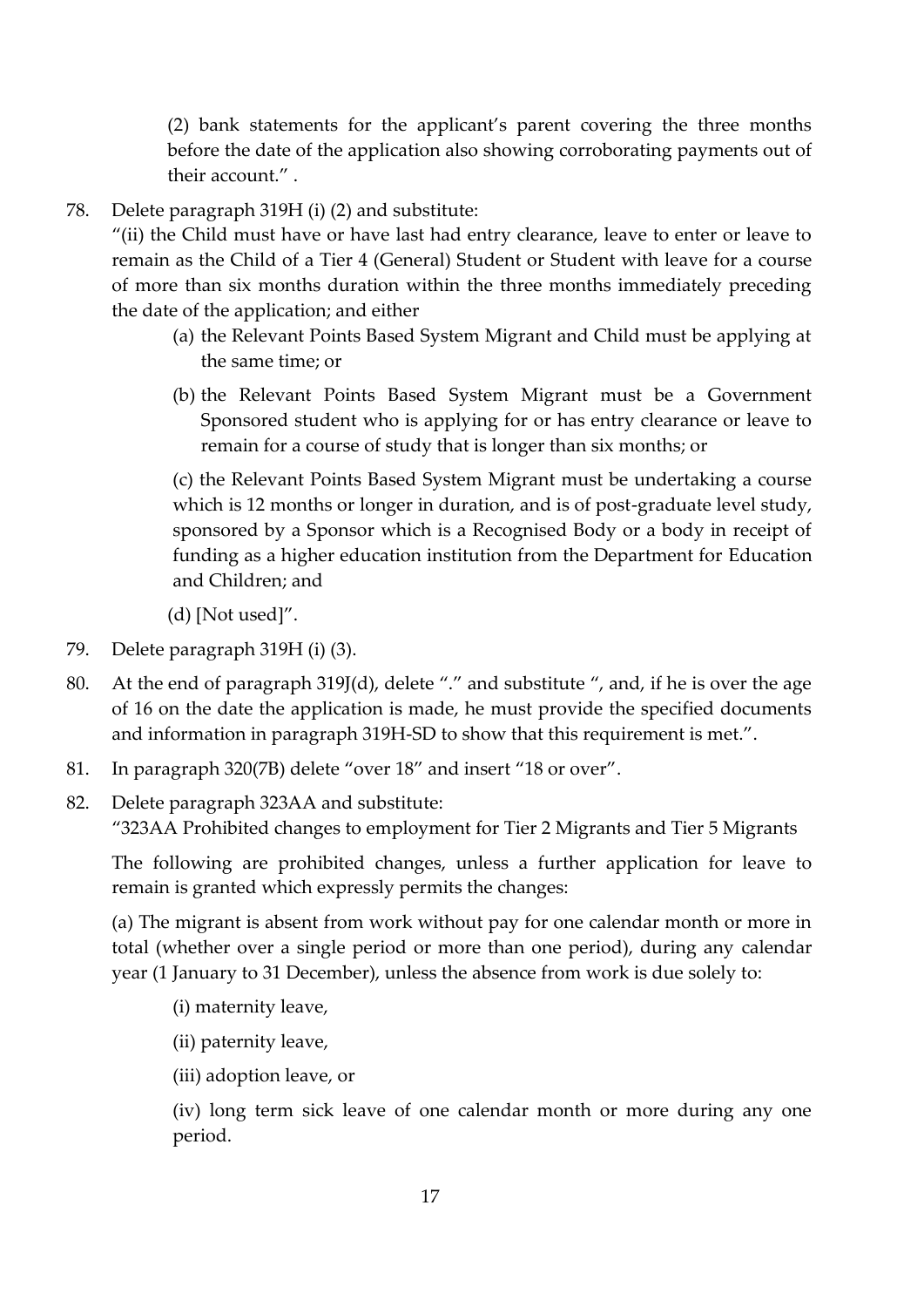(b) The employment changes such that the migrant is working for a different employer or Sponsor, unless:

(i) the migrant is a Tier 5 (Temporary Worker) Migrant in the Government Authorised Exchange sub-category and the change of employer is authorised by the Sponsor and under the terms of the work, volunteering or job shadowing that the Certificate of Sponsorship Checking Service records that the migrant is being sponsored to do, or

(ii) the migrant is working for a different Sponsor under arrangements covered by the Transfer of Undertakings (Protection of Employment) Regulations 2006 or similar protection to continue in the same job.

(c) The employment changes to a job in a different Standard Occupational Classification (SOC) code to that recorded by the Certificate of Sponsorship Checking Service.

(d) If the migrant is a Tier 2 (Intra-Company Transfer) Migrant or a Tier 2 (General) Migrant, the employment changes to a different job in the same Standard Occupational Classification code to that recorded by the Certificate of Sponsorship Checking Service, and the gross annual salary (including such allowances as are specified as acceptable for this purpose in Appendix A) is below the appropriate salary rate for that new job as specified in the Codes of Practice in Appendix J.

(e) If the migrant was required to be Sponsored for a job at a minimum National Qualification Framework level in the application which led to his last grant of entry clearance or leave to remain, the employment changes to a job which the Codes of Practice in Appendix J record as being at a lower level.

(f) If the migrant is a Tier 2 (General) Migrant and scored points from the shortage occupation provisions of Appendix A, the employment changes to a job which does not appear in the Shortage Occupation List in Appendix K.

(g) Except where (h) applies, the gross annual salary (including such allowances as are specified as acceptable for this purpose in Appendix A) reduces below:

(i) any minimum salary threshold specified in Appendix A of these Rules, where the applicant was subject to or relied on that threshold in the application which led to his current grant of entry clearance or leave to remain, or

(ii) the appropriate salary rate for the job as specified in the Codes of Practice in Appendix J, or

(iii) in cases where there is no applicable threshold in Appendix A and no applicable salary rate in Appendix J, the salary recorded by the Certificate of Sponsorship Checking Service.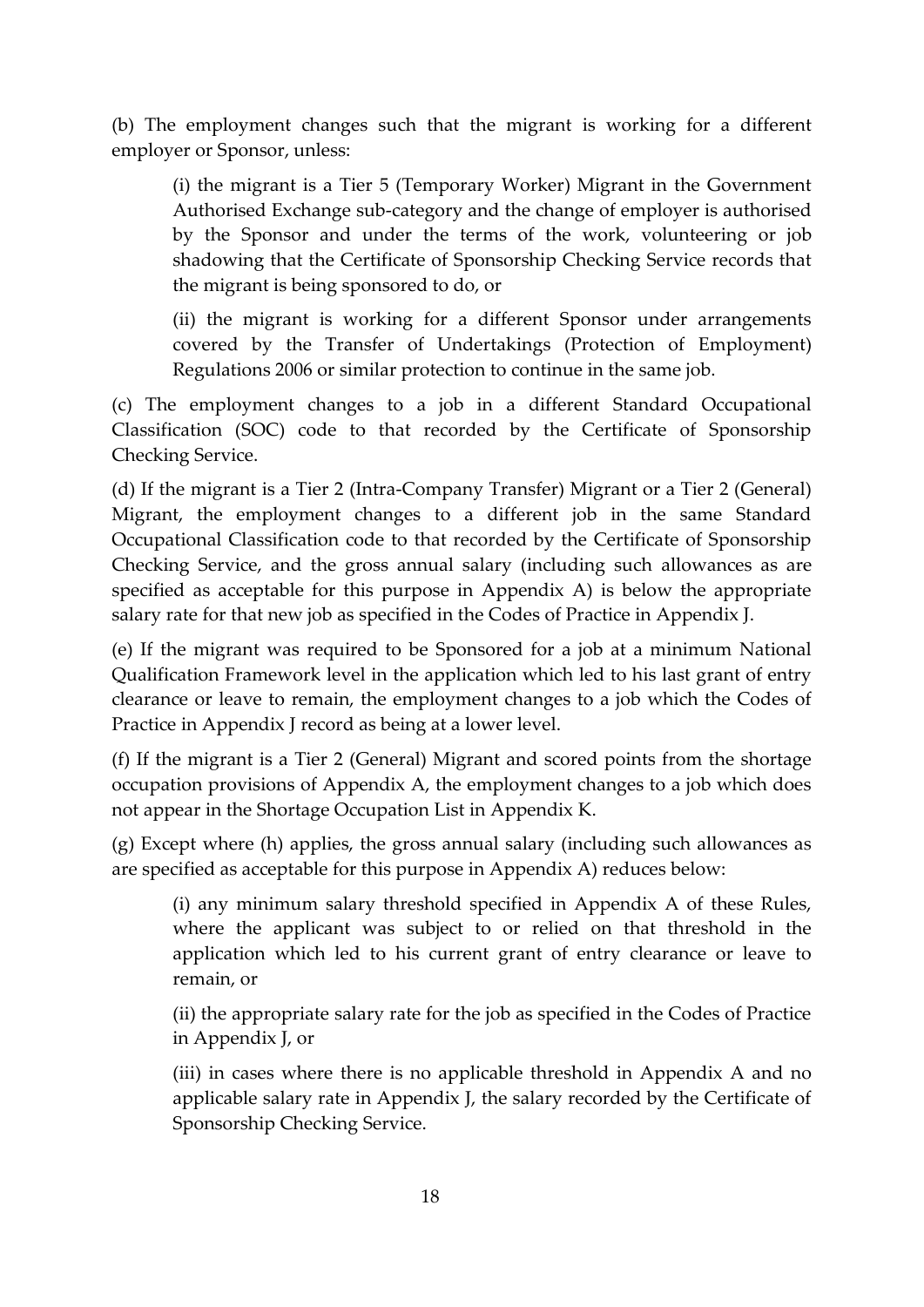(h) Other reductions in salary are permitted if the reduction coincides with a period of:

- (i) maternity leave,
- (ii) paternity leave,
- (iii) adoption leave,
- (iv) long term sick leave of one calendar month or more, or
- (v) reduced working hours for a temporary period, where:

(1) the reduced working hours are part of a company-wide policy to avoid redundancies,

(2) under this policy, the Sponsor is not treating the migrant more, or less, favourably than settled workers,

(3) the migrant's pay and working hours do not reduce by more than 30%,

(4) the reduction in pay is proportionate to the reduction in working hours,

(5) the arrangements will not be in place for more than one year, and

(6) the migrant's pay will return to at least the level it was before these arrangements were in place, immediately after the arrangements end."

- 83. In paragraph 323C, delete "Higher Education Institution" and substitute "endorsing body".
- 84. In Appendix A, at the end of paragraph 41(b), delete "and".
- 85. In Appendix A, at the end of paragraph 41(c), delete "." and substitute "; and".
- 86. In Appendix A, after paragraph 41(c), insert:

"(d) The money will remain available to the applicant until such time as it is spent in the establishment or running of the applicant's business or businesses. 'Spent' excludes spending on the applicant's own remuneration. The Isle of Man Immigration Office reserves the right to request further evidence or otherwise verify that the money will remain available, and to refuse the application if this evidence is not provided or it is unable to satisfactorily verify. 'Available to him' means that the funds are:

(1) in his own possession,

(2) in the financial accounts of an Isle of Man incorporated business of which he is the director, or

(3) available from the third party or parties named in the application under the terms of the declaration(s) referred to in paragraph 41-SD(b) of Appendix A.".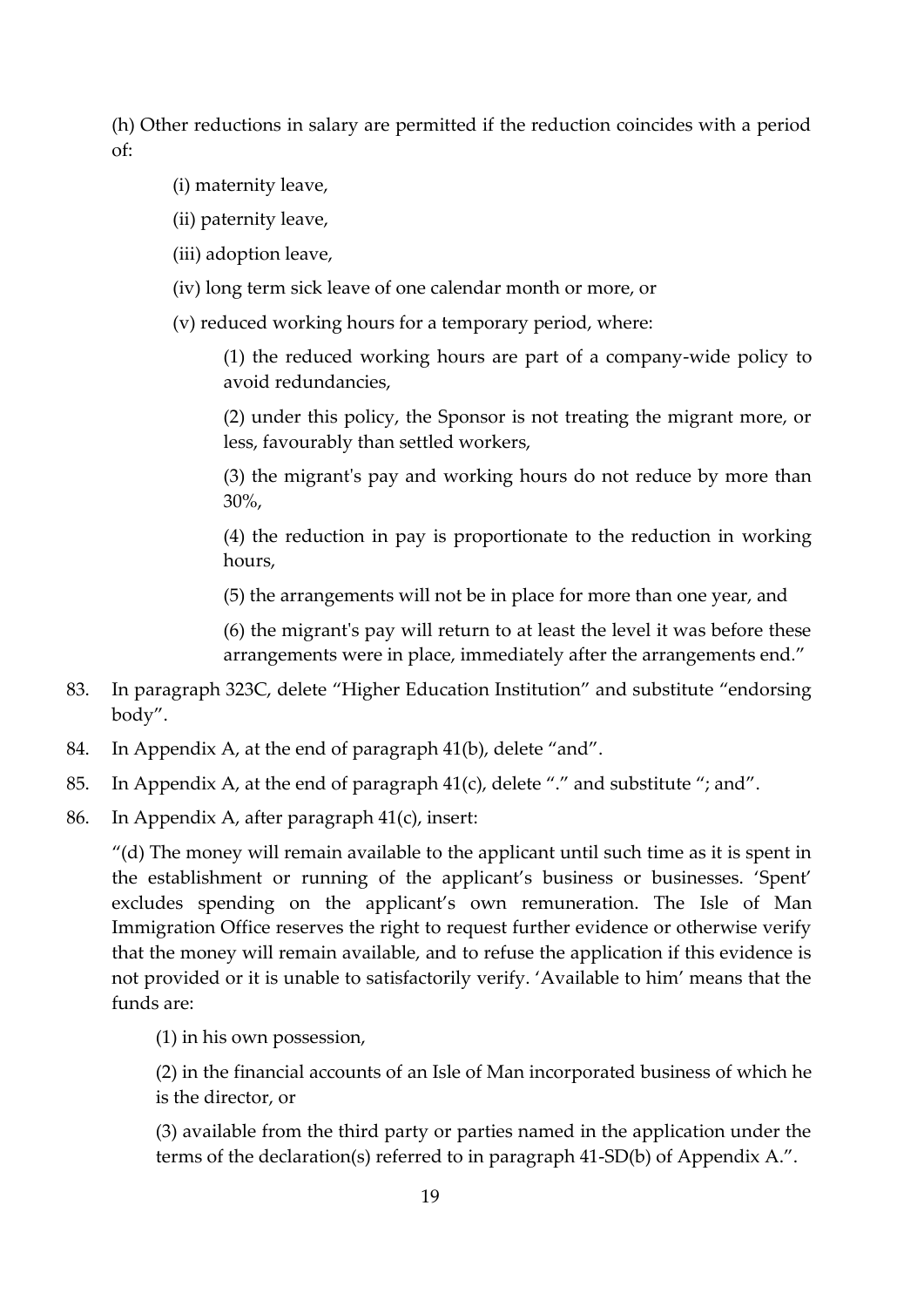- 87. In Appendix A, at the end of paragraph  $41-SD(b)(i)(8)$ , delete "." and substitute ", and".
- 88. In Appendix A, after paragraph 41-SD(b)(i)(8), insert:

"(9) confirmation that the money will remain available to the applicant until such time as it is transferred to the applicant or the applicant's business.".

89. In Appendix A, table 6, line 3, insert new paragraph at the end:

"Time spent with valid leave in the Bailiwick of Guernsey, the Bailiwick of Jersey or the United Kingdom in a category equivalent to the categories set out above may be included in the continuous period of lawful residence, provided the most recent period of leave was as a Tier 1 (Entrepreneur) Migrant in the Isle of Man. In any such case, the applicant must have absences from the Bailiwick of Guernsey, the Bailiwick of Jersey or the United Kingdom (as the case may be) of no more than 180 days in any 12 calendar months during the specified continuous period".

90. In Appendix A, table 9, line 3, insert new paragraph at the end:

"Time spent with valid leave in the Bailiwick of Guernsey, the Bailiwick of Jersey or the United Kingdom in a category equivalent to the categories set out above may be included in the continuous period of lawful residence, provided the most recent period of leave was as a Tier 1 (Investor) Migrant in the Isle of Man. In any such case, the applicant must have absences from the Bailiwick of Guernsey, the Bailiwick of Jersey or the United Kingdom (as the case may be) of no more than 180 days in any 12 calendar months during the specified continuous period.".

- 91. In Appendix A, delete row 4 of Table 9 and substitute:
	- 4. The applicant has maintained the full specified invested amount referred to in the relevant part of row 2 throughout the time spent with leave as a Tier 1 (Investor) Migrant in the Isle of Man in the relevant specified continuous period referred to in row 3, other than in the first 3 months of that period with leave as a Tier 1 (Investor) Migrant in the Isle of Man.

In relation to time spent with leave as a Tier 1 (Investor) Migrant in the Isle of Man, the applicant has provided specified documents to show that this requirement has been met.

When calculating the specified continuous period, the first day of that period will be taken to be the later of:

(a) the date the applicant first entered the Isle of Man as a Tier 1 (Investor) Migrant (or the date entry clearance was granted, if this was within three months of the date of entry), or the date the applicant first entered the Bailiwick of Guernsey, the Bailiwick of Jersey or the United Kingdom with leave in a category equivalent to Tier 1 (Investor) if this is earlier, or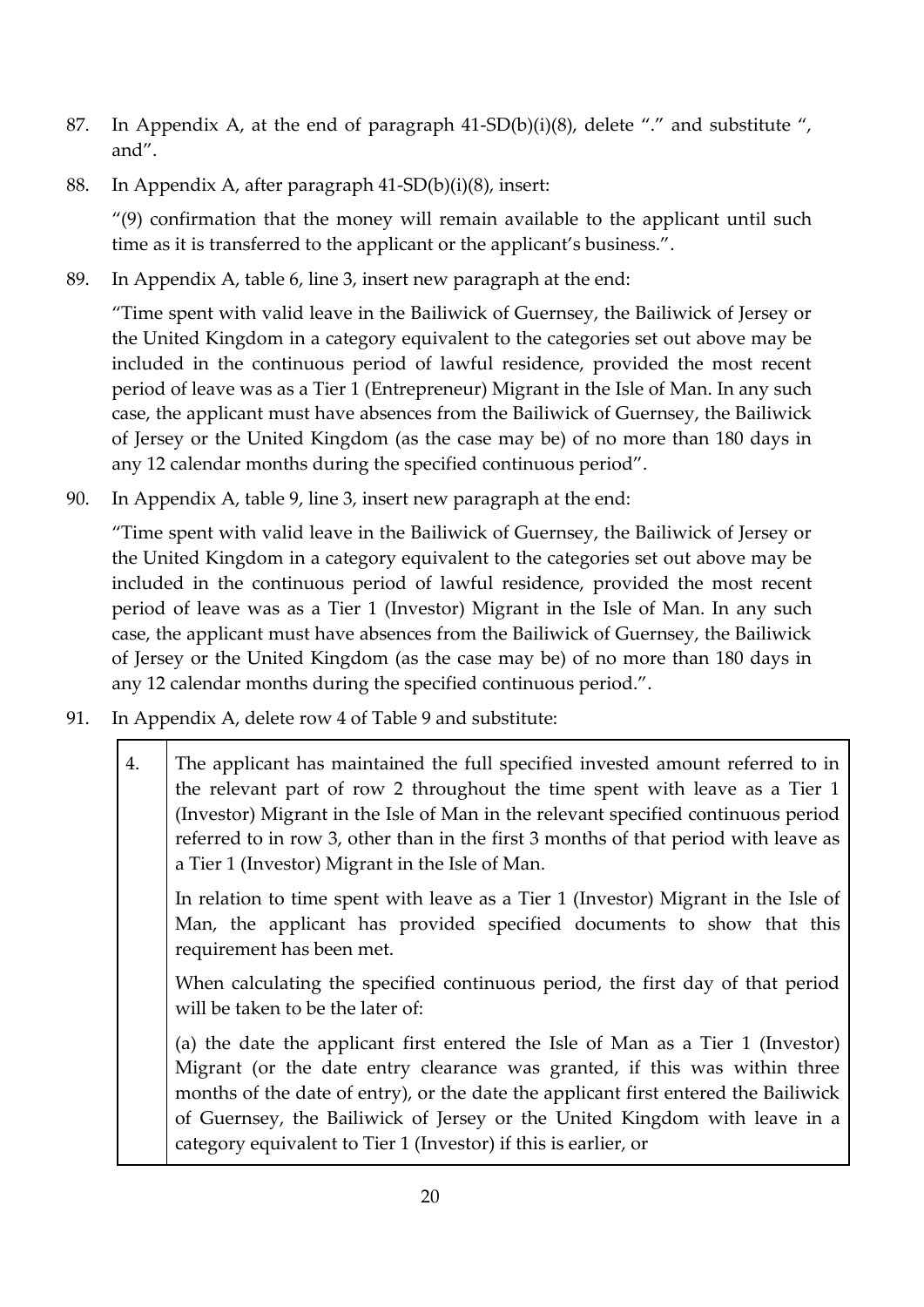(b) the date 3 months before the full specified amount was invested in the Isle of Man, or before the full required amount in an equivalent category was invested in the Bailiwick of Guernsey, the Bailiwick of Jersey or the United Kingdom.

92. In Appendix A, delete paragraph 74B(a)(ii) and substitute:

"(ii) one of the following creative sector occupations skilled to National Qualifications Framework level 4 or above:

- (1) 3411 Artists,
- (2) 3412 Authors, writers and translators,
- (3) 3413 Actors, entertainers and presenters,
- (4) 3414 Dancers and choreographers, or
- (5) 3422 Product, clothing and related designers,

or ".

- 93. In Appendix A, after paragraph 74B(c)(iii), insert:
	- "(d) (i) the applicant was last granted entry clearance or leave as a Tier 2 (Intra-Company Transfer) Migrant,

(ii) the applicant is applying for leave to remain to work in the same occupation for the same Sponsor as in the application which led to his previous grant of leave,

(iii) the Certificate of Sponsorship used in support of the applicant's previous application was assigned by the Sponsor before 6 April 2013, and

(iv) the occupation fails to meet the required skill level in (a) to (c) above solely due to reclassification from the SOC 2000 system to the SOC 2010 system.".

- 94. In Appendix A, at the start of paragraph  $74C(a)(i)$ , before "the applicant", insert "the Certificate of Sponsorship Checking Service entry confirms that".
- 95. In Appendix A, delete paragraph 74C(a)(iii) and substitute:

(iii) "the applicant provides, if requested to do so, the specified documents as set out in paragraph 74C-SD(a) below, unless he was last granted leave to work for the same Sponsor in the same sub-category as he is currently applying under. The application may be granted without these specified documents, but the Isle of Man Immigration Office reserves the right to request the specified documents, and to refuse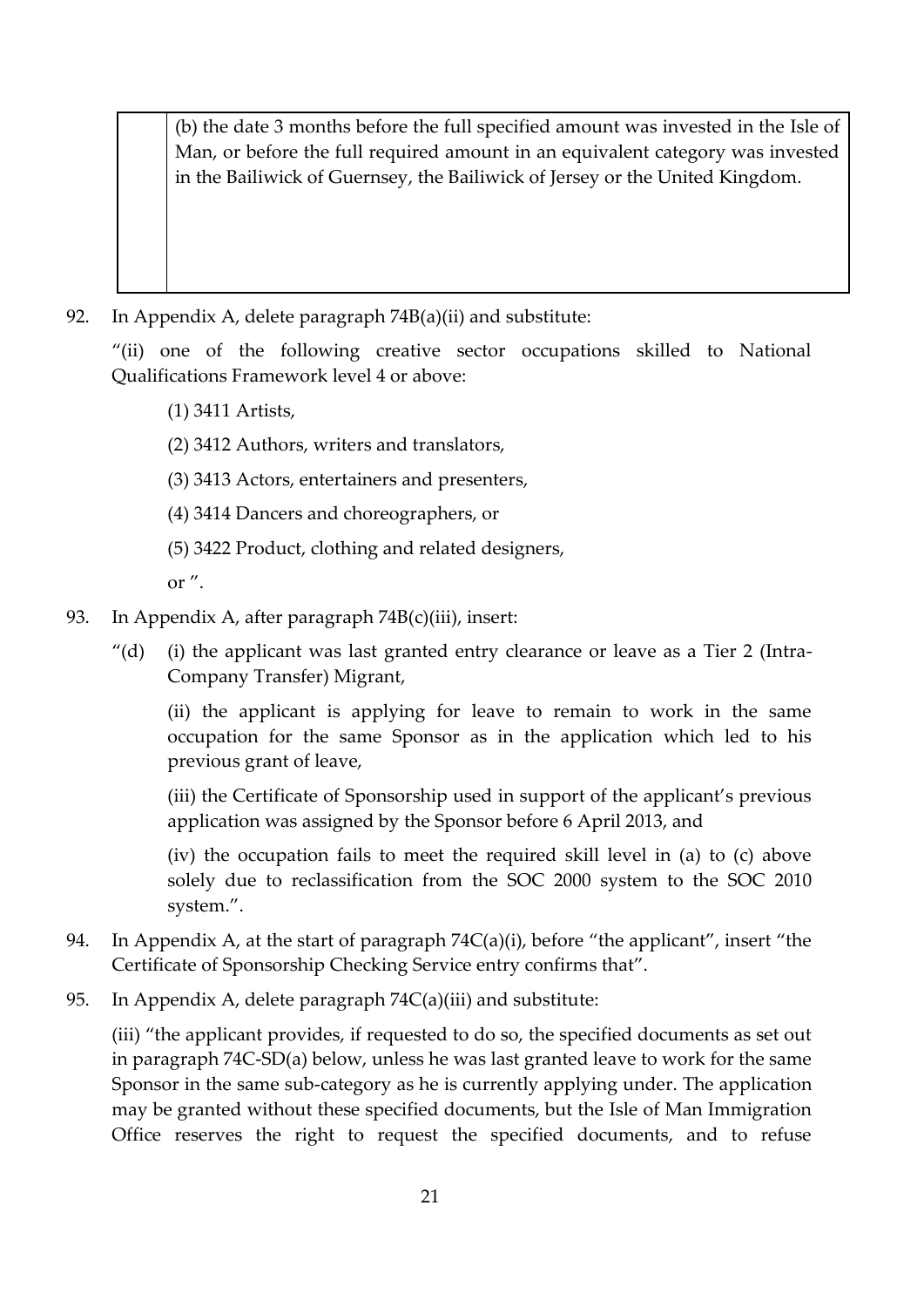applications if these documents are not received at the address specified in the request within 7 working days of the date of the request.".

96. In Appendix A, at the end of paragraph 74C(b)(ii), delete:

"and provides the specified documents as set out in paragraph 74C-SD(c) below, an aggregated period of at least 12 months within the 24 month period immediately prior to the date of application."

and substitute:

"and if requested to provide the specified documents set out in paragraph 74C-SD(a) below, also provides, at the same time, the specified documents as set out in paragraph 74C-SD(c) below, an aggregated period of at least 12 months within the 24 month period immediately prior to the date of application.".

97. In Appendix A, delete paragraph 74D(c) and substitute:

"(c) the Certificate of Sponsorship Checking Service entry confirms that the applicant has been working for the Sponsor outside the Isle of Man for a continuous period of 3 months immediately prior to the date of application and, if requested to do so, the applicant provides the specified documents in paragraph 74C-SD(a) above to prove this. The application may be granted without these specified documents, but the Isle of Man Immigration Office reserves the right to request the specified documents, and to refuse applications if these documents are not received at the address specified in the request within 7 working days of the date of the request.".

- 98. In Appendix A, in paragraph 75A, delete "£40,000" and substitute "£40,600".
- 99. In Appendix A, in paragraph 75B, delete "£24,000" and substitute "£24,300".
- 100. In Appendix A, delete Table 11A and substitute:

#### "**Table 11A**

| <b>Certificate of Sponsorship</b>                                 | Points | Appropriate<br>salary | Points |
|-------------------------------------------------------------------|--------|-----------------------|--------|
| Job offer passes Resident Labour<br><b>Market Test</b>            | 30     | Appropriate<br>salary | 20     |
| <b>Resident Labour Market Test</b><br>exemption applies           | 30     |                       |        |
| Continuing to work in the same<br>occupation for the same Sponsor | 30     |                       |        |

101. In Appendix A, delete paragraph 77E(a)(ii) and substitute: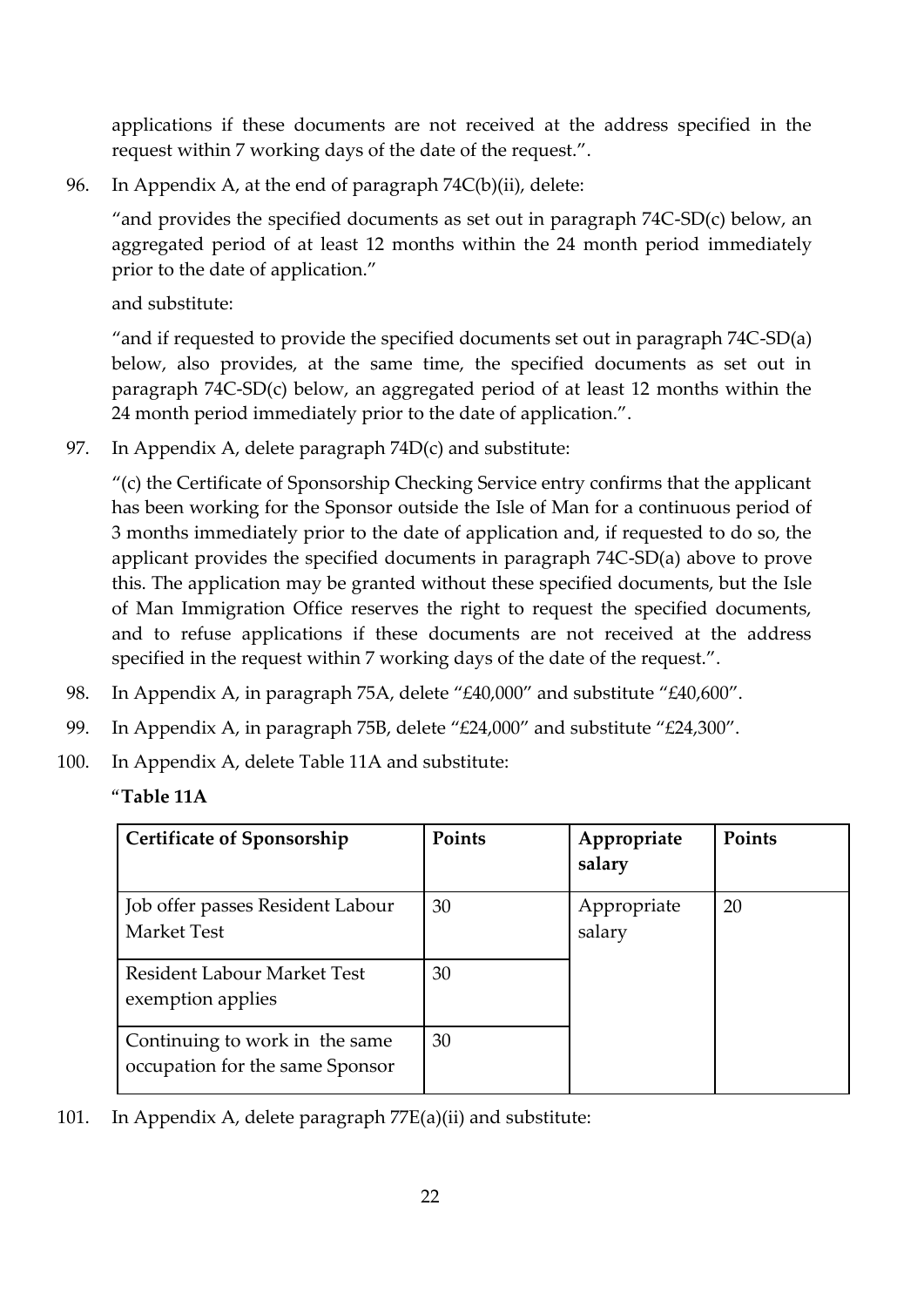"(ii) one of the following creative sector occupations skilled to National Qualifications Framework level 4 or above:

(1) 3411 Artists,

(2) 3412 Authors, writers and translators,

(3) 3413 Actors, entertainers and presenters,

(4) 3414 Dancers and choreographers, or

(5) 3422 Product, clothing and related designers,

or "

102. In Appendix A, after paragraph 77E(e)(iii), insert:

"(f) (i) the applicant was last granted as a Tier 2 (General) Migrant,

(ii) the applicant is applying for leave to remain to work in the same occupation for the same Sponsor as in the application which led to his previous grant of leave,

(iii) the Certificate of Sponsorship used in support of the applicant's previous application was assigned by the Sponsor before 01 February 2014, and

(iv) the occupation fails to meet the required skill level in (a) to (e) above solely due to reclassification from the SOC 2000 system to the SOC 2010 system.".

103. In Appendix A, delete paragraphs 78 to 78C and associated headings and substitute:

"Job offer passes Resident Labour Market Test

78. Points will only be awarded for a job offer that passes the Resident Labour Market Test if:

(a) the Sponsor has advertised (or had advertised on its behalf) the job as set out in Tables 11B and 11C below; and

(b) The advertisements have stated:

(i) the job title,

(ii) the main duties and responsibilities of the job (job description),

(iii) the location of the job,

(iv) an indication of the salary package or salary range or terms on offer,

(v) the skills, qualifications and experience required for the job, and

(vi) the closing date for applications, unless it is part of the Sponsor's rolling recruitment programme, in which case the advertisement should show the period of the recruitment programme;

and

(c) The advertisements were published in English (or Welsh if the job is based in Wales); and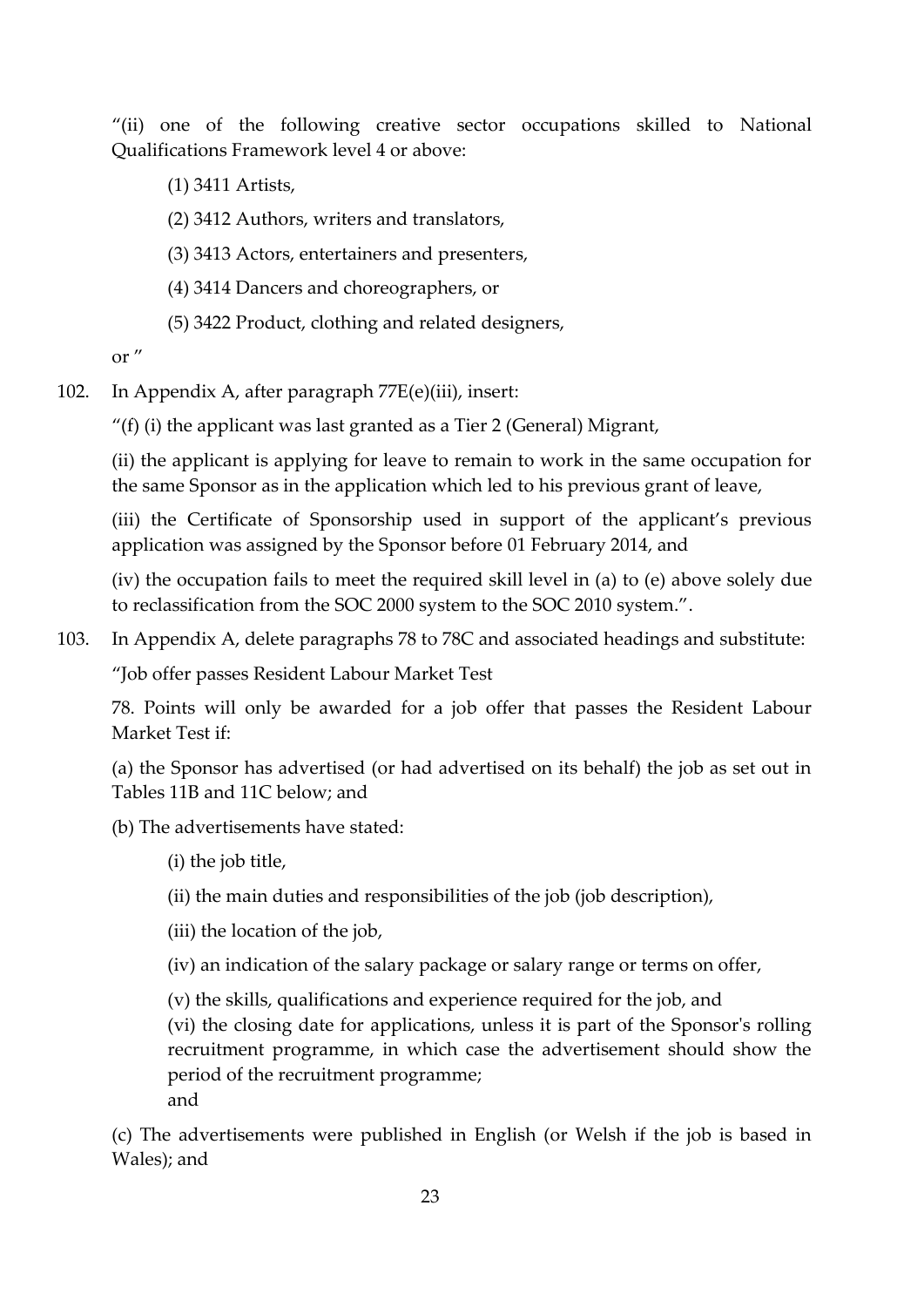(d) The Sponsor can show that no suitable settled worker is available to fill the job unless the job is in a PhD-level occupation listed in Appendix J. Settled workers will not be considered unsuitable on the basis that they lack qualifications, experience or skills (including language skills) that were not specifically requested in the job advertisement; and

(e) The Certificate of Sponsorship Checking Service entry contains full details of when and where the job was advertised, and any advertisement reference numbers, including the Universal Jobmatch (or other Jobcentre Plus online service) or JobCentre Online vacancy reference number where relevant.

| Type of job                                | <b>Methods</b><br>of<br>advertising<br>$\prime$<br>recruitment                                                                                                                                                                                                                                                                                                                              | Duration / timing<br>of advertising                                                                                                                                                 |
|--------------------------------------------|---------------------------------------------------------------------------------------------------------------------------------------------------------------------------------------------------------------------------------------------------------------------------------------------------------------------------------------------------------------------------------------------|-------------------------------------------------------------------------------------------------------------------------------------------------------------------------------------|
| New graduate<br>jobs or<br>internships     | • University milkround visits to<br>at least 3 UK universities (or<br>UK universities<br>which<br>all<br>provide the relevant course,<br>whichever<br>the<br>is<br>lower<br>number),<br>• At least one of the following<br>websites:<br>www.jobs.ac.uk,<br>www.milkround.com,<br>www.prospects.ac.uk, or<br>www.targetjobs.co.uk<br>and<br>At least one other medium<br>listed in Table 11C | At least 28 days<br>within<br>the<br>4<br>years<br>immediately<br>before<br>the<br>Sponsor<br>assigned<br>the<br>Certificate<br><sub>of</sub><br>Sponsorship<br>to<br>the applicant |
| Pupillages<br>for<br>trainee<br>barristers | At least two media (or one<br>the job<br>medium<br>if<br>was<br>advertised before 6 April 2013)<br>listed in Table 11C                                                                                                                                                                                                                                                                      | At least 28 days<br>the<br>within<br>2<br>years<br>immediately<br>before<br>the<br>Sponsor<br>assigned<br>the<br>Certificate<br><sub>of</sub><br>Sponsorship<br>to<br>the applicant |

**Table 11B: Advertising methods and duration which satisfy the Resident Labour Market Test**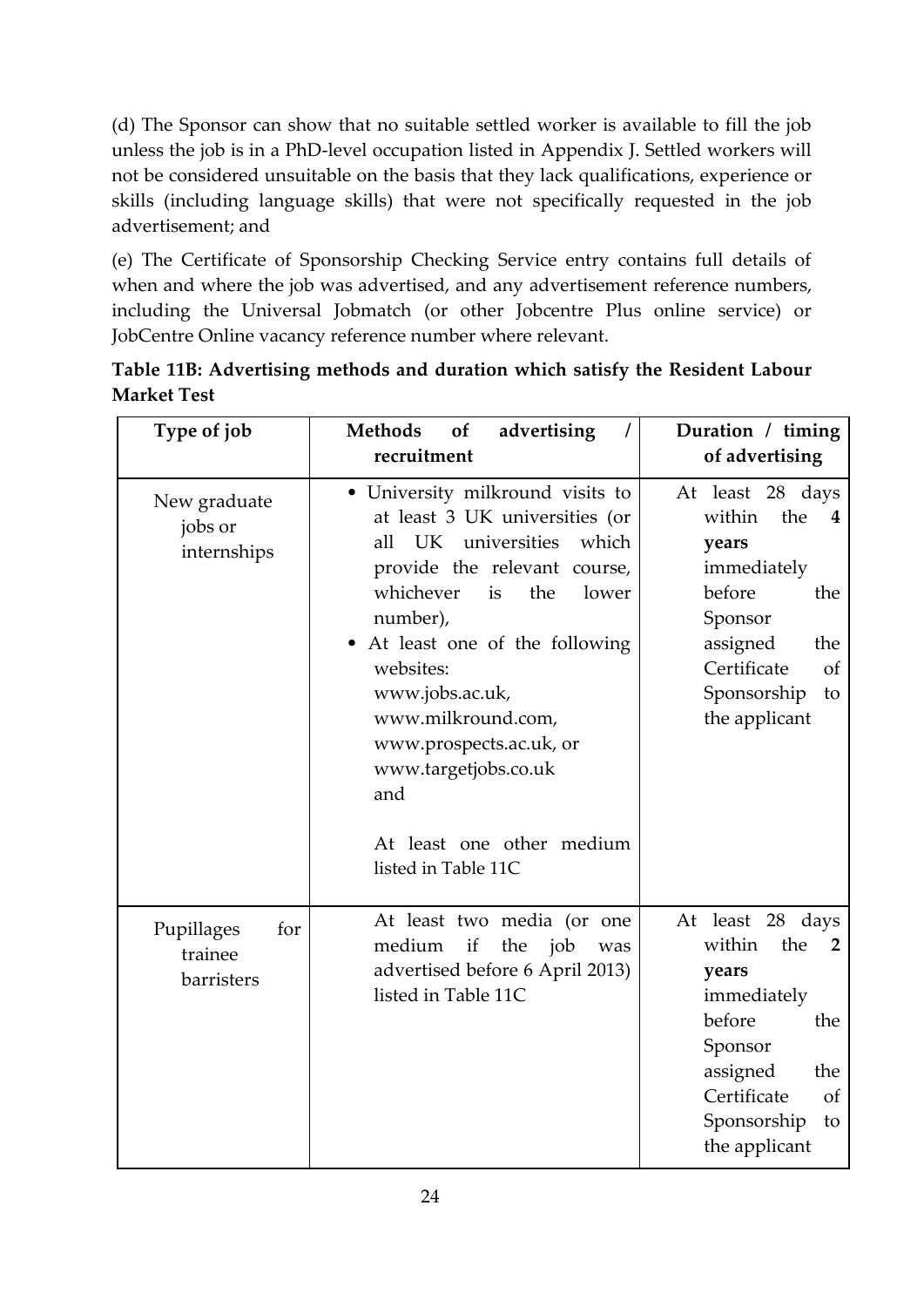| Jobs in PhD-level<br>occupations<br>listed<br>in<br>as<br>Appendix J                                                                                                                                                                                                                                                                        | At least two media (or one<br>medium<br>if<br>the job<br>was<br>advertised before 6 April 2013)<br>listed in Table 11C | At least 28 days<br>within<br>the<br>1<br>year<br>immediately<br>before<br>the<br>Sponsor<br>assigned<br>the<br>Certificate<br><sub>of</sub><br>Sponsorship<br>to<br>the applicant   |
|---------------------------------------------------------------------------------------------------------------------------------------------------------------------------------------------------------------------------------------------------------------------------------------------------------------------------------------------|------------------------------------------------------------------------------------------------------------------------|--------------------------------------------------------------------------------------------------------------------------------------------------------------------------------------|
| Jobs where<br>the<br>appropriate<br>salary,<br>as<br>determined<br>by paragraphs<br>79 to 79D of<br>Appendix A,<br>at<br>least<br>is<br>£71,000<br>per<br>(or<br>year<br>£70,000<br>per<br>year if the job<br>was<br>advertised<br>before 6 April<br>2013) or there<br>stock<br>is<br>$\mathbf{a}$<br>exchange<br>disclosure<br>requirement | At least two media (or one<br>the job<br>medium<br>if<br>was<br>advertised before 6 April 2013)<br>listed in Table 11C | At least 28 days<br>within<br>the<br>6<br>months<br>immediately<br>before<br>the<br>Sponsor<br>assigned<br>the<br>Certificate<br><sub>of</sub><br>Sponsorship<br>to<br>the applicant |
| Creative<br>sector<br>jobs<br>covered<br>by Table 9 of<br>Appendix J                                                                                                                                                                                                                                                                        | As set out in Table 9 of Appendix J                                                                                    | As set out in Table<br>9 of Appendix J                                                                                                                                               |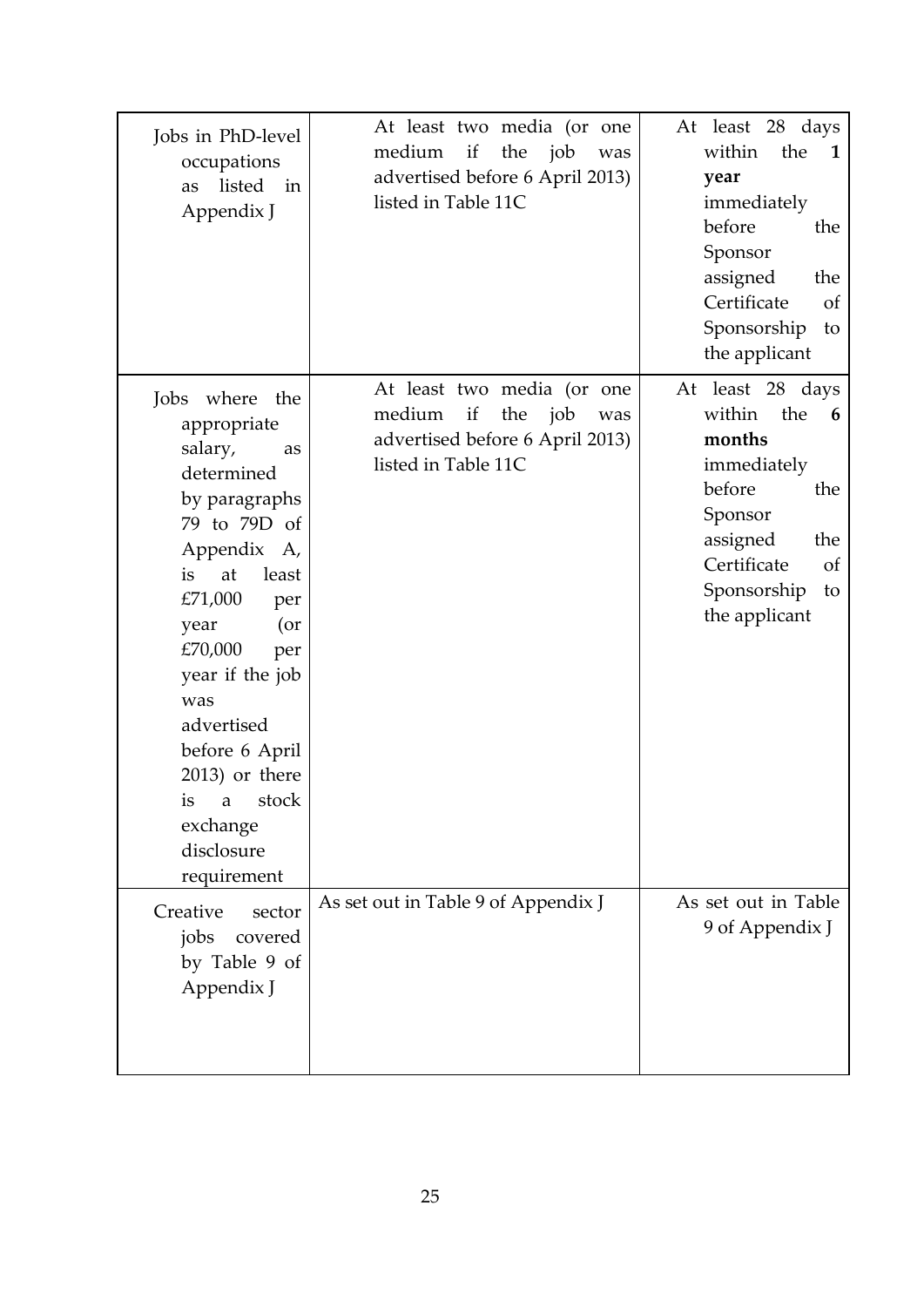| Orchestral<br>musicians                                                                                                                                                                                                          | Universal Jobmatch (or other<br>$\bullet$<br>Jobcentre Plus online service)<br>for jobs based in England,<br>Scotland or Wales, or<br>JobCentre Online for jobs<br>based in Northern Ireland, and<br>At least one other medium<br>$\bullet$<br>listed in Table 11C. | At least 28 days<br>within<br>the<br>2<br>years<br>immediately<br>before<br>the<br>Sponsor<br>assigned<br>the<br>Certificate<br>of<br>Sponsorship<br>to<br>the applicant                |
|----------------------------------------------------------------------------------------------------------------------------------------------------------------------------------------------------------------------------------|---------------------------------------------------------------------------------------------------------------------------------------------------------------------------------------------------------------------------------------------------------------------|-----------------------------------------------------------------------------------------------------------------------------------------------------------------------------------------|
| Positions<br>in the<br><b>NHS</b><br>where<br>Resident<br>the<br>Labour<br>Market<br><b>Test</b><br>includes<br>advertising on<br><b>NHS</b><br>Jobs<br>19<br>between<br>November<br>2012<br>and<br>$\mathbf{1}$<br>October 2013 | NHS Jobs                                                                                                                                                                                                                                                            | At least 28 days<br>within<br>the<br>6<br>months<br>immediately<br>before<br>the<br>Sponsor<br>assigned<br>the<br>Certificate<br><sub>of</sub><br>Sponsorship<br>to<br>the applicant    |
| All other jobs                                                                                                                                                                                                                   | Universal Jobmatch (or other<br>$\bullet$<br>Jobcentre Plus online service)<br>for jobs based in England,<br>Scotland or Wales, or<br>JobCentre Online for jobs<br>based in Northern Ireland, and<br>At least one other medium<br>listed in Table 11C               | At least 28<br>days<br>within<br>the<br>6<br>months<br>immediately<br>before<br>the<br>Sponsor<br>assigned<br>the<br>Certificate<br><sub>of</sub><br>Sponsorship<br>to<br>the applicant |

# **Table 11C: Advertising media which satisfy the Resident Labour Market Test**

| of<br><b>Type</b> | Criteria for suitable media                                                                                                                                 |
|-------------------|-------------------------------------------------------------------------------------------------------------------------------------------------------------|
| medium            |                                                                                                                                                             |
| Newspaper         | Must be:<br>marketed throughout the UK or throughout the whole of the<br>devolved nation in which the job is located, and<br>published at least once a week |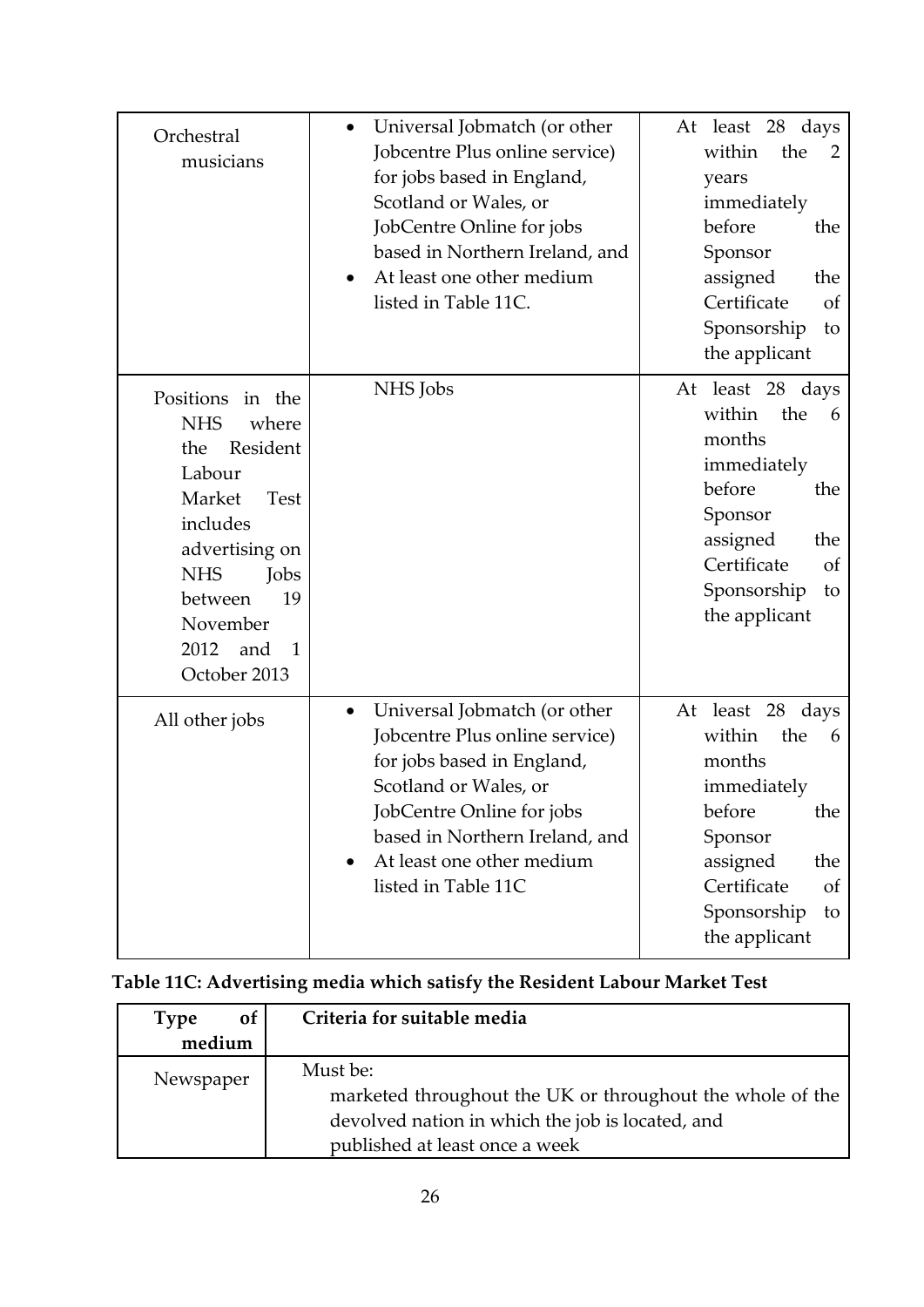| Professional<br>journal | Must be:<br>available nationally through retail outlets or through<br>subscription,<br>published at least once a month, and<br>related to the nature of the job i.e. a relevant trade journal,<br>official journal of a professional occupational body, or<br>subject-specific publication                                                                                                                                                                                                                                                                                                                                                                                     |
|-------------------------|--------------------------------------------------------------------------------------------------------------------------------------------------------------------------------------------------------------------------------------------------------------------------------------------------------------------------------------------------------------------------------------------------------------------------------------------------------------------------------------------------------------------------------------------------------------------------------------------------------------------------------------------------------------------------------|
| Website                 | Must be one of the following:<br>Universal Jobmatch (or other Jobcentre Plus online service),<br>for jobs based in England, Scotland or Wales,<br>JobCentre Online, for jobs based in Northern Ireland,<br>an online version of a newspaper or professional journal<br>$\bullet$<br>which would satisfy the criteria above,<br>the website of a prominent professional or recruitment<br>$\bullet$<br>organisation, which does not charge a fee to jobseekers to<br>view job advertisements or to apply for jobs via those<br>advertisements, or<br>if the Sponsor is a multinational organisation or has over 250<br>permanent employees in the UK, the Sponsor's own website |

# **Resident Labour Market Test exemption applies**

## **Shortage occupation**

78A. In order for a Resident Labour Market Test exemption to apply for a job offer in a shortage occupation:

(a) the job must, at the time the Certificate of Sponsorship was assigned to the applicant, have appeared on the shortage occupation list in Appendix K,

(b) in all cases, contracted working hours must be for at least 30 hours a week, and

(c) in all cases, if the list of shortage occupations indicates that the job appears on the 'Scotland only' shortage occupation list, the job offer will not be relevant for the Isle of Man.

## **Post-Study Work**

78B. In order for a Resident Labour Market Test exemption to apply for post-study work:

(a) the applicant must be applying for leave to remain,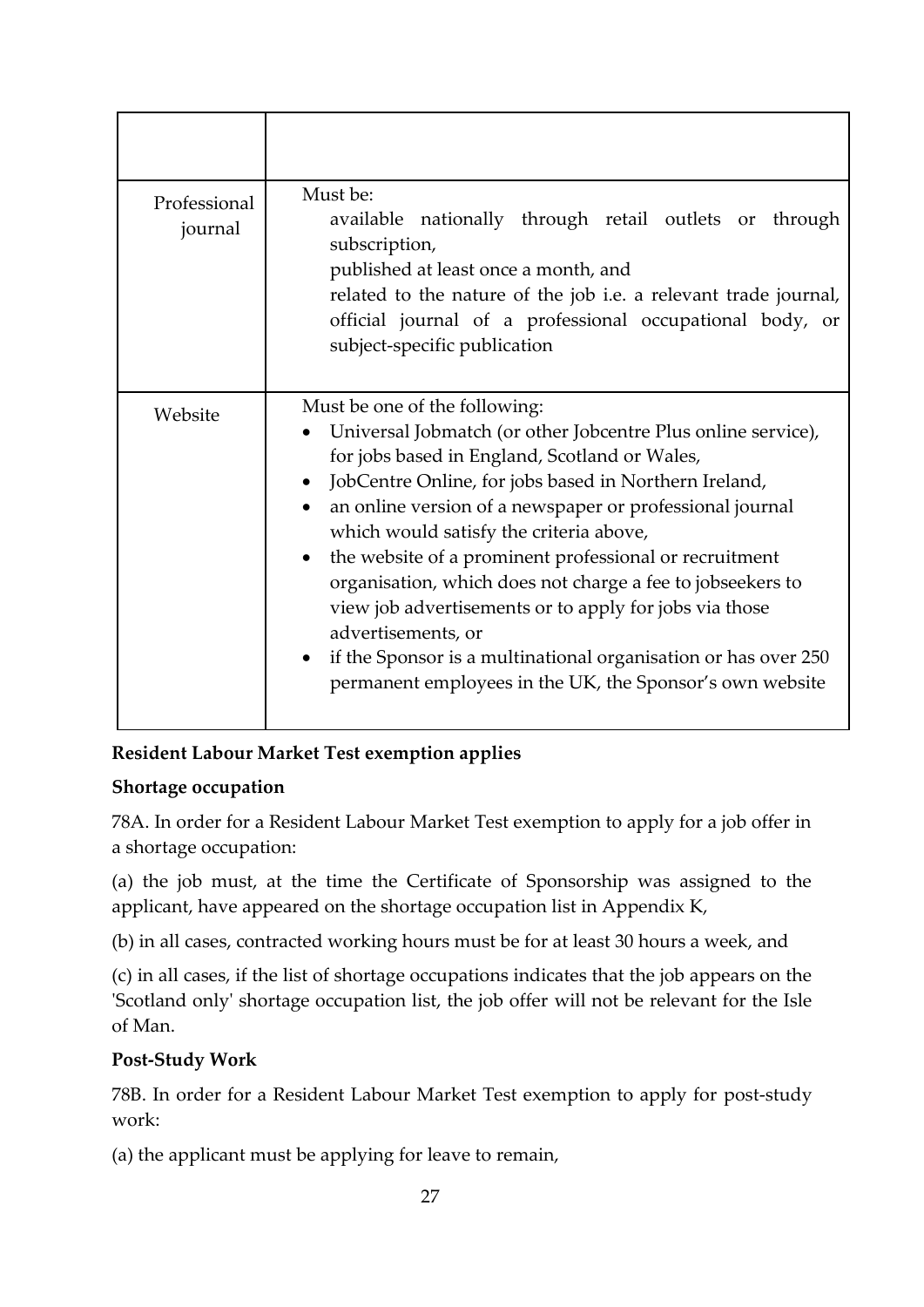(b) the applicant must have, or have last been granted, entry clearance, leave to enter or leave to remain as:

(1) a Tier 1 (Post-Study Work) Migrant,

(2) a Participant in the International Graduates Scheme (or its predecessor, the Science and Engineering Graduates Scheme),

(3) a Participant in the Fresh Talent: Working in Scotland Scheme,

(4) a Tier 4 Migrant,

(5) a Student,

(6) a Student Nurse,

(7) a Student Re-Sitting an Examination,

(8) a Person Writing Up a Thesis,

(9) an Overseas Qualified Nurse or Midwife,

(10) a Postgraduate Doctor or Dentist, or

(11) a Student Union Sabbatical Officer,

and

(c) Where (b)(4) to (11) apply, the applicant must meet the requirements of paragraph 245HD(d) of these Rules.

## **Other exemptions**

78C. In order for another Resident Labour Market Test exemption to apply, either:

(a) the Certificate of Sponsorship Checking Service entry must show that the applicant's gross annual salary (including such allowances as are specified as acceptable for this purpose in paragraph 79 of this appendix) to be paid by the Sponsor is £152,100 (or £150,000, if the recruitment took place before 6 April 2013) or higher; or

(b) the job offer must be in a supernumerary research position where the applicant has been issued a scientific research Award or Fellowship, meaning that the role is over and above the Sponsor's normal requirements and if the applicant was not there, the role would not be filled by anyone else; or

(c) the job offer must be to continue working as a Doctor or Dentist in training, under the same NHS Training Number which was assigned to the applicant for previous lawful employment as a Doctor or Dentist in Training in the Isle of Man; or

(d) the job offer must be as a Doctor in Speciality Training where the applicant's salary and the costs of his training are being met by the government of another country under an agreement with that country and the United Kingdom Government;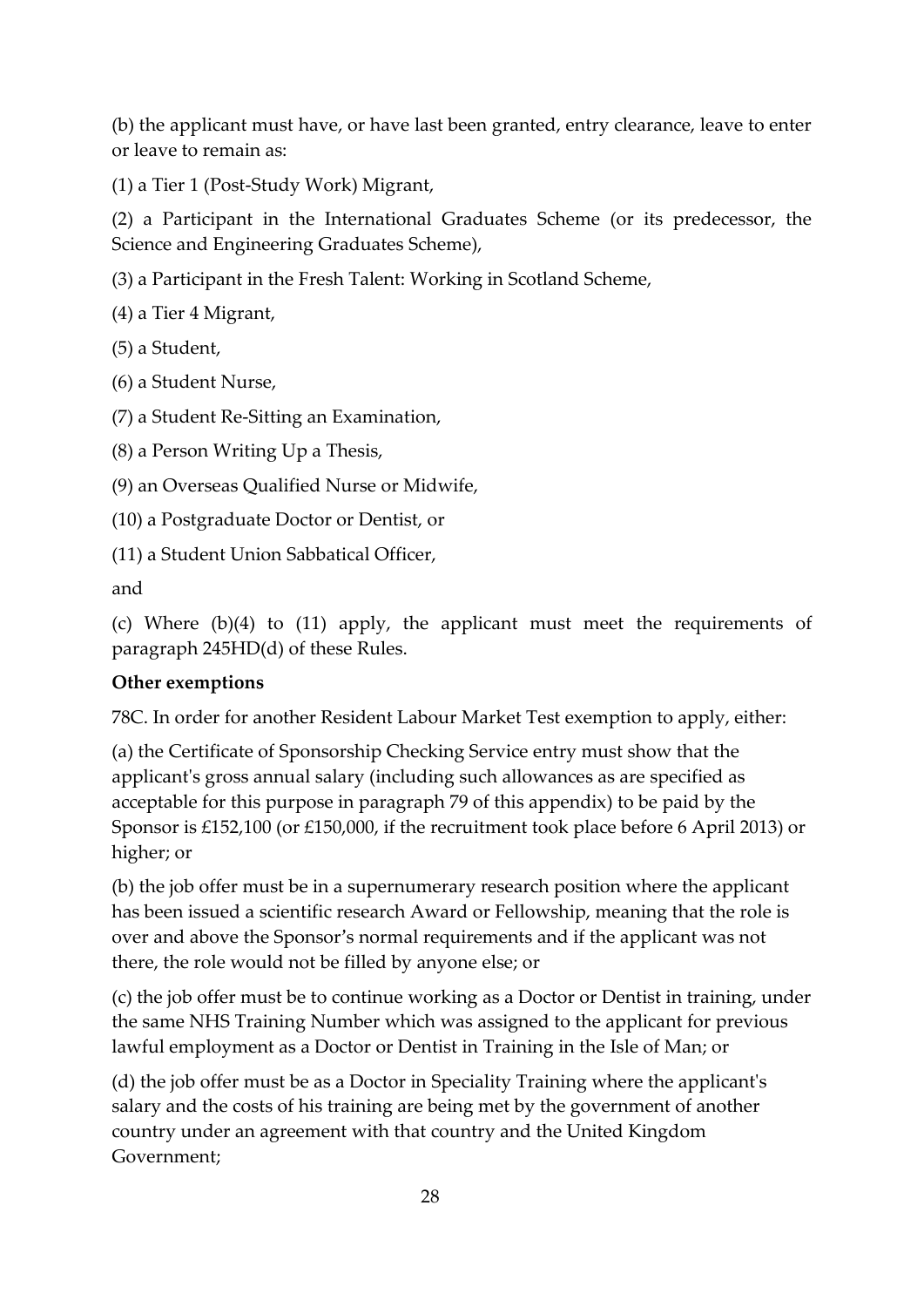and the Certificate of Sponsorship Checking Service entry must provide full details of why an exemption applies.".

- 104. In Appendix A, in the heading above paragraph 78D, delete "same job" and substitute "same occupation".
- 105. In Appendix A, in paragraph 78D, delete "same job" and substitute "same occupation".
- 106. In Appendix A, in paragraph 78D(d), delete "the same job" and substitute "in the same occupation".
- 107. In Appendix A, delete paragraph 79A and substitute: "79A. No points will be awarded if the salary referred to in paragraph 79 above is less than £20,300 per year, unless:

(a) the applicant is applying for leave to remain and has, or last had, entry clearance, leave to enter or leave to remain as:

(i) a Qualifying Work Permit Holder,

(ii) a Representative of an Overseas Newspaper, News Agency or Broadcasting Organisation,

- (iii) a Member of the operational Ground Staff of an Overseas-owned Airline
- (iv) a Jewish Agency Employee, or
- (v) a Tier 2 (General) Migrant under the Rules in place before 6 April 2011

or

(b) the Certificate of Sponsorship checking service entry records the applicant is being sponsored as a nurse or midwife, will continue to be sponsored as a nurse or midwife by the Sponsor after achieving Nursing and Midwifery Council registration, and the salary will not be less than £20,300 per year once that registration is achieved.".

- 108. In Appendix B, at the end of paragraph 1(iv), delete "." and substitute "or where his gross annual salary (as recorded by the Certificate of Sponsorship Checking Service entry, and including such allowances as are specified as acceptable for this purpose in paragraph 75 of Appendix A) is £152,100 or above.".
- 109. In Appendix B, in Row C of Table 1, delete "Leave to remain" and substitute "Entry clearance and leave to remain".
- 110. In Appendix C, after paragraph 1A(k), insert: "(l) Overdraft facilities will not be considered towards funds that are available or under an applicant's own control.".
- 111. In Appendix C, delete paragraph 2 and 3 and substitute: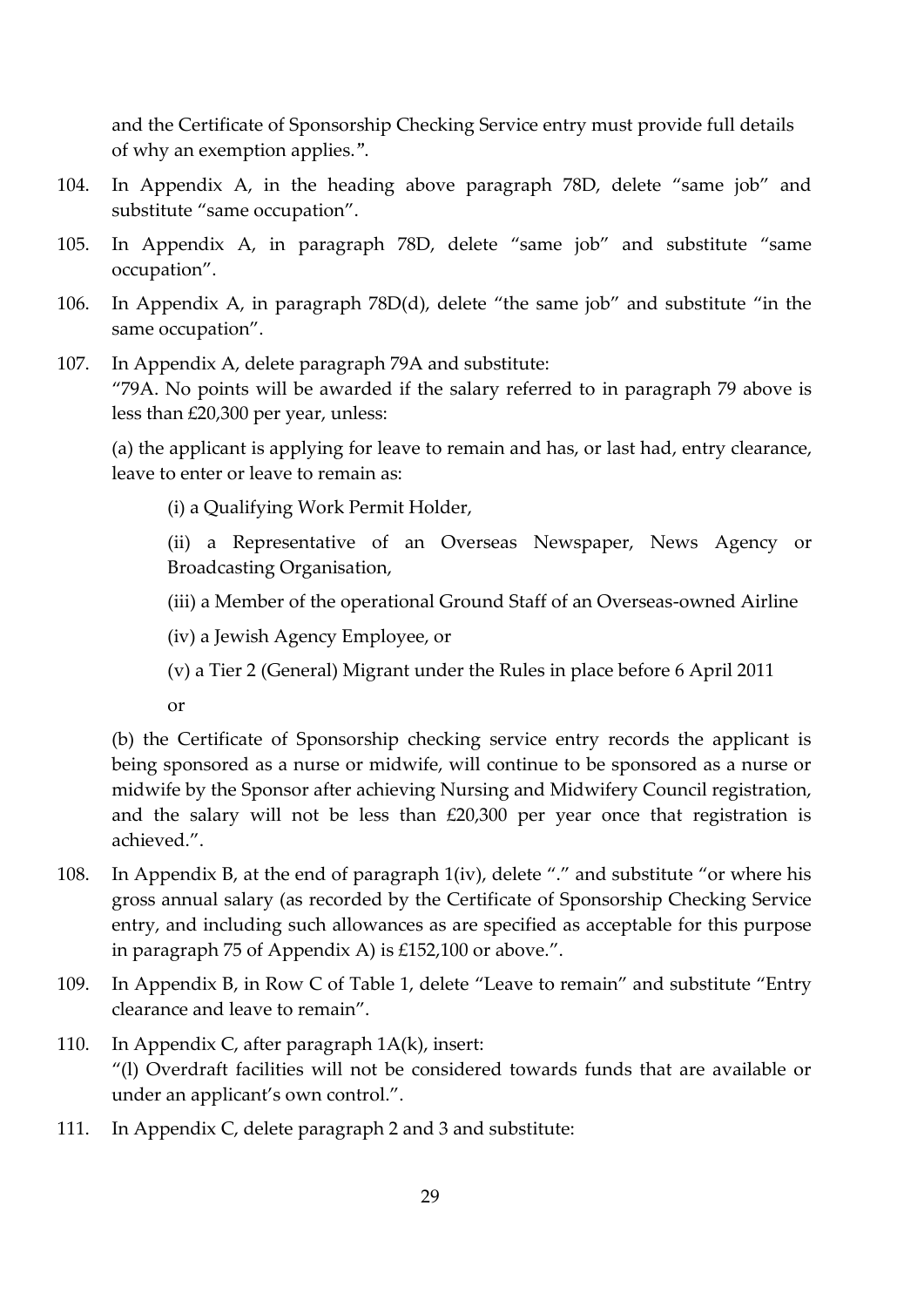"2. 10 points will only be awarded if an applicant:

(a) applying for entry clearance, has the level of funds shown in the table below and provides the specified documents in paragraph 1B above, or

| Category                       | Level of funds | Points |
|--------------------------------|----------------|--------|
| Tier 1 (Entrepreneur)          | £3,100         | 10     |
| Tier 1 (Graduate Entrepreneur) | £1,800         | 10     |

 (b) applying for leave to remain, has the level of funds shown in the table below and provides the specified documents in paragraph 1B above, or

| Level of funds | Points |
|----------------|--------|
| £900           | 10     |

3. Where the applicant is applying as a Tier 1 (Entrepreneur) Migrant, he cannot use the same funds to score points for attributes under Appendix A and to score points for maintenance funds for himself or his dependants under this Appendix or Appendix E."

- 112. In Appendix C, at paragraph 19 (b) (iii) (2) delete 'allowed to stay in the Isle of Man' and substitute "settled in the Isle of Man".
- 113. In Appendix E, in paragraph (a), delete "there must be £1800 in funds." and substitute:

"there must be:

(i)  $£1,200$  in funds, where the application is connected to a Tier 1 (Graduate Entrepreneur) Migrant;

(ii)  $£1,800$  in funds in other cases.".

114. In Appendix E, after paragraph (o), insert:

"(p) Overdraft facilities will not be considered towards funds that are available or under an applicant's own control.".

- 115. In Appendix FM paragraph E-ECP.4.1.(c) delete "NARIC UK" and substitute "UK NARIC".
- 116. In Appendix FM paragraph E-LTRP.4.1.(c) delete "NARIC UK" and substitute "UK NARIC".
- 117. In Appendix FM paragraph E-ECPT.4.1.(c) delete "NARIC UK" and substitute "UK NARIC".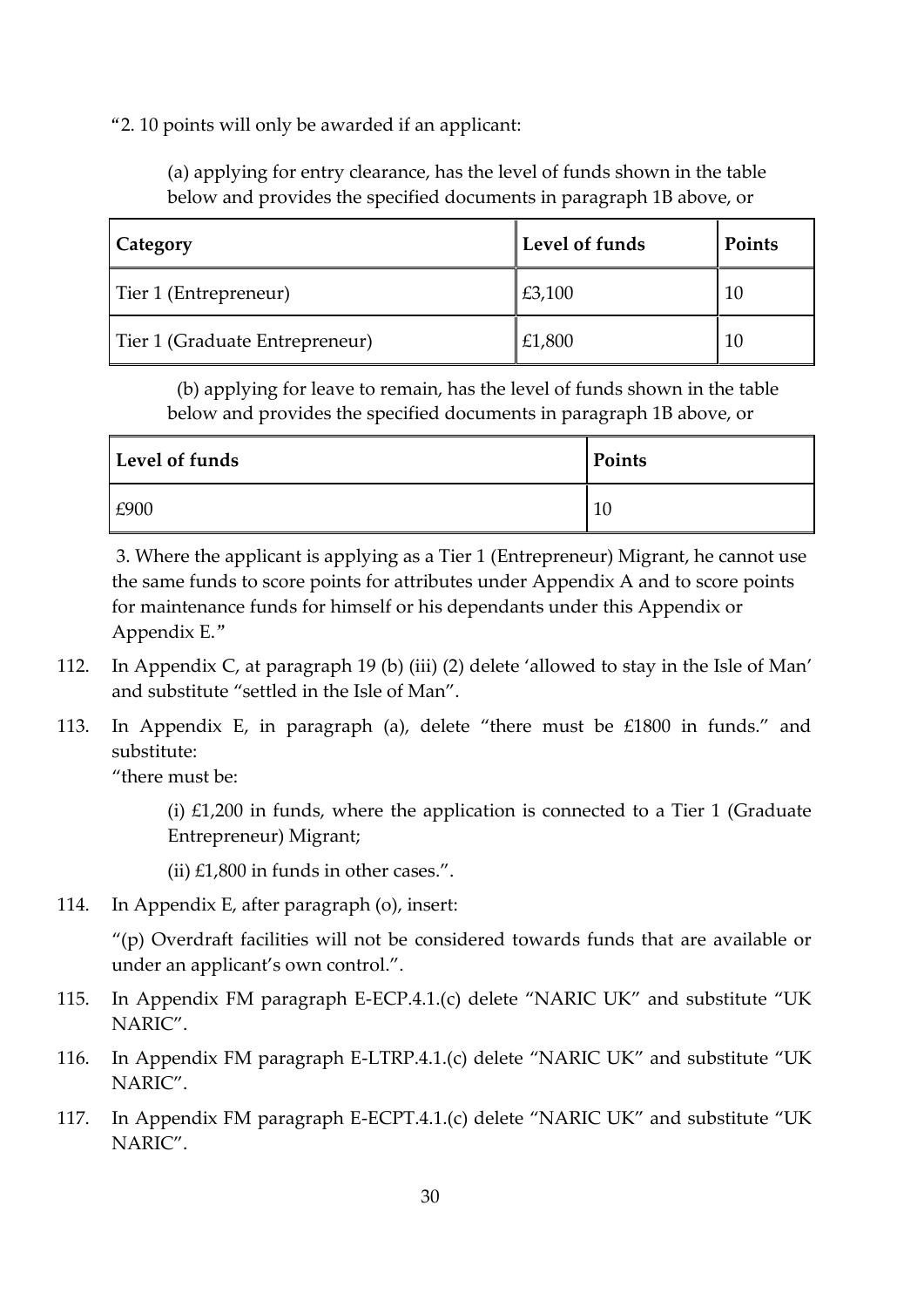- 118. In Appendix FM paragraph E-LTRPT.5.1 (c) delete "NARIC UK" and substitute "UK NARIC".
- 119. In Appendix FM-SE after paragraph D(e) insert:

"(f) Before making a decision under Appendix FM or this Appendix, the decisionmaker may contact the applicant or their representative in writing or otherwise to request further information or documents. The material requested must be received by the Isle of Man Immigration Office at the address specified in the request within a reasonable timescale specified in the request.".

120. In Appendix FM-SE after paragraph 1(l) insert:

"(m) Cash income on which the correct tax has been paid may be counted as income under this Appendix, subject to the relevant evidential requirements of this Appendix.".

- 121. In Appendix FM-SE paragraph 2 after "the Isle of Man" insert "(except where paragraph 9 applies)".
- 122. In Appendix FM-SE paragraph 2(a)(i) delete "applicant" and substitute "person".
- 123. In Appendix FM-SE paragraph 2(a)(ii) delete "applicant" and substitute "person".
- 124. In Appendix FM-SE after paragraph 2(c) insert:

"(d) Where the person is a director of a limited company based in the Isle of Man, evidence that the company is not of a type specified in paragraph 9(a). This can include the latest Annual Return filed at Companies Registry.".

- 125. In Appendix FM-SE paragraph 5 after "following" insert ", and in respect of parental leave in the Isle of Man only the evidence at paragraph 5(c),".
- 126. In Appendix FM-SE paragraph 5(b)(i) after "prior to" insert "the date of application or to".
- 127. In Appendix FM-SE paragraph 5(b)(i) after "at least 6 months" insert "(and where paragraph 13(b) does not apply)".
- 128. In Appendix FM-SE paragraph 5(b)(ii) after "prior to" insert "the date of application or to".
- 129. In Appendix FM-SE paragraph 5(b)(ii) after "6 months" insert "(or at least 6 months but the person does not rely on paragraph 13(a))".
- 130. In Appendix FM-SE paragraph 5(c)(iii) after "paternity" insert ", parental".
- 131. In Appendix FM-SE paragraph 5(c)(iv) after "paternity" insert ", parental".
- 132. In Appendix FM-SE paragraph 6(b)(i) after "prior to" insert "the date of application or to".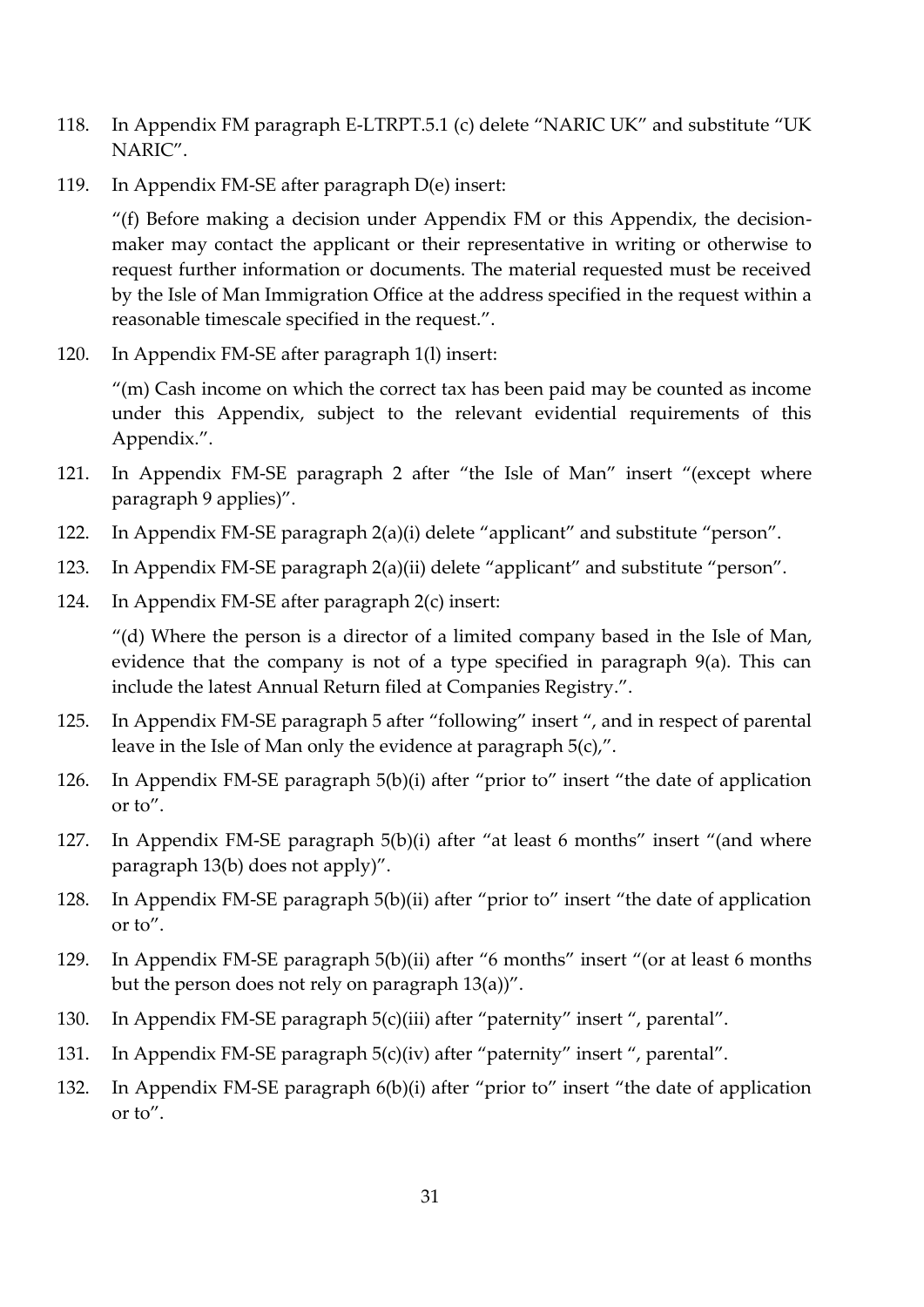- 133. In Appendix FM-SE paragraph 6(b)(ii) after "prior to" insert "the date of application or to".
- 134. In Appendix FM-SE paragraph 6(b)(ii) after "6 months" insert "(or at least 6 months but the person does not rely on paragraph 13(a))".
- 135. In Appendix FM-SE delete paragraphs 7(g) and 7(h) and substitute:

"(g) Evidence of ongoing self-employment through evidence of payment of Class 2 National Insurance contributions.

(h) One of the following documents must also be submitted:

(i) (aa) If the business is required to produce annual audited accounts, the latest such accounts; or

(bb) If the business is not required to produce annual audited accounts, the latest unaudited accounts and an accountant's certificate of confirmation, from an accountant who is a member of an Isle of Man Recognised Supervisory Body);

(ii) A certificate of VAT registration and the latest VAT return (a copy or print-out) confirming the VAT registration number, if the turnover requires VAT to be paid.

(iii) Evidence to show appropriate planning permission or local planning authority consent is held to operate the type/class of business at the trading address (where this is a local authority requirement); or

(iv) A franchise agreement signed by both parties.".

136. In Appendix FM-SE delete paragraph 9 and substitute:

"9. In respect of income from employment and/or shares in a limited company based in the Isle of Man of a type specified in paragraph 9(a), the requirements of paragraph 9(b)-(d) shall apply in place of the requirements of paragraphs 2 and 10(b).

(a) The specified type of limited company is one in which:

(i) the person is a director of the company (or another company within the same group); and

(ii) shares are held (directly or indirectly) by the person, their partner or the following family members of the person or their partner: parent, grandparent, child, stepchild, grandchild, brother, sister, uncle, aunt, nephew, niece or first cousin; and

(iii) any remaining shares are held (directly or indirectly) by fewer than five other persons.

(b) All of the following must be provided: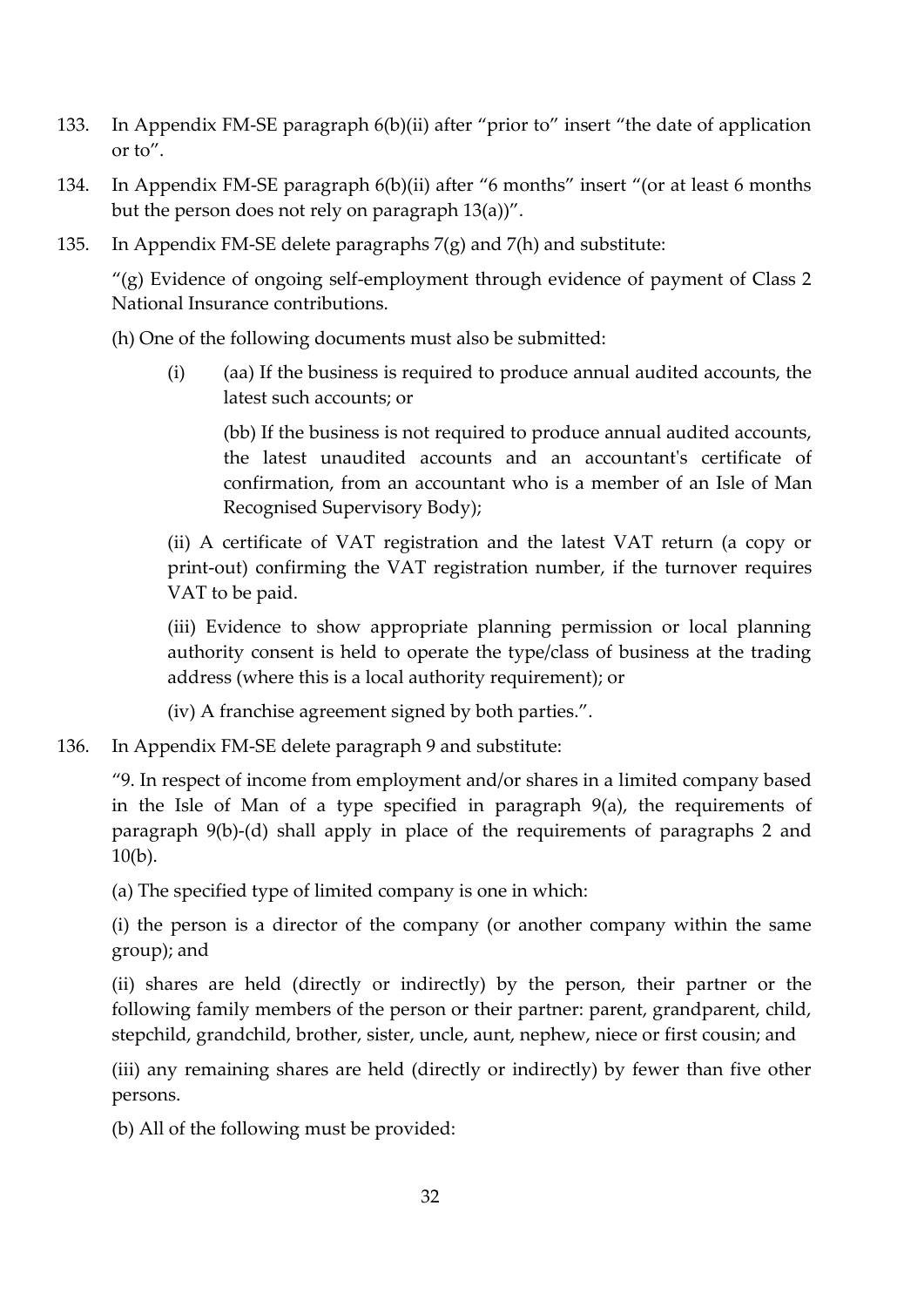(i) Company Tax Return R1C3 (a copy or print-out) for the last full financial year and evidence this has been filed with Isle of Man Treasury, such as electronic or written acknowledgment from Isle of Man Treasury.

(ii) Evidence of registration with the Companies Registry.

(iii) If the company is required to produce annual audited accounts, the latest such accounts.

(iv) If the company is not required to produce annual audited accounts, the latest unaudited accounts and an accountant's certificate of confirmation, from an accountant who is a member of an Isle of Man Recognized Supervisory Body.

(v) Corporate/business bank statements covering the same 12-month period as the Company Tax Return R1C3.

(vi) A current Appointment Report from Companies Registry.

(vii) One of the following documents must also be provided:

(1) A certificate of VAT registration and the latest VAT return (a copy or print-out) confirming the VAT registration number, if turnover is sufficient for VAT payment to be required.

(2) Proof of ownership or lease of business premises.

(3) Original proof of registration with Isle of Man Treasury as an employer for the purposes of PAYE and National Insurance, proof of PAYE reference number and Accounts Office reference number. This evidence may be in the form of a certified copy of the documentation issued by Isle of Man Treasury.

(c) Where the person is listed as a director of the company and receives a salary from the company, all of the following documents must also be provided:

(i) Wage slips and P60 (if issued) covering the same period as the Company Tax Return R1C3.

(ii) Personal bank statements covering the same 12-month period as the Company Tax Return R1C3 showing that the salary as a director was paid into an account in the name of the person or in the name of the person and their partner jointly.

(d) Where the person receives dividends from the company, all of the following documents must also be provided:

(i) Dividend vouchers for all dividends declared in favour of the person during or in respect of the period covered by the Company Tax Return R1C3 showing the company's and the person's details with the person's net dividend amount and tax credit.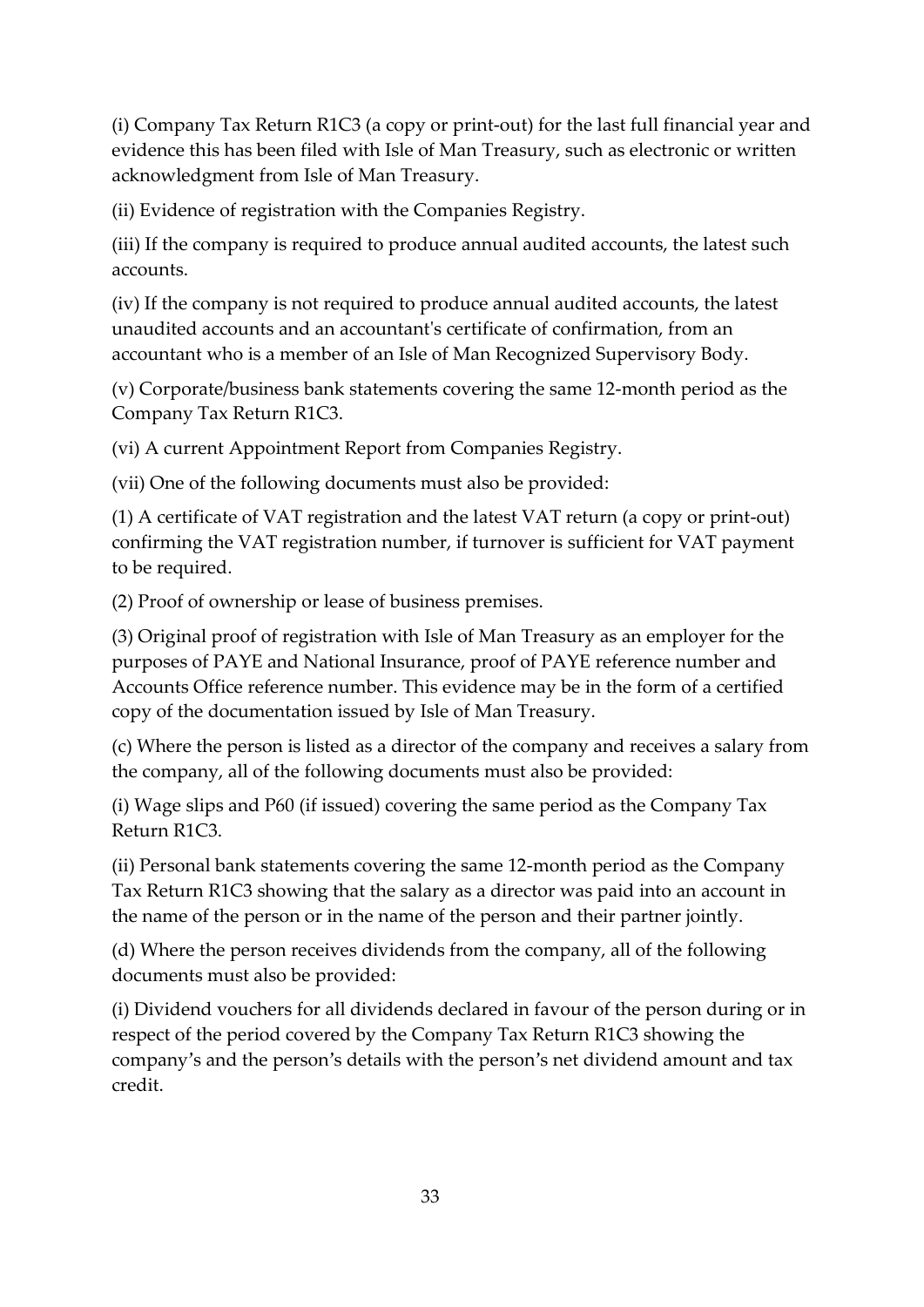(ii) Personal bank statement(s) showing that those dividends were paid into an account in the name of the person or in the name of the person and their partner jointly.".

- 137. In Appendix FM-SE paragraph 10(b) after "dividends" insert "(except where paragraph 9 applies)".
- 138. In Appendix FM-SE after paragraph 10(b)(iii) insert:

"(iv) Where the person is a director of a limited company based in the Isle of Man, evidence that the company is not of a type specified in paragraph 9(a). This can include the latest Annual Return filed at Companies Registry.".

139. In Appendix FM-SE paragraph  $10(g)(i)$  insert at the end:

"Where the grant or stipend is or will be paid on a tax-free basis, the amount of the gross equivalent may be counted as income under this Appendix.".

140. In Appendix FM-SE paragraph 11A insert at the end:

"(c) Funds held as cash savings by the applicant, their partner or both jointly at the date of application can have been transferred from investments, stocks, shares, bonds or trust funds within the period of 6 months prior to the date of application, provided that:

(i) The funds have been in the ownership and under the control of the applicant, their partner or both jointly for at least the period of 6 months prior to the date of application.

(ii) The ownership of the funds in the form of investments, stocks, shares, bonds or trust funds; the cash value of the funds in that form at or before the beginning of the period of 6 months prior to the date of application; and the transfer of the funds into cash, are evidenced by a portfolio report or other relevant documentation from a financial institution regulated by the appropriate regulatory body for the country in which that institution is operating.

(iii) The requirements of this Appendix in respect of the cash savings held at the date of application are met, except that the period of at least 6 months prior to the date of application in paragraph 11(a) will be reduced by the amount of that period in which the relevant funds were held in the form of investments, stocks, shares, bonds or trust funds.".

- 141. In Appendix FM-SE paragraph 12A(c) after "sponsor" insert ", or income from employment and/or shares in a limited company based in the Isle of Man of a type to which paragraph 9 applies,".
- 142. In Appendix FM-SE paragraph 13(a) delete "and" and substitute ",".
- 143. In Appendix FM-SE paragraph 13(a) after "at least 6 months," insert "and has been paid throughout the period of 6 months prior to the date of application at a level of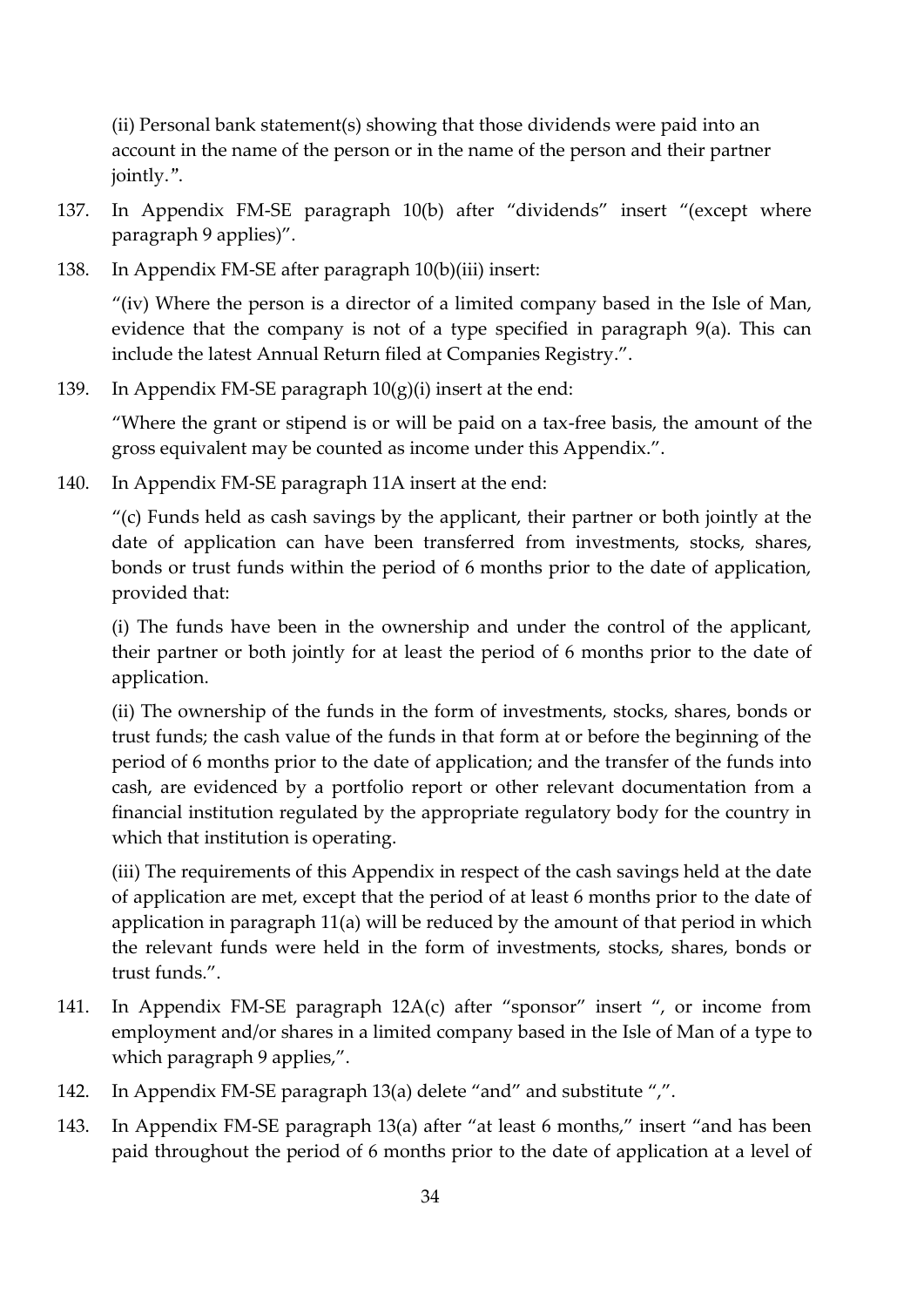gross annual salary which equals or exceeds the level relied upon in paragraph  $13(a)(i)$ ,".

- 144. In Appendix FM-SE for paragraph 13(a)(i) substitute "The level of gross annual salary relied upon in the application".
- 145. In Appendix FM-SE paragraph 13(e) insert at the end: "The relevant financial year(s) cannot be combined with any financial year(s) to which paragraph 9 applies and vice versa.".
- 146. In Appendix FM-SE after paragraph 13(g) insert:

"(h) Where the person is the applicant's partner and is in self-employment outside the Isle of Man at the date of application and is returning to the Isle of Man to take up salaried employment in the Isle of Man starting within 3 months of their return, the person's gross annual income will be calculated:

(i) On the basis set out in paragraph 13(a) but substituting for the gross annual salary at paragraph 13(a)(i) the gross annual salary in the salaried employment in the Isle of Man to which they are returning; and also

(ii) On the basis set out in paragraph 13(e).

(i) Any period of unpaid maternity, paternity, adoption, parental or sick leave in the 12 months prior to the date of application will not be counted towards any period relating to employment, or any period relating to income from employment, for which this Appendix provides.

(j) The provisions of paragraph 13 which apply to self-employment and to a person who is self-employed also apply to income from employment and/or shares in a limited company based in the Isle of Man of a type to which paragraph 9 applies and to a person in receipt of such income.".

- 147. In Appendix FM-SE paragraph 15(b)(i) after "employment" insert "in the Isle of Man or overseas".
- 148. In Appendix FM-SE paragraph 16 after "sick pay," insert "or has been so in the 6 months prior to the date of application,".
- 149. In Appendix FM-SE paragraph 16(a) delete "and not" and substitute "or".
- 150. In Appendix FM-SE paragraph 16(b) delete "and not" and substitute "or to".
- 151. In Appendix FM-SE delete paragraph 18(d) and substitute:

"(d) Gross income from non-salaried employment will be calculated on the same basis as income from salaried employment, except as provided in paragraph 18(e) and 18(f), and the requirements of this Appendix for specified evidence relating to salaried employment shall apply as if references to salary were references to income from non-salaried employment. Non-salaried employment includes that paid at an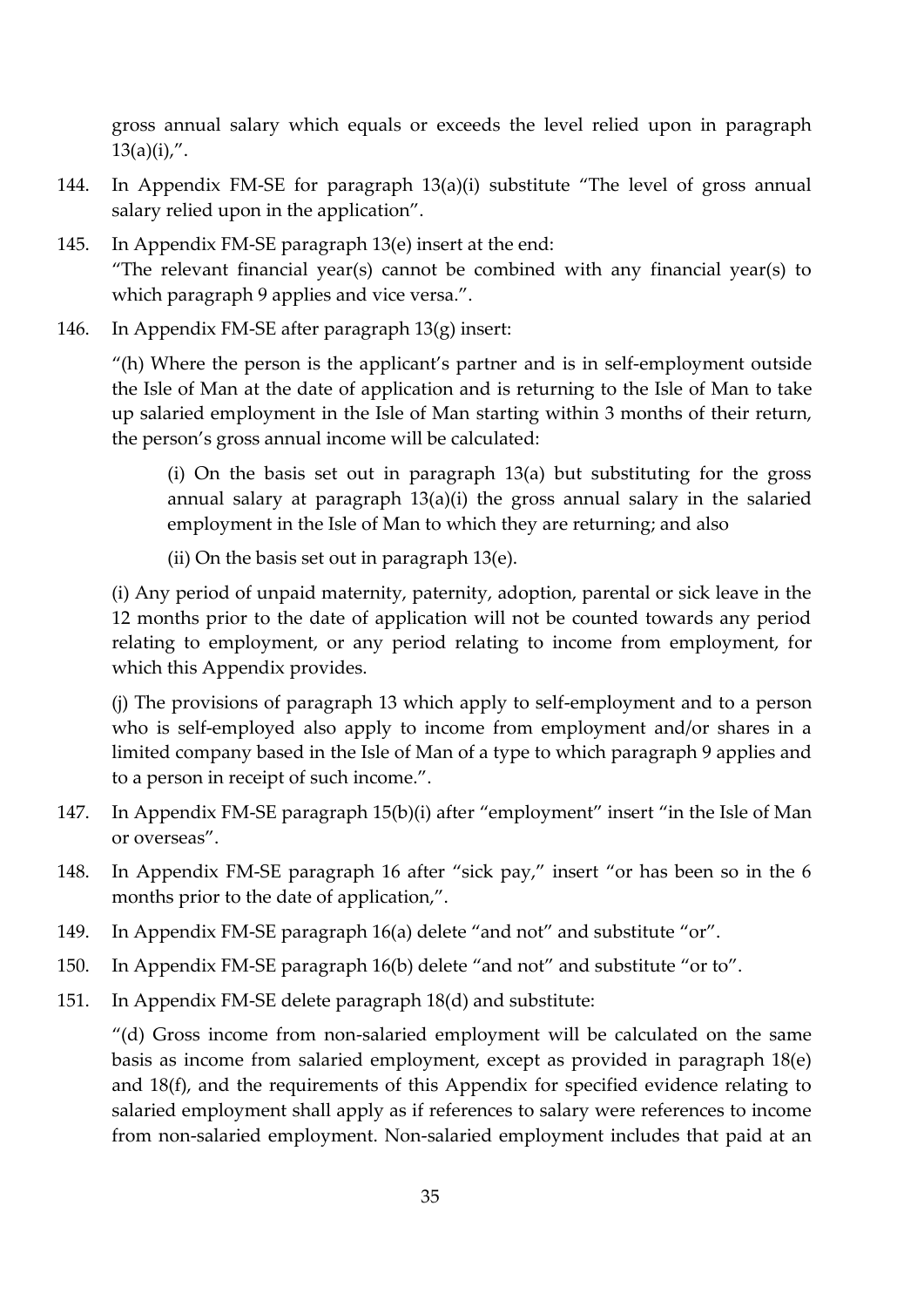hourly or other rate or paid an amount which varies according to the work undertaken.

(e) For the purpose of paragraph 13(a)(i), in respect of a person in non-salaried employment at the date of application "the level of gross annual salary relied upon in the application" shall be no greater than the annual equivalent of the person's average gross monthly income from non-salaried employment in the 6 months prior to the date of application, where that employment was held throughout that period.

(f) For the purpose of paragraph 13(b)(i), "the gross annual salary from employment as it was at the date of application" of a person in non-salaried employment at the date of application shall be considered to be the annual equivalent of the person's average gross monthly income from non-salaried employment in the 6 months prior to the date of application, regardless of whether that employment was held throughout that period.".

- 152. In Appendix FM-SE paragraph 19 after "13(e)" insert ", and in relation to income from employment and/or shares in a limited company, based in the Isle of Man, of a type to which paragraph 9 applies,".
- 153. In Appendix FM-SE paragraph 19(a) after "self-employment" insert ", and (where income from salaried employment is also relied upon or where paragraph 9(c) applies) ongoing employment,".
- 154. In Appendix FM-SE delete paragraph 19(c).
- 155. In Appendix FM-SE renumber paragraph 19(d) as paragraph 19(c).
- 156. In Appendix FM-SE in what now becomes paragraph 19(c) delete "self-employment income" at both places where it appears and substitute at both places "income to which paragraph 19 applies".
- 157. In Appendix FM-SE in what now becomes paragraph 19(c) after "ongoing selfemployment" insert ", and (where income from salaried employment is also relied upon or where paragraph 9(c) applies) ongoing employment,".
- 158. In Appendix FM-SE after what now becomes paragraph 19(c) insert:

"(d) The financial year(s) to which paragraph 7 refers is the period of the last full financial year(s) to which the required Statement(s) of Account relates.

(e) The financial year(s) to which paragraph 9 refers is the period of the last full financial year(s) to which the required Company Tax Return(s) R1C3 relates.".

- 159. In Appendix FM-SE paragraph 20(c)(ii) after "residence" insert "and will not be so if the application is granted, except in the circumstances specified in paragraph 20(e)".
- 160. In Appendix FM-SE after paragraph 20(d) insert:

"(e) Where the applicant and their partner are resident outside the Isle of Man at the date of application, rental income from a property in the Isle of Man that will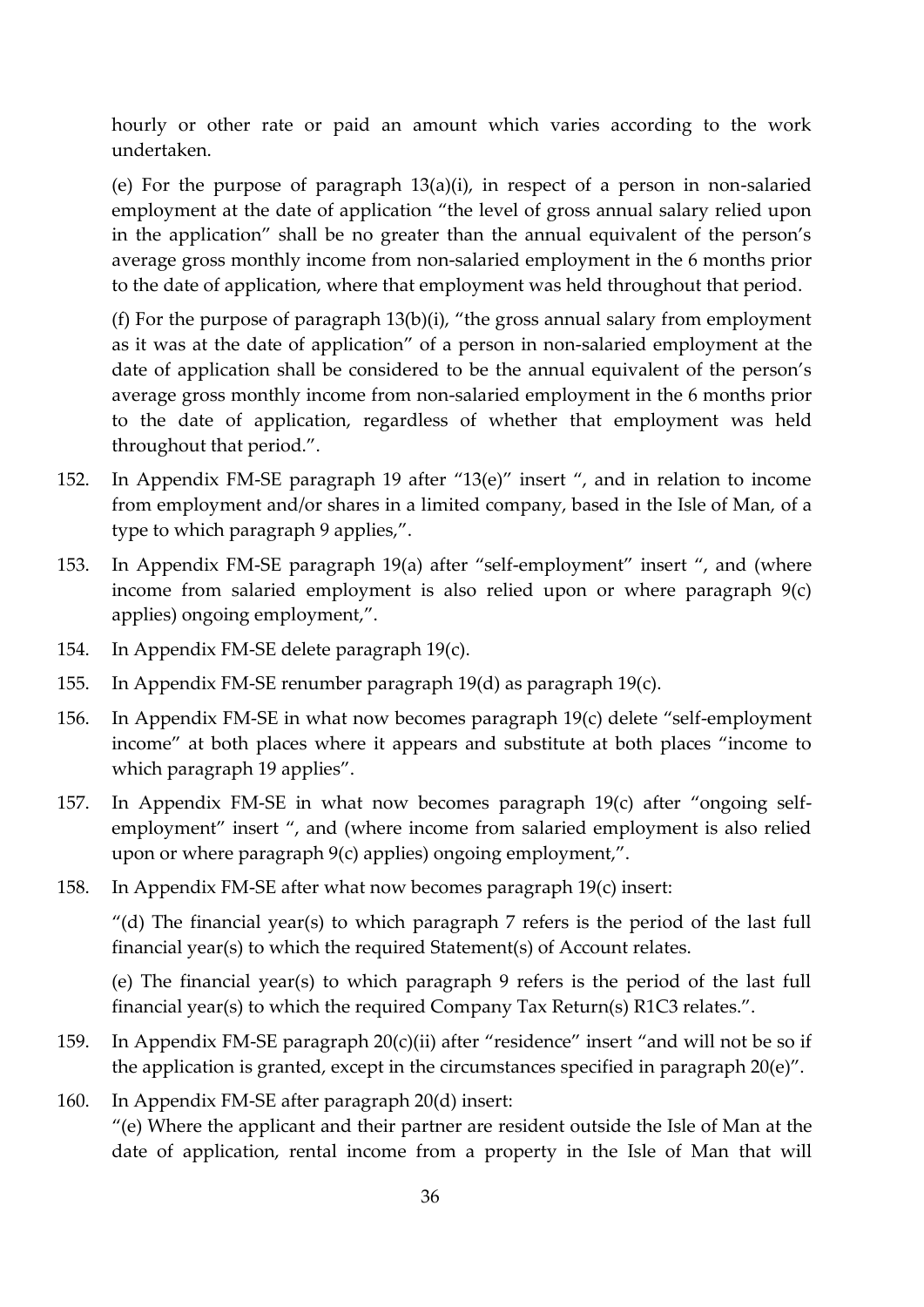become their main residence if the application is granted may only be counted under paragraph 13(c)(i) and paragraph 13(d)(ii).".

(f) Any future entitlement to a maintenance grant or stipend of the type specified in paragraph 10(g) may be counted as though the person had received the annual amount of that grant or stipend in the 12 months prior to the date of application.".

- 161. In Appendix FM-SE paragraph 31 delete "NARIC UK" and substitute "UK NARIC".
- 162. In Appendix I, in paragraphs 245HF(d)(ii)(2), 79E and 100A, after each instance of "£35,000", insert "(or £35,500 if applying on or after 6 April 2018)".
- 163. In Appendix K, delete Tables 1 and 2 and substitute:

| <b>Standard Occupational</b><br><b>Classification (SOC)</b><br>code and description | Job titles included on the United Kingdom Shortage Occupation<br>List and further criteria                                                                                                                                                                                                                                                                                                                                                                                                                                                                |
|-------------------------------------------------------------------------------------|-----------------------------------------------------------------------------------------------------------------------------------------------------------------------------------------------------------------------------------------------------------------------------------------------------------------------------------------------------------------------------------------------------------------------------------------------------------------------------------------------------------------------------------------------------------|
| Production managers and<br>directors in mining and<br>energy $(1123)$               | <b>ONLY</b> the following jobs in this occupation code:<br>• The following jobs in the decommissioning and waste management<br>areas of the nuclear industry:<br>managing director<br>programme director<br>site director<br>• The following jobs in the electricity transmission and distribution<br>industry:<br>project manager<br>site manager                                                                                                                                                                                                        |
| 2112 Biological scientists<br>and biochemists                                       | <b>ONLY</b> the following job in this occupation code:<br>clinical neurophysiologist                                                                                                                                                                                                                                                                                                                                                                                                                                                                      |
| 2113 Physical Scientists                                                            | <b>ONLY</b> the following jobs in this occupation code:<br>• the following jobs in the construction-related ground engineering<br>industry: engineering geologist<br>Hydrogeologist<br>Geophysicist<br>• the following jobs in the oil and gas industry:<br>geophysicist<br>geoscientist<br>geologist<br>geochemist<br>• technical services manager in the decommissioning and waste areas<br>of the nuclear industry<br>· nuclear medicine scientist<br>• radiotherapy physicist<br>• senior resource geologist and staff geologist in the mining sector |

**"Table 1: United Kingdom Shortage Occupation List**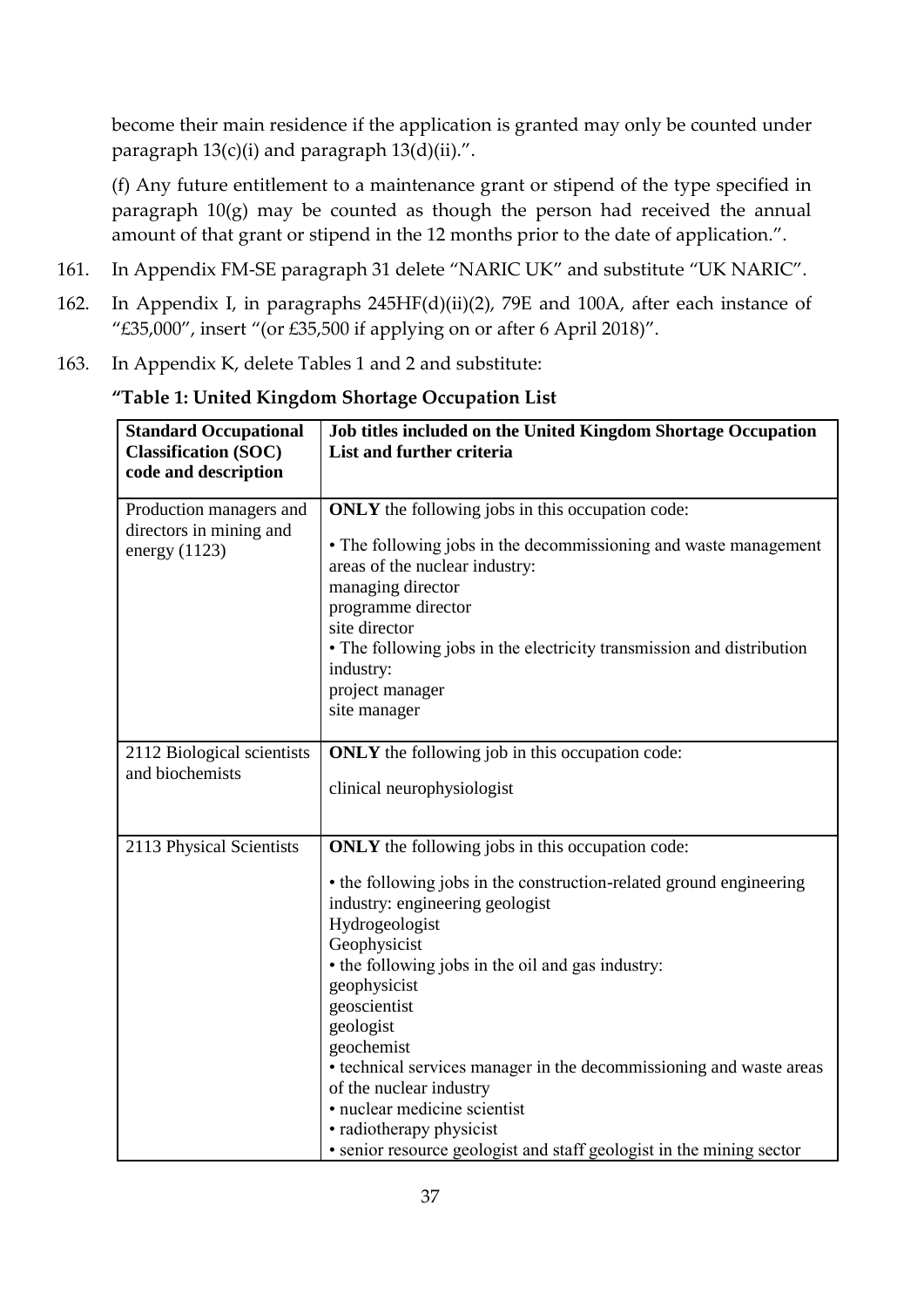| 2119 Natural and social                           | <b>ONLY</b> the following jobs in this occupation code:                                                                                                                                                                        |
|---------------------------------------------------|--------------------------------------------------------------------------------------------------------------------------------------------------------------------------------------------------------------------------------|
| science professionals not<br>elsewhere classified | Informatician                                                                                                                                                                                                                  |
|                                                   | bio-informatician                                                                                                                                                                                                              |
|                                                   |                                                                                                                                                                                                                                |
| 2121 Civil engineers                              | <b>ONLY</b> the following jobs in this occupation code:                                                                                                                                                                        |
|                                                   | the following jobs in the construction-related ground<br>engineering industry:<br>geotechnical engineer<br>tunnelling engineer<br>the following jobs in the oil and gas industry:<br>-petroleum engineer<br>-drilling engineer |
|                                                   | -completions engineer<br>-fluids engineer                                                                                                                                                                                      |
|                                                   | -reservoir engineer<br>-offshore and subsea engineer<br>-control and instrument engineer                                                                                                                                       |
|                                                   | -process safety engineer                                                                                                                                                                                                       |
|                                                   | -wells engineer<br>• senior mining engineer in the mining sector                                                                                                                                                               |
| 2122 Mechanical                                   | ONLY the following job in this occupation code:                                                                                                                                                                                |
| engineers                                         | mechanical engineer in the oil and gas industry                                                                                                                                                                                |
|                                                   |                                                                                                                                                                                                                                |
| 2123 Electrical engineers                         | ONLY the following jobs in this occupation code:                                                                                                                                                                               |
|                                                   | • electrical engineer in the oil and gas industry                                                                                                                                                                              |
|                                                   | • the following jobs in the electricity transmission and distribution<br>industry: power system engineer                                                                                                                       |
|                                                   | control engineer                                                                                                                                                                                                               |
|                                                   | protection engineer                                                                                                                                                                                                            |
|                                                   | • the following jobs in the aerospace industry:                                                                                                                                                                                |
|                                                   | electrical machine design engineer                                                                                                                                                                                             |
|                                                   | power electronics engineer                                                                                                                                                                                                     |
| 2124 Electronics                                  | ONLY the following jobs in this occupation code:                                                                                                                                                                               |
| Engineers                                         | • the following jobs in the railway industry:                                                                                                                                                                                  |
|                                                   | signalling design manager                                                                                                                                                                                                      |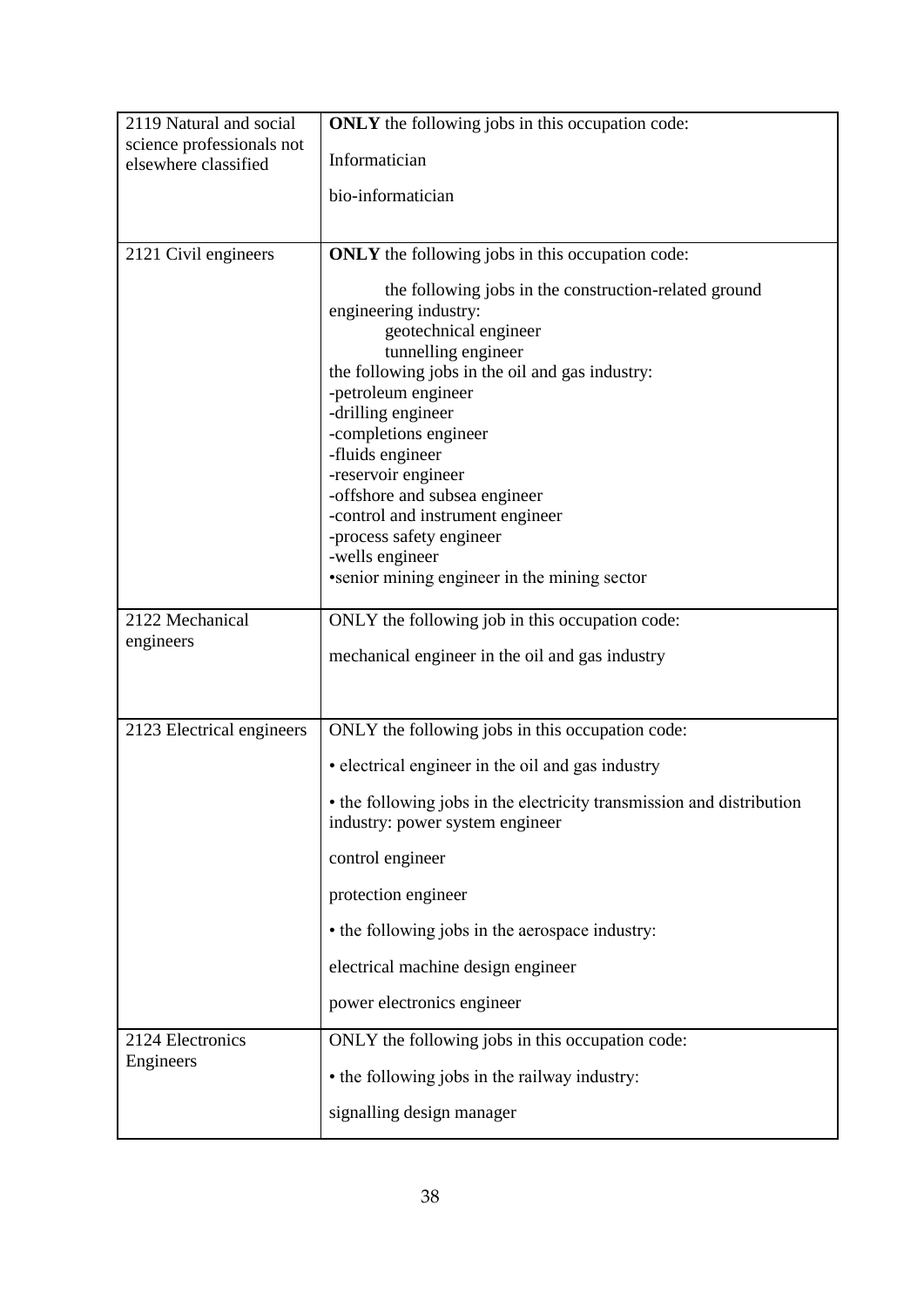| 2126 Design and<br>development engineers | ONLY the following jobs in this occupation code:<br>• design engineer in the electricity transmission and distribution<br>industry<br>• the following jobs in the automotive design and manufacturing<br>industry: product development engineer<br>product design engineer<br>• the following jobs in the electronics system industry:<br>integrated circuit design engineer<br>integrated circuit test engineer |
|------------------------------------------|------------------------------------------------------------------------------------------------------------------------------------------------------------------------------------------------------------------------------------------------------------------------------------------------------------------------------------------------------------------------------------------------------------------|
| 2127 Production and                      | ONLY the following jobs in this occupation code:                                                                                                                                                                                                                                                                                                                                                                 |
| process engineers                        | chemical engineer                                                                                                                                                                                                                                                                                                                                                                                                |
|                                          | manufacturing engineer (process planning) in the aerospace industry                                                                                                                                                                                                                                                                                                                                              |
|                                          | technical services representative in the decommissioning and waste<br>areas of the nuclear industry                                                                                                                                                                                                                                                                                                              |
| 2129 Engineering<br>professionals not    | ONLY the following jobs in this occupation code:                                                                                                                                                                                                                                                                                                                                                                 |
| elsewhere classified                     | • the following jobs in the electricity transmission and distribution<br>industry: project engineer                                                                                                                                                                                                                                                                                                              |
|                                          | proposals engineer                                                                                                                                                                                                                                                                                                                                                                                               |
|                                          | •the following jobs in the aerospace industry:                                                                                                                                                                                                                                                                                                                                                                   |
|                                          | -aerothermal engineer                                                                                                                                                                                                                                                                                                                                                                                            |
|                                          | -stress engineer                                                                                                                                                                                                                                                                                                                                                                                                 |
|                                          | -chief of engineering                                                                                                                                                                                                                                                                                                                                                                                            |
|                                          | -advance tool and fixturing engineer                                                                                                                                                                                                                                                                                                                                                                             |
|                                          | •the following jobs in the decommissioning and waste management<br>areas of the civil nuclear industry:                                                                                                                                                                                                                                                                                                          |
|                                          | -operations manager                                                                                                                                                                                                                                                                                                                                                                                              |
|                                          | -decommissioning specialist manager                                                                                                                                                                                                                                                                                                                                                                              |
|                                          | -project/planning engineer                                                                                                                                                                                                                                                                                                                                                                                       |
|                                          | -radioactive waste manager                                                                                                                                                                                                                                                                                                                                                                                       |
|                                          | -radiological protection advisor                                                                                                                                                                                                                                                                                                                                                                                 |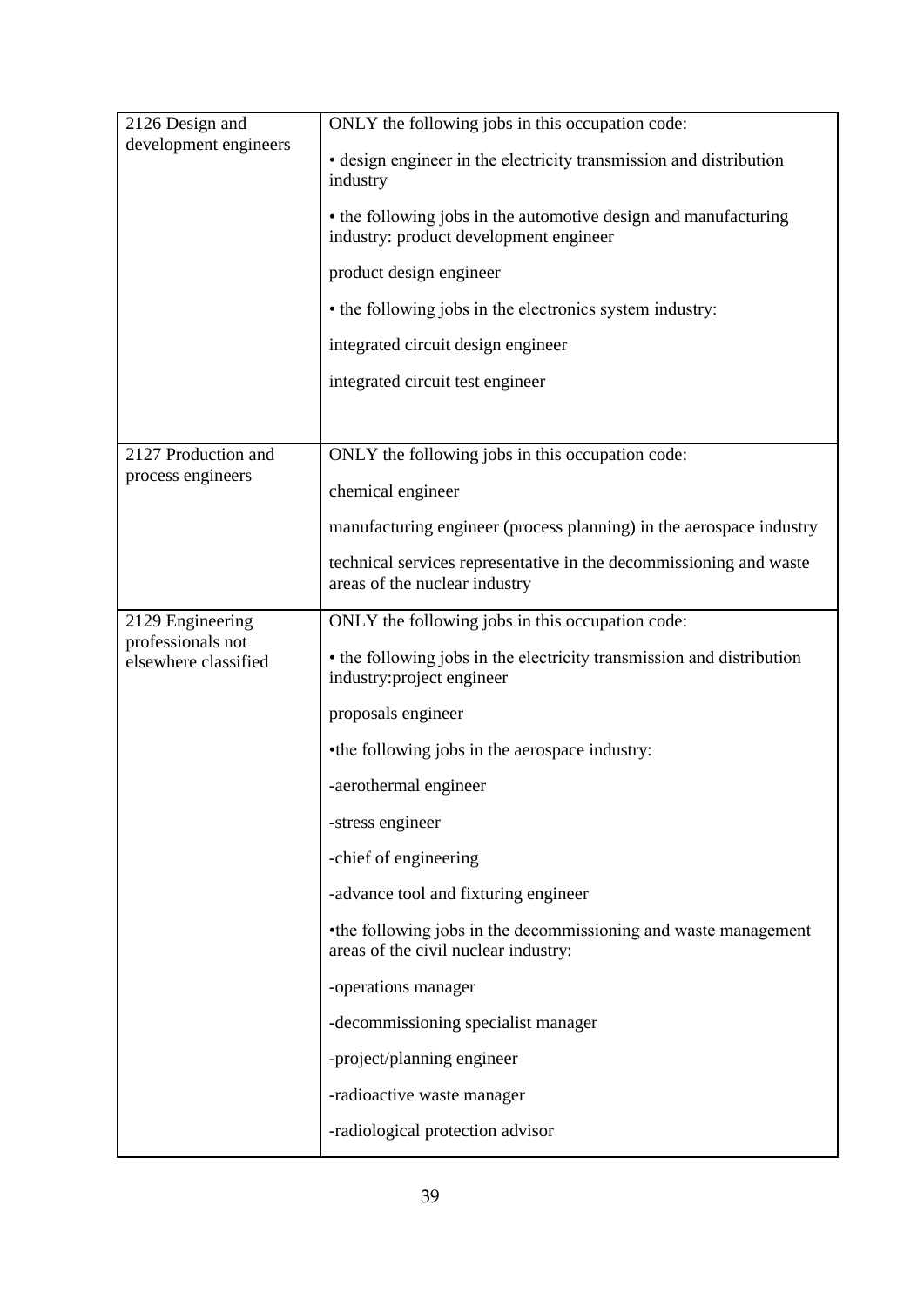|                                              | •The following jobs in the civil nuclear industry:                                                                      |
|----------------------------------------------|-------------------------------------------------------------------------------------------------------------------------|
|                                              | -nuclear safety case engineer                                                                                           |
|                                              | -mechanical design engineer (pressure vehicles)                                                                         |
|                                              | -piping design engineer                                                                                                 |
|                                              | -mechanical design engineer (stress)                                                                                    |
|                                              | -thermofluids/process engineer                                                                                          |
| 2135 IT Business<br>analysts, architects and | ONLY the following jobs in this occupation code:                                                                        |
| systems designers                            | systems engineer in visual effects and 2D/3D computer animation for<br>the film, television or video games sectors      |
|                                              |                                                                                                                         |
| 2136 Programmers and                         | ONLY the following jobs in this occupation code:                                                                        |
| software development<br>professionals        | • the following jobs in visual effects and 2D/3D computer animation<br>for the film, television or video games sectors: |
|                                              | software developer                                                                                                      |
|                                              | shader writer                                                                                                           |
|                                              | games designer                                                                                                          |
|                                              | • the following jobs in the electronics system industry:                                                                |
|                                              | driver developer                                                                                                        |
|                                              | embedded communications engineer                                                                                        |
| 2142 Environmental                           | ONLY the following jobs in this occupation code:                                                                        |
| Professionals                                | • the following jobs in the construction-related ground engineering<br>industry: contaminated land specialist           |
|                                              | geoenvironmental specialist                                                                                             |
|                                              | landfill engineer                                                                                                       |
|                                              |                                                                                                                         |
| 2211 Medical                                 | ONLY the following jobs in this occupation code:                                                                        |
| practitioners                                | • consultant in the following specialities:                                                                             |
|                                              | emergency medicine                                                                                                      |
|                                              | haematology                                                                                                             |
|                                              | old age psychiatry                                                                                                      |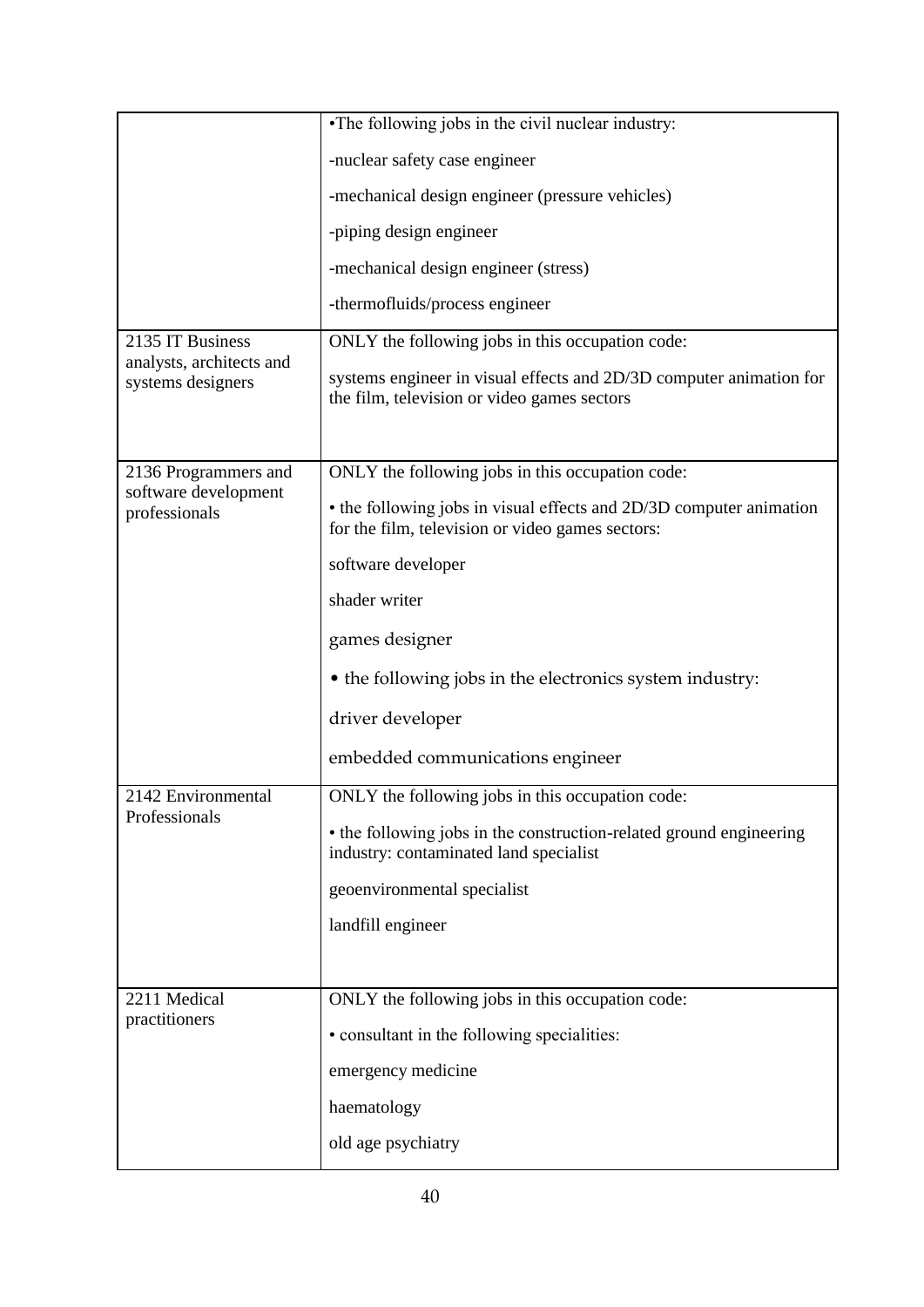|                                                | • non-consultant, non-training, medical staff post in the following<br>specialities:<br>anaesthetics                                                                                                                                                                          |
|------------------------------------------------|-------------------------------------------------------------------------------------------------------------------------------------------------------------------------------------------------------------------------------------------------------------------------------|
|                                                | general medicine specialities delivering acute care services (intensive<br>care medicine, general internal medicine (acute), emergency<br>medicine (including specialist doctors working in accident and<br>emergency))                                                       |
|                                                | rehabilitation medicine                                                                                                                                                                                                                                                       |
|                                                | psychiatry                                                                                                                                                                                                                                                                    |
| 2217 Medical                                   | ONLY the following jobs in this occupation code:                                                                                                                                                                                                                              |
| Radiographers                                  | HPC registered diagnostic radiographer                                                                                                                                                                                                                                        |
|                                                | HPC registered therapeutic radiographer                                                                                                                                                                                                                                       |
|                                                | sonographer<br>Sponsors must retain evidence of the individual's HPC registration<br>and provide this to the UK Border Agency on request. (Registration<br>may need to be done after the individual has entered the United<br>Kingdom but must be done before starting work). |
| 2231 Nurses                                    | ONLY the following job in this occupation code:                                                                                                                                                                                                                               |
|                                                | specialist nurse working in neonatal intensive care units                                                                                                                                                                                                                     |
|                                                | Sponsors must retain evidence of the individual's provisional / full<br>NMC registration and provide this to the UK Border Agency on<br>request.                                                                                                                              |
| 2314 Secondary                                 | ONLY the following jobs in this occupation code:                                                                                                                                                                                                                              |
| education teaching<br>professionals            | secondary education teachers in the subjects of maths and science<br>(chemistry and physics only)                                                                                                                                                                             |
| 2442 Social workers                            | ONLY the following jobs in this occupation code:                                                                                                                                                                                                                              |
|                                                | social worker working in children's and family services                                                                                                                                                                                                                       |
| 2461 Quality control and<br>planning engineers | ONLY the following jobs in this occupation code:                                                                                                                                                                                                                              |
|                                                | • the following jobs in the electricity transmission and distribution<br>industry: planning / development engineer                                                                                                                                                            |
|                                                | quality, health, safety and environment (QHSE) engineer                                                                                                                                                                                                                       |
| 3113 Engineering<br>technicians                | ONLY the following jobs in this occupation code:                                                                                                                                                                                                                              |
|                                                | • the following jobs in the electricity transmission and distribution<br>industry: commissioning engineer                                                                                                                                                                     |
|                                                | substation electrical engineer                                                                                                                                                                                                                                                |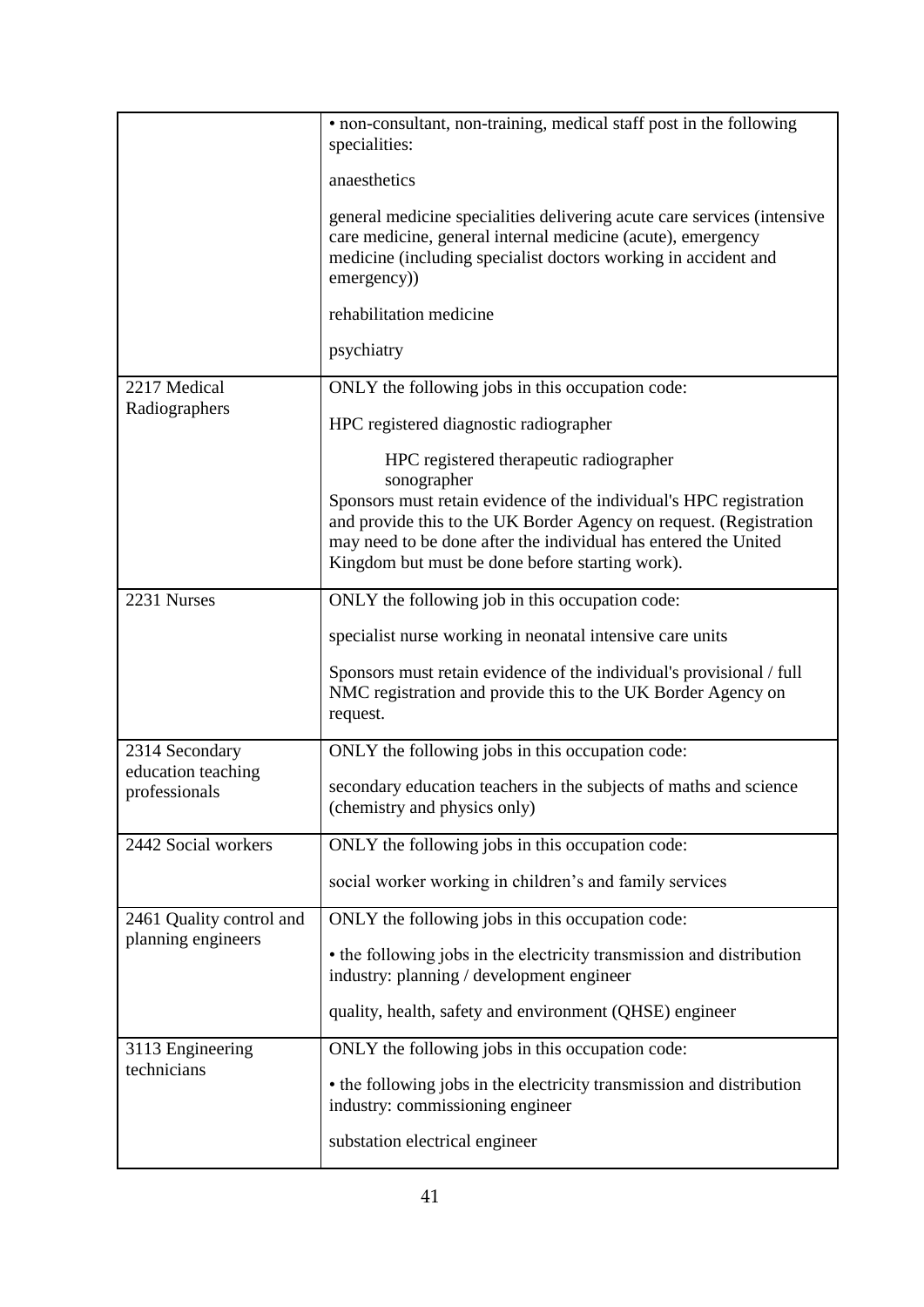| 3218 Medical and dental                        | ONLY the following jobs in this occupation code:                                                                                                                                                                                                                                                                                                                                                                                                                                                                                                                                                                |
|------------------------------------------------|-----------------------------------------------------------------------------------------------------------------------------------------------------------------------------------------------------------------------------------------------------------------------------------------------------------------------------------------------------------------------------------------------------------------------------------------------------------------------------------------------------------------------------------------------------------------------------------------------------------------|
| technicians                                    | nuclear medicine technologist                                                                                                                                                                                                                                                                                                                                                                                                                                                                                                                                                                                   |
|                                                | radiotherapy technologist                                                                                                                                                                                                                                                                                                                                                                                                                                                                                                                                                                                       |
| 3411 Artist                                    | ONLY the following jobs in this occupation code:                                                                                                                                                                                                                                                                                                                                                                                                                                                                                                                                                                |
|                                                | Animator in visual effects and 2D/3D computer animation for the<br>film, television or video games sectors                                                                                                                                                                                                                                                                                                                                                                                                                                                                                                      |
| 3414 Dancers and<br>choreographers             | ONLY the following jobs in this occupation code:                                                                                                                                                                                                                                                                                                                                                                                                                                                                                                                                                                |
|                                                | • skilled classical ballet dancers who meet the standard required by<br>internationally recognised United Kingdom ballet companies (e.g.<br>Birmingham Royal Ballet, English National Ballet, Northern Ballet<br>Theatre, The Royal Ballet and Scottish Ballet). The company must<br>either:                                                                                                                                                                                                                                                                                                                    |
|                                                | have performed at or been invited to perform at venues of the calibre<br>of the Royal Opera House, Sadler's Wells or Barbican, either in the<br>United Kingdom or overseas; or                                                                                                                                                                                                                                                                                                                                                                                                                                  |
|                                                | attract dancers and/or choreographers and other artists from other<br>countries; or                                                                                                                                                                                                                                                                                                                                                                                                                                                                                                                             |
|                                                | be endorsed as being internationally recognised by a United Kingdom<br>industry body such as the Arts Councils (of England, Scotland and/or<br>Wales)                                                                                                                                                                                                                                                                                                                                                                                                                                                           |
|                                                | skilled contemporary dancers who meet the standard required by<br>internationally recognised United Kingdom contemporary dance<br>companies (e.g. Shobana Jeyasingh Dance Company, Scottish Dance<br>Theatre and Rambert Dance Company). The company must either:<br>-have performed at or been invited to perform at venues of the calibre<br>of Sadler's Wells, the Southbank Centre or The Place, either in the<br>United Kingdom or overseas; or<br>-attract dancers and/or choreographers and other artists from all over<br>the world; or<br>-be endorsed as being internationally recognised by a United |
|                                                | Kingdom industry body such as the Arts Councils (of England,<br>Scotland and/or Wales)                                                                                                                                                                                                                                                                                                                                                                                                                                                                                                                          |
| 3415 Musicians                                 | ONLY the following jobs in this occupation code:                                                                                                                                                                                                                                                                                                                                                                                                                                                                                                                                                                |
|                                                | skilled orchestral musicians who are leaders or principals and who<br>meet the standard required by internationally recognised UK<br>orchestras (including London Symphony Orchestra, London<br>Philharmonic Orchestra, Philharmonia Orchestra and Royal<br>Philharmonic Orchestra)                                                                                                                                                                                                                                                                                                                             |
| 3416 Arts officers,<br>producers and directors | ONLY the following jobs in this occupation code:<br>• the following jobs in visual effects and 2D/3D computer animation                                                                                                                                                                                                                                                                                                                                                                                                                                                                                         |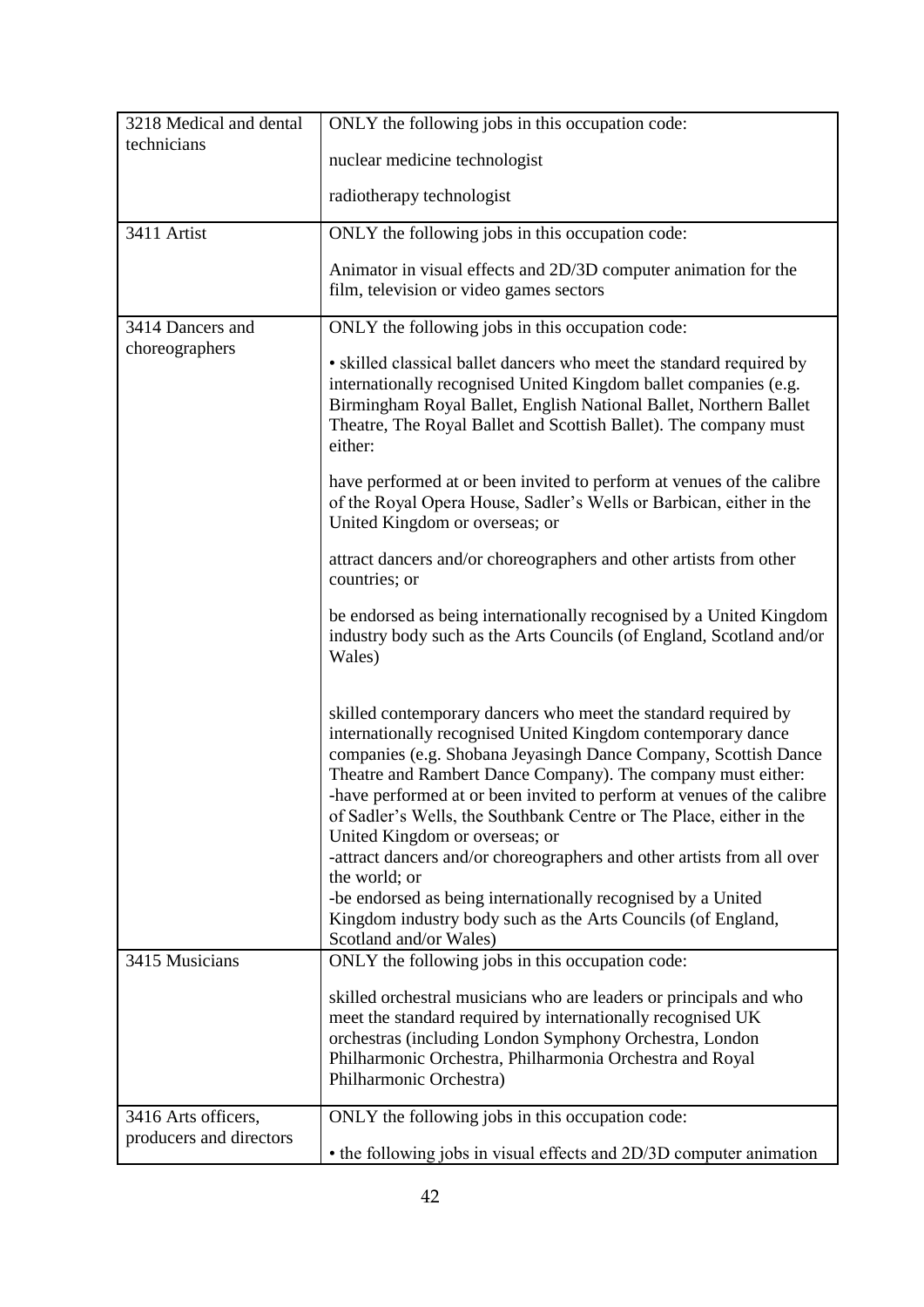|                        | for the film, television or video games sectors:                                                                                                                                                |
|------------------------|-------------------------------------------------------------------------------------------------------------------------------------------------------------------------------------------------|
|                        | 2D supervisor                                                                                                                                                                                   |
|                        | 3D supervisor                                                                                                                                                                                   |
|                        | computer graphics supervisor                                                                                                                                                                    |
|                        | producer                                                                                                                                                                                        |
|                        | production manager                                                                                                                                                                              |
|                        | technical director                                                                                                                                                                              |
|                        | visual effects supervisor                                                                                                                                                                       |
| 3421 Graphic designers | ONLY the following jobs in this occupation code:                                                                                                                                                |
|                        | • the following jobs in visual effects and 2D/3D computer animation<br>for the film, television or video games sectors:                                                                         |
|                        | compositing artist                                                                                                                                                                              |
|                        | matte painter                                                                                                                                                                                   |
|                        | modeller                                                                                                                                                                                        |
|                        | rigger                                                                                                                                                                                          |
|                        | stereo artist                                                                                                                                                                                   |
|                        | texture artist                                                                                                                                                                                  |
| 3541 Buyers and        | ONLY the following job in this occupation code:                                                                                                                                                 |
| purchasing officers    | manufacturing engineer (purchasing) in the aerospace industry                                                                                                                                   |
|                        |                                                                                                                                                                                                 |
| 5215 Welding trades    | ONLY the following job in this occupation code:                                                                                                                                                 |
|                        | high integrity pipe welder where the job requires three or more years'<br>related on-the-job experience                                                                                         |
|                        | Sponsors must retain references from the individual's past<br>employer(s) detailing three or more years' related on-the-job<br>experience and provide these to the UK Border Agency on request. |
|                        | Sponsors must also retain relevant evidence to enable them to justify<br>the following:                                                                                                         |
|                        | 1) - Why does the job require someone with three or more years'<br>related on-the-job experience? What elements of the job require this<br>experience and why?                                  |
|                        | 2) - Why could the job not be carried out to the required standard by<br>someone with less experience?                                                                                          |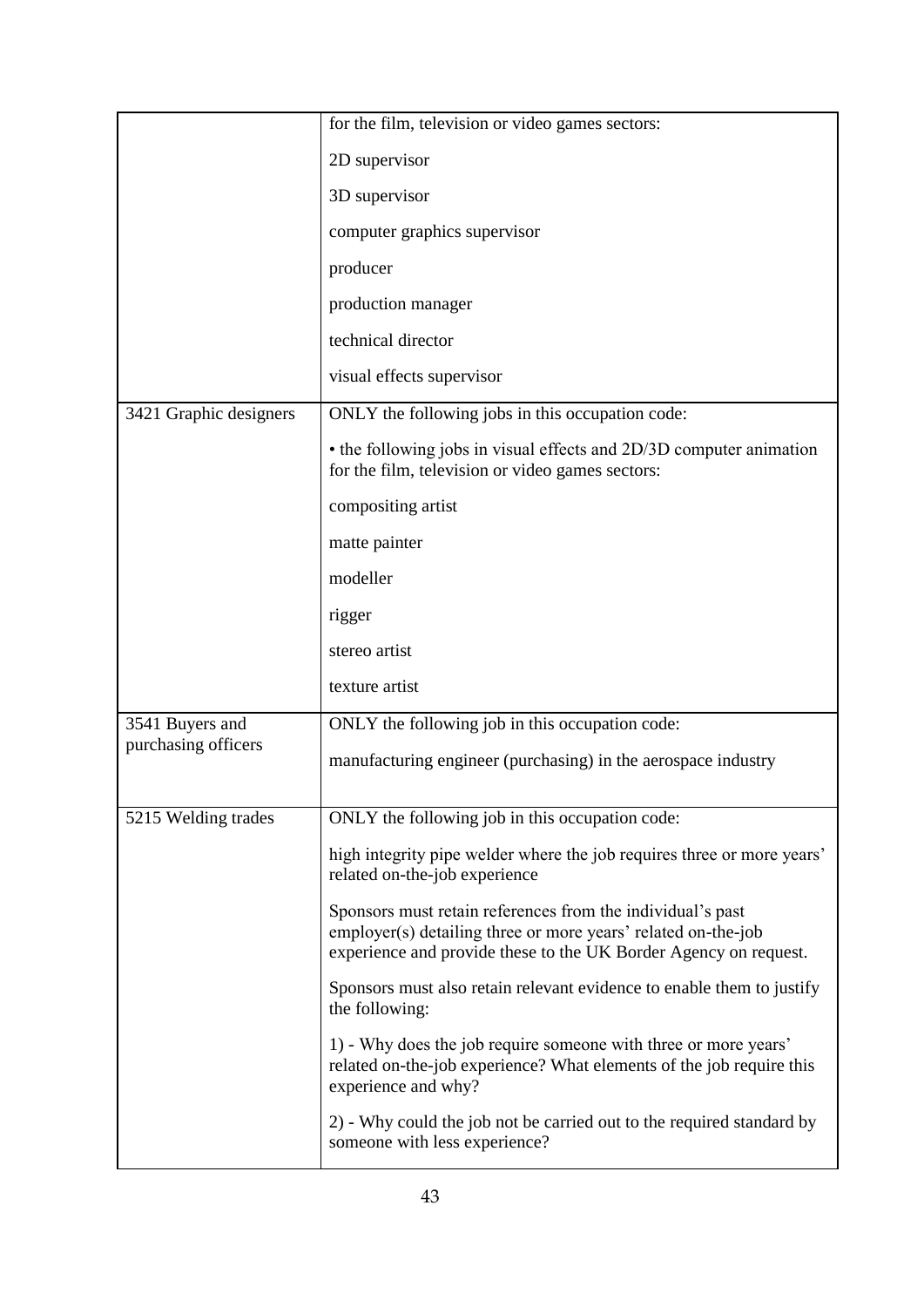|                                       | 3) - How would you expect a settled worker to gain this experience<br>before being appointed to the post?                                                                                                                                                                                                                                  |
|---------------------------------------|--------------------------------------------------------------------------------------------------------------------------------------------------------------------------------------------------------------------------------------------------------------------------------------------------------------------------------------------|
| 5223 Metal working                    | ONLY the following jobs in this occupation code:                                                                                                                                                                                                                                                                                           |
| production and<br>maintenance fitters | licensed and military certifying engineer/inspector technician                                                                                                                                                                                                                                                                             |
| 5249 Line repairers and               | ONLY the following job in this occupation code:                                                                                                                                                                                                                                                                                            |
| cable jointers                        | overhead linesworker, working on high voltage lines that carry at<br>least 275,000 volts                                                                                                                                                                                                                                                   |
| 5434 Chefs                            | ONLY the following job in this occupation code:                                                                                                                                                                                                                                                                                            |
|                                       | · skilled chef where:                                                                                                                                                                                                                                                                                                                      |
|                                       | the pay is at least £29,570 per year after deductions for<br>accommodation, meals etc; and                                                                                                                                                                                                                                                 |
|                                       | the job requires five or more years relevant experience in a role of at<br>least equivalent status to the one they are entering; and                                                                                                                                                                                                       |
|                                       | the job is not in either a fast food outlet, a standard fare outlet, or an<br>establishment which provides a take-away service; and                                                                                                                                                                                                        |
|                                       | the job is in one of the following roles:                                                                                                                                                                                                                                                                                                  |
|                                       | executive chef – limited to one per establishment                                                                                                                                                                                                                                                                                          |
|                                       | head chef – limited to one per establishment                                                                                                                                                                                                                                                                                               |
|                                       | sous chef – limited to one for every four kitchen staff per<br>establishment                                                                                                                                                                                                                                                               |
|                                       | specialist chef – limited to one per speciality per establishment                                                                                                                                                                                                                                                                          |
|                                       | A fast food outlet is one where food is prepared in bulk for speed of<br>service, rather than to individual order.                                                                                                                                                                                                                         |
|                                       | A standard fare outlet is one where the menu is designed centrally for<br>outlets in a chain / franchise, rather than by a chef or chefs in the<br>individual restaurant. Standard fare outlets also include those where<br>dishes and / or cooking sauces are bought in ready-made, rather than<br>prepared from fresh / raw ingredients. |
|                                       | Sponsors must retain references from the individual's past<br>employer(s) detailing five or more years' relevant experience in a<br>role of at least equivalent status and provide these to the UK Border<br>Agency on request.                                                                                                            |
|                                       | Sponsors must also retain relevant evidence to enable them to justify<br>the following:                                                                                                                                                                                                                                                    |
|                                       | 1) - Why does the job require someone with at least five years'                                                                                                                                                                                                                                                                            |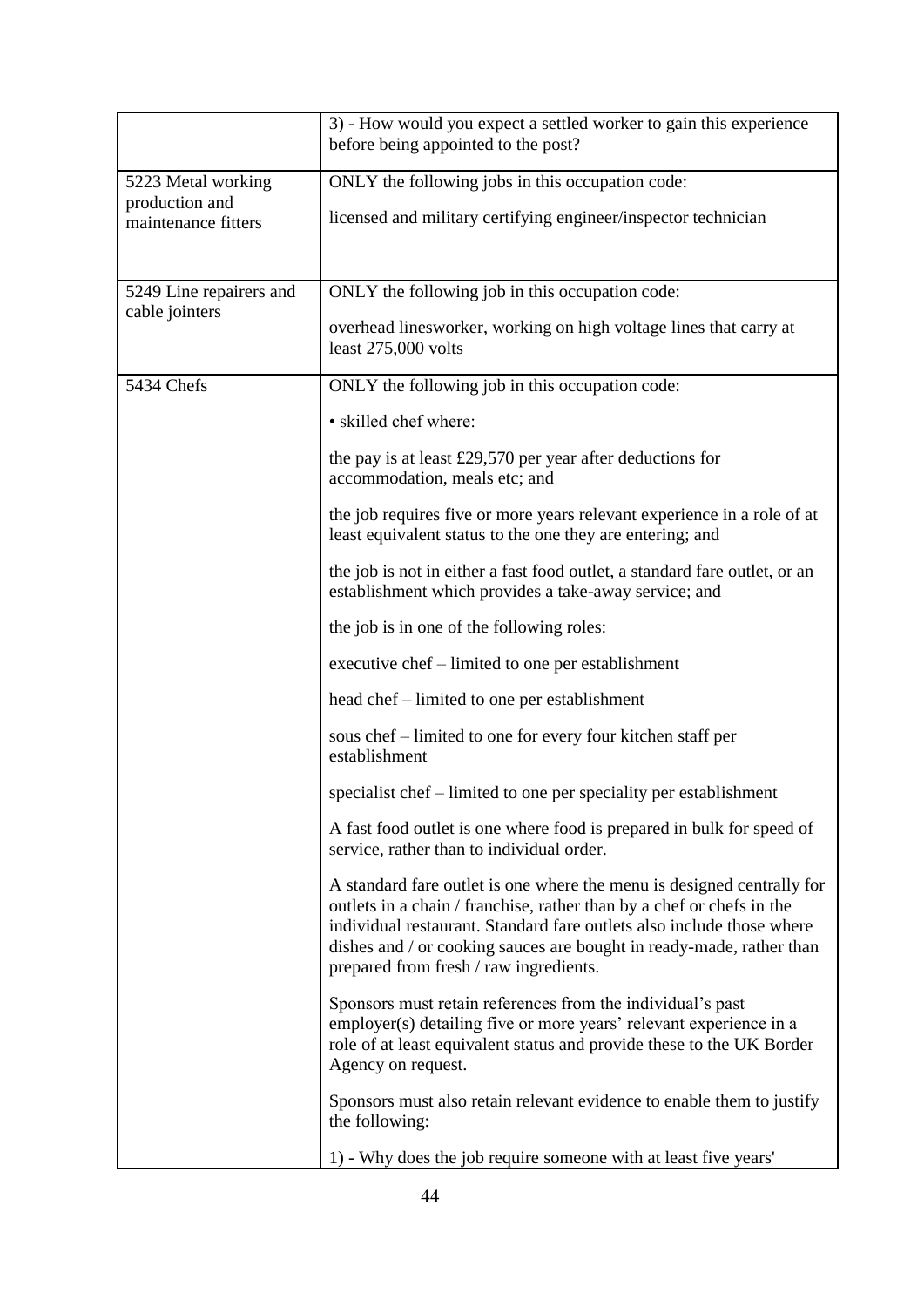| previous experience in a role of at least equivalent status? What<br>elements of the job require this experience and why? |
|---------------------------------------------------------------------------------------------------------------------------|
| 2) - Why could the job not be carried out to the required standard by<br>someone with less experience?                    |
| 3) - How would you expect a settled worker to gain this experience<br>before being appointed to the post?                 |

| Standard<br>Occupational<br>Classification<br>(SOC)code and<br>description<br>All | Job titles included on the Scotland Only Shortage<br>Occupation List and further specified criteria<br>ALL job titles and occupations on the United Kingdom                                                                                                                                                                                                                    |
|-----------------------------------------------------------------------------------|--------------------------------------------------------------------------------------------------------------------------------------------------------------------------------------------------------------------------------------------------------------------------------------------------------------------------------------------------------------------------------|
| 2113<br>Physical<br>scientists                                                    | <b>Shortage Occupation List</b><br>ONLY the following jobs in this occupation code:<br>·jobs on the United Kingdom Shortage Occupation<br>List<br>• staff working in diagnostics radiology (including<br>magnetic resonance imaging)                                                                                                                                           |
| Medical<br>2211<br>practitioners                                                  | ONLY the following jobs in this occupation code:<br>•jobs on the United Kingdom Shortage Occupation<br>List<br>•ST3, ST4, ST5 and ST6 trainees in paediatrics or<br>anaesthetics<br>• SAS staff doctors in paediatrics or anaesthetics<br>• consultants in paediatrics or anaesthetics<br>.non-consultant, non-training doctors in the specialty<br>obstetrics and gynaecology |

- 164. In the table in Appendix O, delete all references to "Cambridge ESOL" and substitute "Cambridge English (previously known as Cambridge ESOL)".
- 165. In Appendix P, after paragraph 7(xii), insert: "(xiii) Financial institutions in Sri Lanka whose financial statements are accepted, set out in Table 13."
- 166. In Appendix P, in Table 11, delete the entries "Dhaka Bank Limited", "Prime Bank Limited" and "Woori Bank Limited".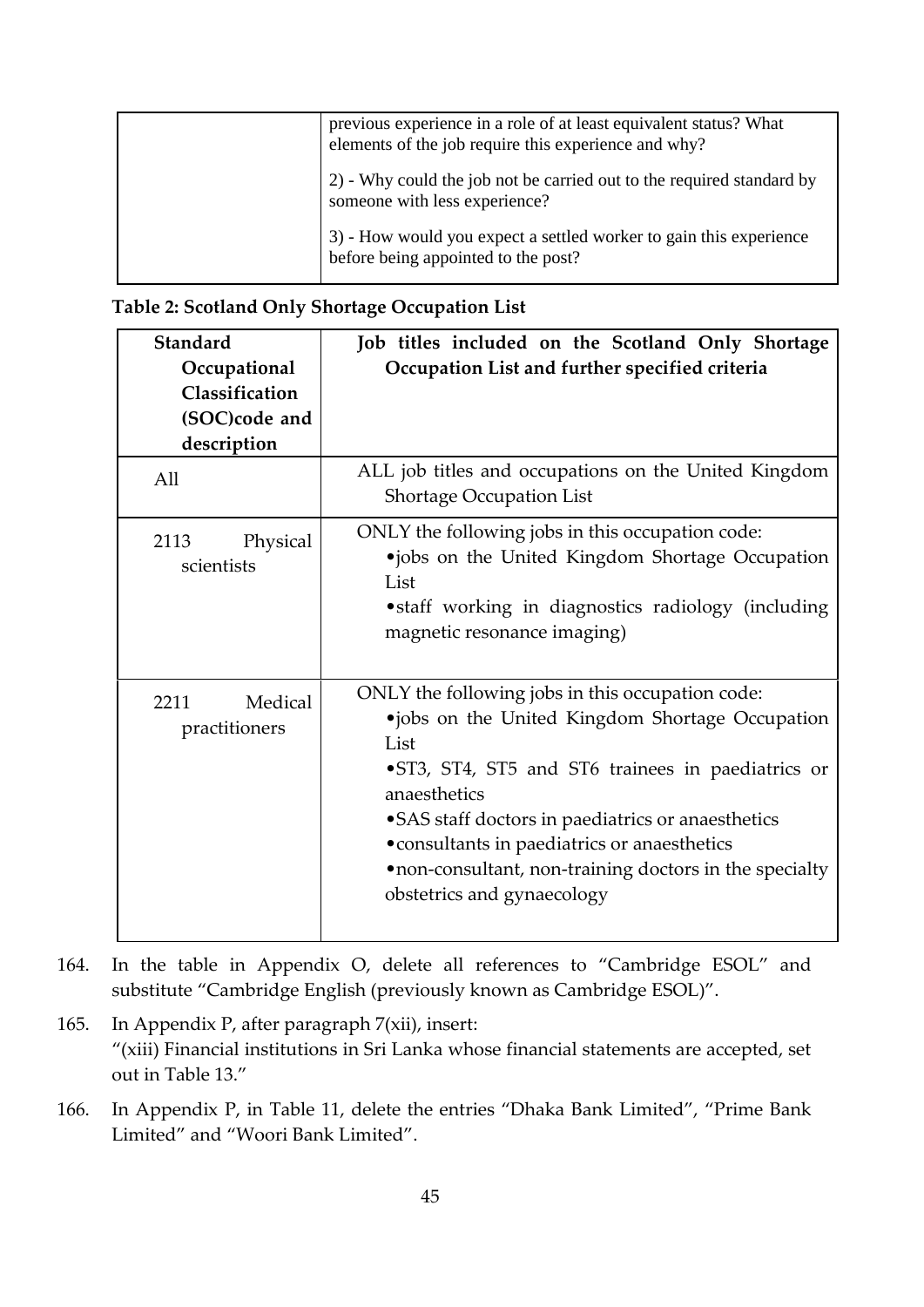- 167. In Appendix P, in Table 12, insert new entries "Dhaka Bank Limited", "Prime Bank Limited", "Pubali Bank Limited" and "Woori Bank Limited".
- 168. In Appendix P, after Table 12, insert new table:

**"Table 13: Financial institutions whose financial statements are accepted – Sri Lanka**

| Name of Financial Institution - Licensed Commercial Banks |
|-----------------------------------------------------------|
|                                                           |
| Amana Bank Ltd                                            |
| Axis Bank Ltd                                             |
| <b>Bank of Ceylon</b>                                     |
| Citibank, N.A.                                            |
| Commercial Bank of Ceylon PLC                             |
| Deutsche Bank AG                                          |
| DFCC Vardhana Bank PLC                                    |
| Habib Bank Ltd                                            |
| <b>Hatton National Bank PLC</b>                           |
| <b>ICICI Bank Ltd</b>                                     |
| Indian Bank                                               |
| <b>Indian Overseas Bank</b>                               |
| <b>MCB Bank Ltd</b>                                       |
| National Development Bank PLC                             |
| <b>Nations Trust Bank PLC</b>                             |
| Pan Asia Banking Corporation PLC                          |
| People's Bank                                             |
| <b>Public Bank Berhad</b>                                 |
| Sampath Bank PLC                                          |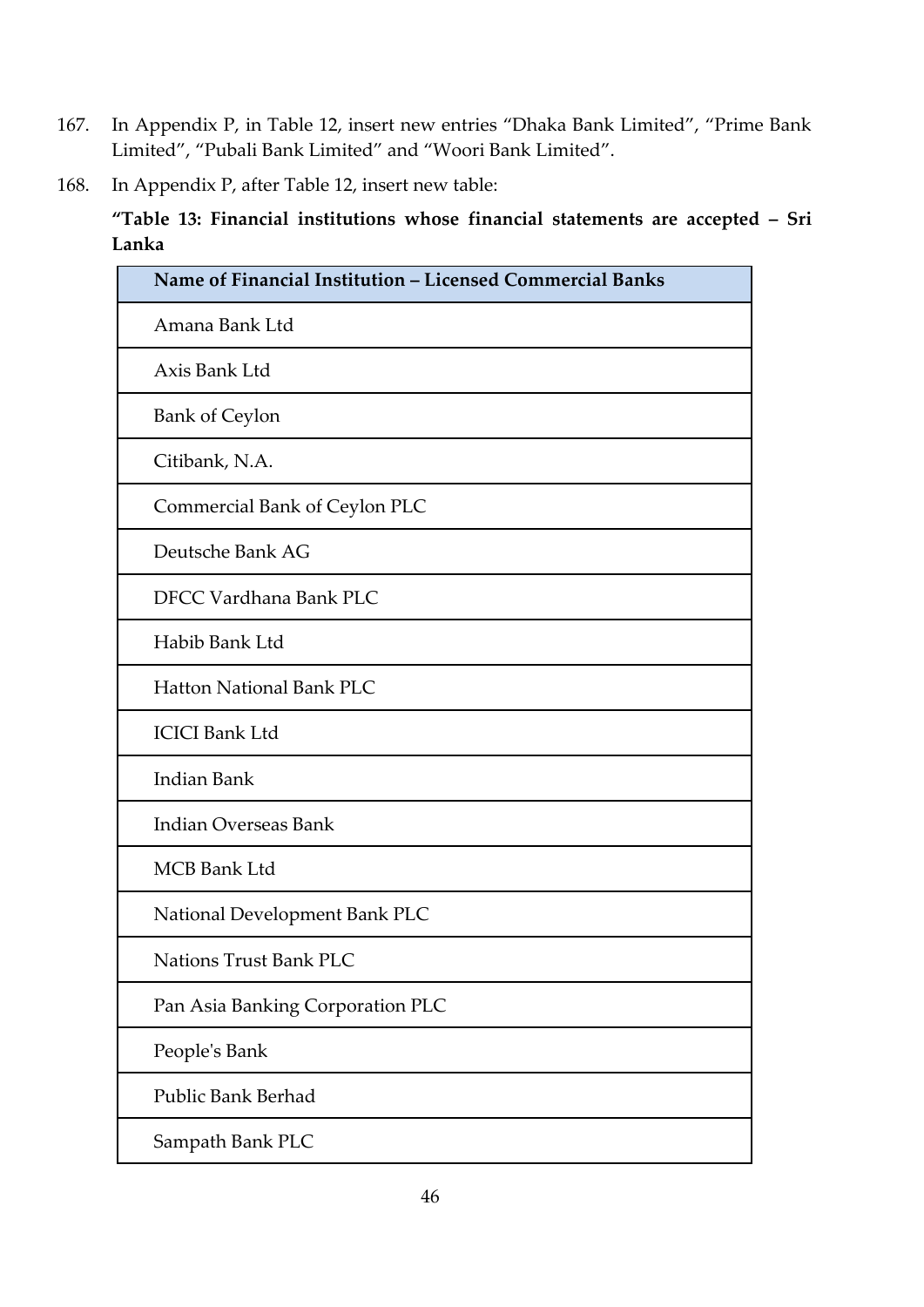Seylan Bank PLC

Standard Chartered Bank

State Bank of India

The Hongkong & Shanghai Banking Corporation Ltd

Union Bank of Colombo PLC

**Name of Financial Institution – Licensed Specialised Banks** 

DFCC Bank

Housing Development Finance

Lankaputra Development Bank Ltd

MBSL Savings Bank Ltd

National Savings Bank

Pradeshiya Sanwardhana Bank

Sanasa Development Bank Ltd

Sri Lanka Savings Bank Ltd

State Mortgage & Investment Bank

- 169. In Appendix T Part 1 applicable countries (in the bullet list) after "Thailand" insert "The Philippines".
- 170. In Appendix T Part 2 list of screening clinics after Malaysia "info@lifecare.com.my" insert

"Kuching:

Normah Medical Specialist Centre Lot 937, Section 30 KTLD, Jalan Tun Abdul Rahman, Petra Jaya, 93050 Kuching, Sarawak T: +60 82-440055 inquiry@normah.com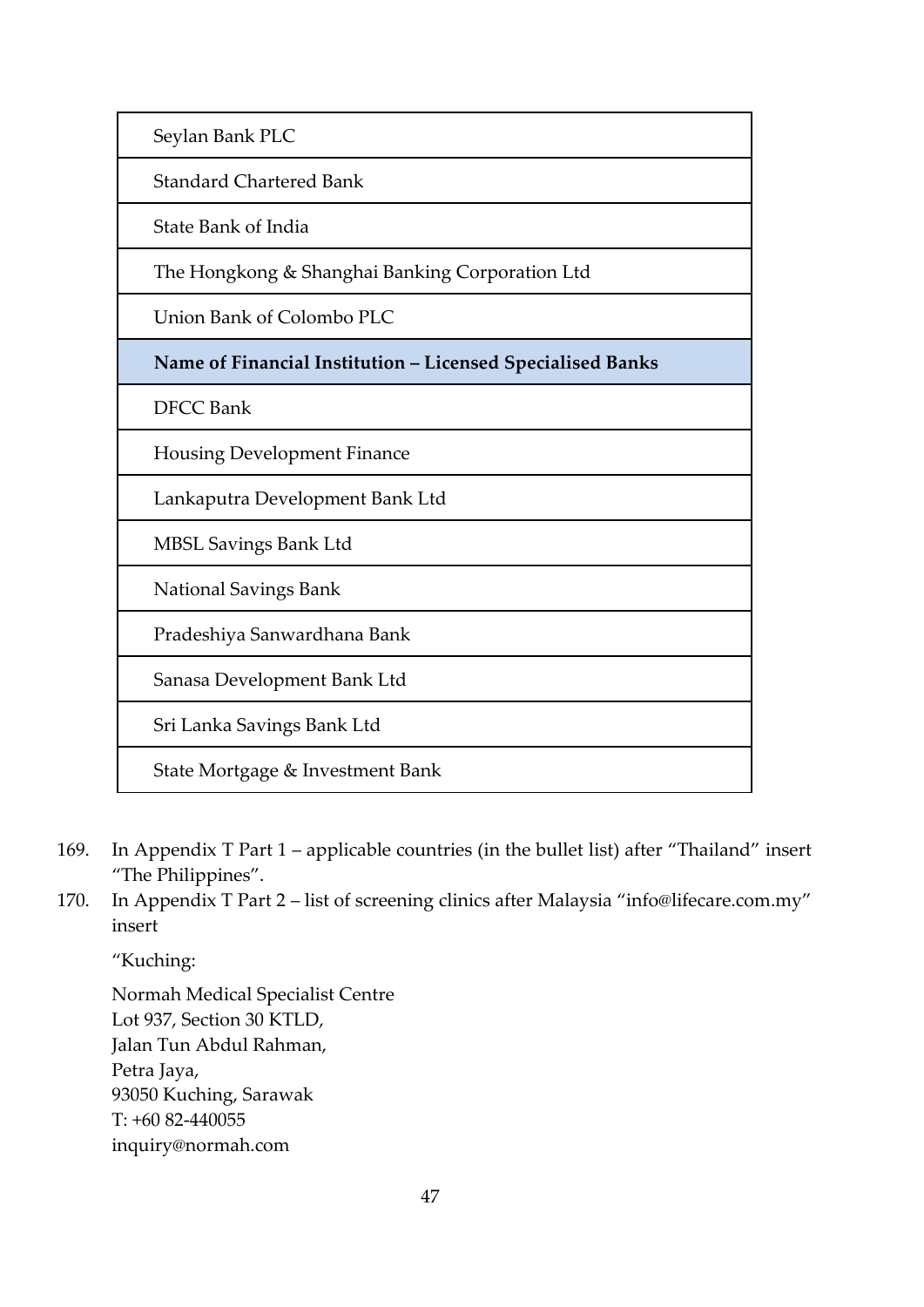Penang: Penang Aventist Hospital 465 Jalan Burma, 10350 Penang, Tel (+604) 226 1566 Ext.202 Fax (+604) 229 3037 Website: www.pah.com.my".

171. In appendix T Part 2 – list of screening clinics after "Thailand Fax:+66 2 234 7956" insert

"**The Philippines**  Manila – International Organization for Migration (IOM) IOM Health Centre 15th Floor Trafalgar Plaza, 105 H.V. dela Costa Street, Salcedo Village, Makati City 1227, Metro Manila".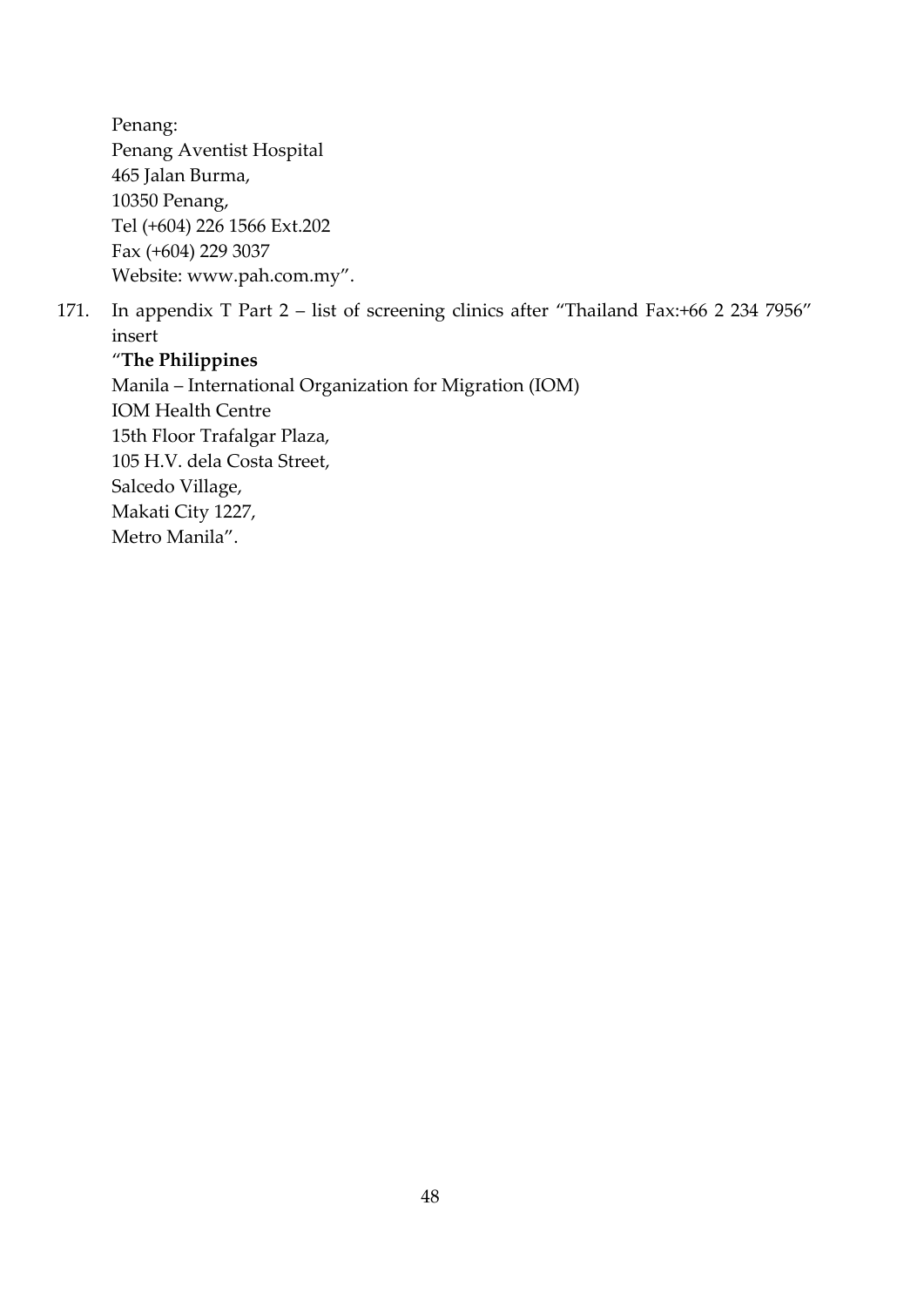#### **EXPLANATORY NOTE**

#### **1. Purpose of the Instrument**

1.1 The United Kingdom has made changes to the Immigration Rules applicable to the United Kingdom in five sets of Rules changes which were laid before Parliament in January 2013, February 2013 and March 2013. The purpose of this instrument is to bring the Immigration rules for the Isle of Man into line with those of the United Kingdom in those categories which apply in both jurisdictions.

## **2. Policy Background**

#### *What is being done and why*

## 2.1 *Points Based System*

*Tier 2*

- Minimum annual salary thresholds are being updated by 1.4%, in line with annual wage inflation recorded by the Average Weekly Earnings Index (AWEI), and rounded to the nearest  $£100$ . For example this increases a salary of £20,000 to £20,300.
- The Shortage Occupation List, contained in Appendix K of the Immigration Rules, sets out skilled occupations where there are shortages which can sensibly be filled by migrant workers. There is one list for the whole of the UK and a list of additional occupations for Scotland. Applicants working in shortage occupations are not subject to a Resident Labour Market Test and are exempt from the £35,000 (or £35,500) earnings threshold when they apply for settlement. Changes are being made to update these lists following a review by the Migration Advisory Committee in the United Kingdom.
- To reduce administrative burdens for applicants and sponsoring employers, a change is being made to the requirement for Intra-Company Transferees to provide 12 months' of payslips to prove they have worked for their sponsoring employer's organisation for 12 months. The 12 month prior employment rule will continue to apply but will only need to be confirmed through the provision of payslips where there is any doubt.
- Changes are being made to the post-study work provision for students graduating in the Isle of Man to switch into Tier 2. The existing Rules require such students to still have existing valid leave, and to have graduated during a period of continuous leave which includes their current grant of leave. These requirements are being changed to state that breaks in leave of up to 28 days are acceptable, in line with the policy on overstayers established in previous Statements of Changes). The changes also clarify that undergraduate Masters degrees are eligible under the provisions as well as postgraduate Masters degrees.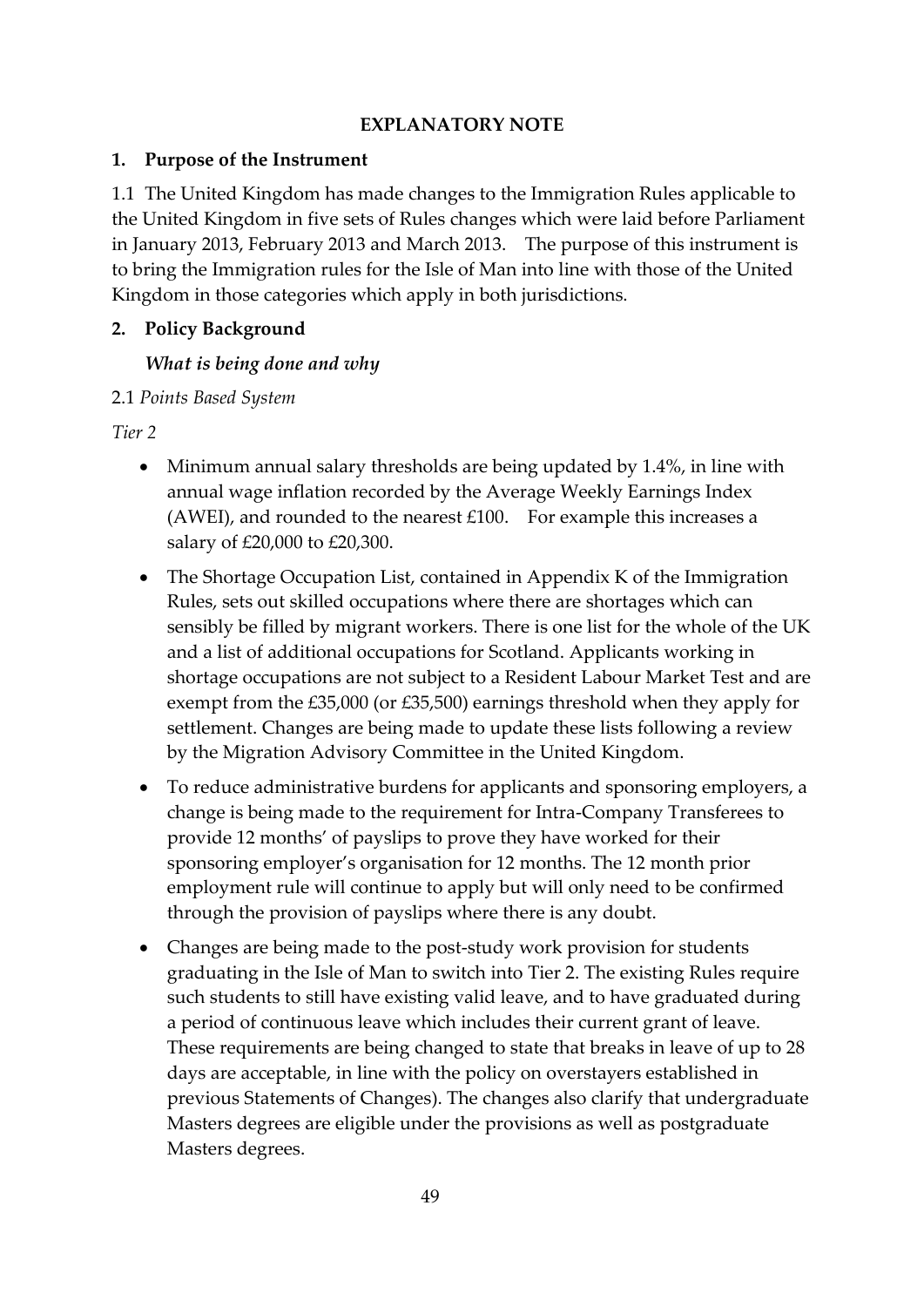- To improve flexibility, we are adjusting the permitted changes to a Tier 2 migrant's salary that may be made without requiring a fresh application. The changes now permit reductions in salary as well as increases, providing the salary does not reduce below the appropriate rate for the occupation or any overall salary threshold in the table above which applies to the applicant. These changes apply in addition to the existing provision for maternity, paternity or adoption leave, long-term sick leave, and company-wide reductions in pay to avoid redundancies.
- A clarification is being made to confirm that Tier 2 (General) migrants may apply for extensions to continue working in the same occupation (not just the same job) with the same Sponsor, without a Resident Labour Market Test being required.

#### 2.2 *Visitors*

- Changes clarifying the Visitor rules will prevent abuse by visitors who are living in the Isle of Man through frequent, successive visits and will strengthen the Rules for a third party who is providing support to a visitor (either financial support or accommodation) by requiring them to demonstrate they are able and intend to do so, and are legally present in the Isle of Man.
- The period of initial leave granted to graduates undertaking an unpaid clinical attachment or dental observation post is being increased from 6 weeks to 3 months in line with the average length of such postings.

## 2.3 *Parts 5, 6 and 6A of the Immigration Rules – Work Related Settlement*

- Parts 5, 6 and 6A of the Immigration Rules include provision for indefinite leave to remain for work and economic activity-related routes of entry - for example work permit holders, businesspersons, investors, Tier 1 and Tier 2 of the Points Based System.
- In the UK's Immigration Rules the requirement for a continuous period of lawful residence in the UK is common to all these routes. There is no definition of UK for the purpose of the Immigration Rules, but the Interpretation Act 1978 (an Act of Parliament) defines the UK as Great Britain and Northern Ireland. This excludes the Crown Dependencies (the Bailiwicks of Guernsey and Jersey and the Isle of Man) and time spent there in a specified category has not counted toward indefinite leave to remain in the UK. The Crown Dependencies are, however, part of the Common Travel Area (CTA). Under Schedule 4 of the Immigration Act 1971, leave granted in the Crown Dependencies is treated as if it has been granted in the UK. The UK's Rules have therefore been amended so as to include time spent in the Crown Dependencies in specified categories in the calculation of the continuous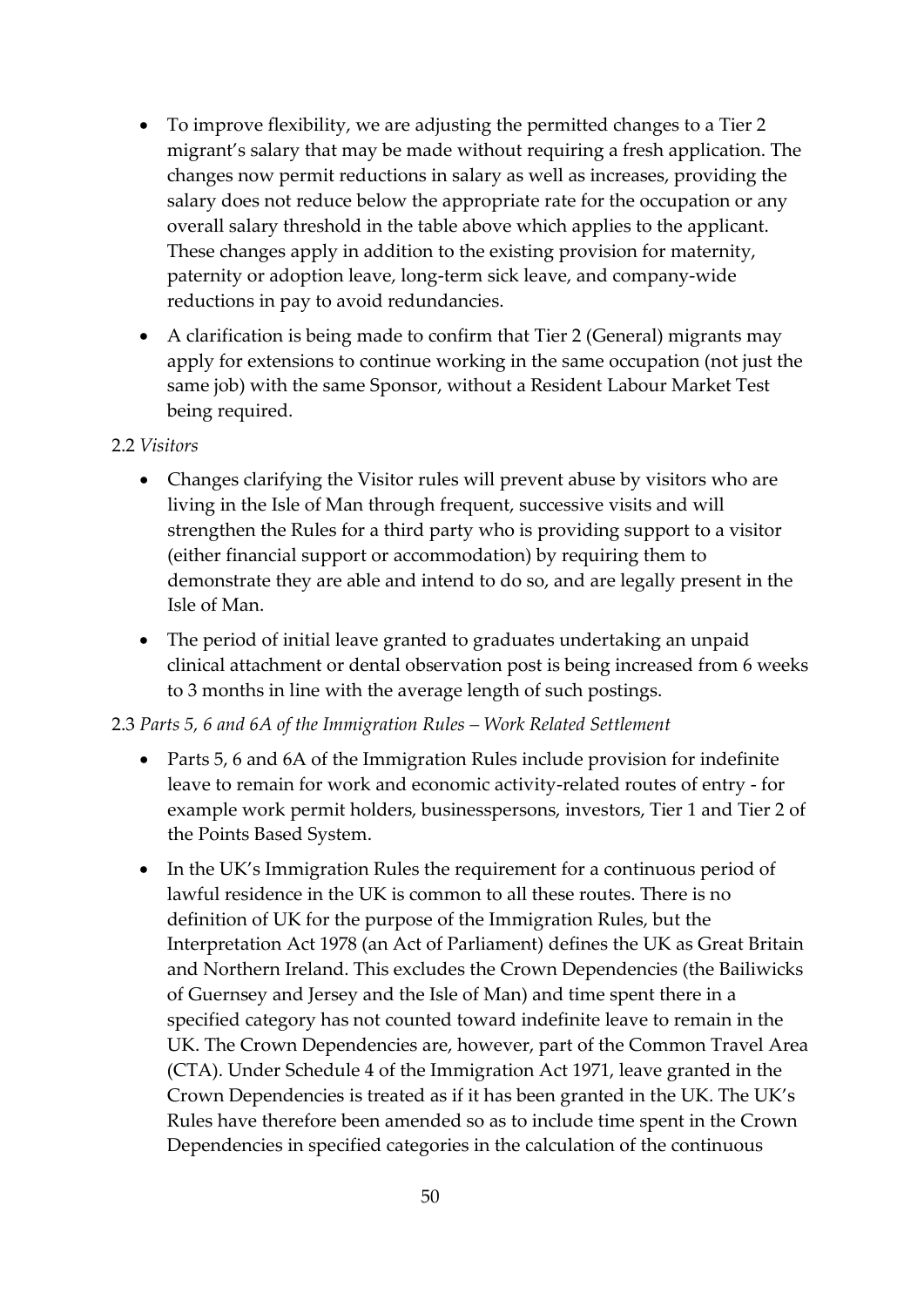residence period for indefinite leave to remain in the UK in categories in Parts 5, 6 and 6A.

- Time spent in the UK and the Channel Islands has, historically, been considered to count towards time spent in the Isle of Man for the purposes of Indefinite Leave to Remain. The Isle of Man Immigration Rules are being amended to show that the previously concessional arrangement is now part of the Immigration Rules for the same categories as outlined in the UK Immigration Rules.
- Amendments are being made to the continuous residence requirement for indefinite leave to remain for Tier 1 (General), to clarify that absences from the Isle of Man must be for a specific reason.
- A concession from the requirement to be paid at the appropriate salary rate at the time of the indefinite leave to remain application, owing to a reduction in pay due to maternity, paternity or adoption leave, is being brought into the Rules for work permit holders, Tier 2 (Intra-Company Transfer) and Tier 2 (General).

## *2.4 Family and Private Life*

2.4.1 The following minor changes and clarifications are being made to the Immigration Rules relating to family life:

- To clarify that the transitional provisions for further applications made by those granted entry clearance or limited leave to enter or remain under Part 8 of the Rules before 9 July 2012 can only be accessed by persons in the Isle of Man and subject to the requirements of Part 8 for such applications.
- To provide that a person may apply for further limited leave to remain as a partner under Part 8 within a period of 28 days of the end of their last such leave.
- To provide that the partner of a Points Based System migrant not on a route to settlement cannot switch into the partner route under Part 8 and amalgamate their leave as a partner under both routes towards the qualifying period for settlement.
- To ensure that references to the UK National Recognition Information Centre are correct. (UK NARIC is the agency responsible for providing a comparison of international qualifications against UK qualification framework levels).
- In respect of the financial requirements for partners and dependent children under Appendix FM and Appendix FM-SE:
	- o To clarify the basis on which non-salaried employment income at the date of application is calculated. This will be done by calculating that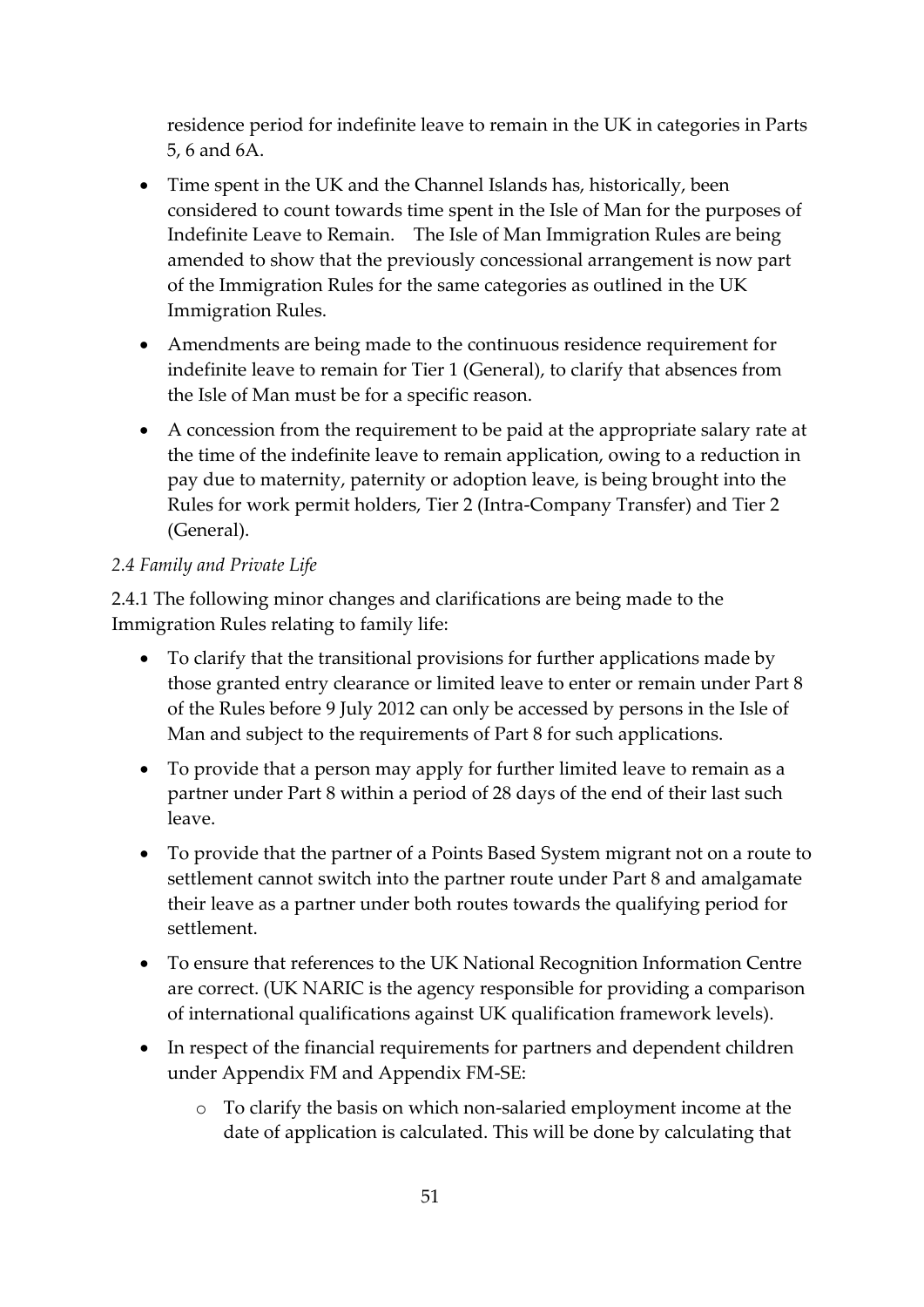income on the annualised basis of the gross monthly average in the period of 6 months prior to application.

- o To clarify that those working in the Isle of Man at the date of application can include earnings from employment in the Isle of Man and overseas, where they are required to show the amount of their earnings from employment in the 12 months prior to application.
- o To clarify the evidence of self-employment to be provided.
- o To clarify the company-based evidence to be provided by directors and/or shareholders in companies in sole or limited family ownership.
- o To provide greater flexibility in meeting the financial requirements for those who are, or have in the previous 6 months been, in receipt of maternity, paternity, adoption or sick pay. To provide flexibility also for those who are or have been on parental leave.
- o To provide that relevant cash savings held at the date of application by the applicant, their partner or the couple jointly can have been held by them as investment funds within the previous 6 months.
- o To clarify that, where the applicant and their partner are resident in the Isle of Man at the date of application, rental income from a property in the Isle of Man cannot be counted as income if that property will become their main residence if the application is granted.
- o To confirm that cash income on which the correct tax has been paid may be counted as income.
- o To confirm that, where an academic stipend or maintenance grant is or will be paid on a tax-free basis, the gross equivalent amount may be counted as income.
- To confirm that the Isle of Man Immigration Office has discretion to contact the applicant to request further information or documents before making a decision on the application.

2.4.2 The following minor changes and clarifications are being made to the Immigration Rules relating to private life:

 To confirm that a valid application is required to be made for leave to remain on the grounds of private life, except in the same specified circumstances as when such a valid application is not required for leave to remain on grounds of family life. For example, those circumstances include when the claim is raised where a migrant is in immigration detention; where removal directions have been set pending an imminent removal; and in an appeal.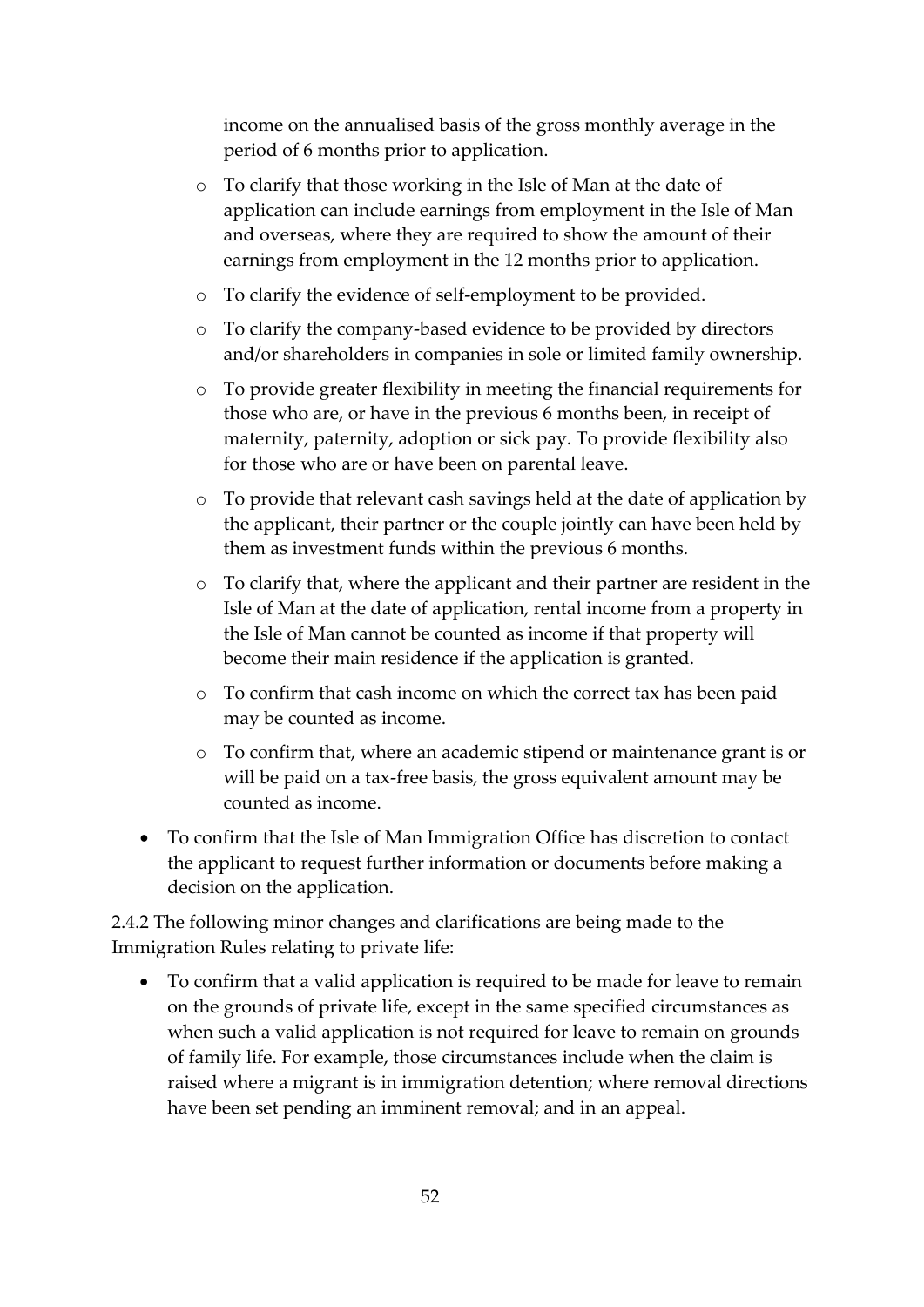To make a minor clarification to the drafting of the provision relating to applications for Indefinite Leave to Remain on the basis of private life.

## 2.5 *Changes related to EEA rules*

Following the European Court of Justice case in *Chen (C-200/02,)* the UK created paragraphs 257C-E of the Immigration Rules to provide for entry as the carer or relative of an EEA national child in the UK, which was also included in the Isle of Man Immigration Rules. In the Upper Tribunal case of *M (Chen parent: source of rights) Ivory Coast [2010] UKUT 277 (IAC),* the domestic court confirmed that a primary carer of a self-sufficient EEA national child had a directly enforceable EU right to enter and reside in the host state to facilitate the child's free movement rights. This EU right is not subject to any restrictions imposed by the Immigration Rules regime. As a consequence it is no longer appropriate to deal with this category of case within the Rules.

## 2.6 *Tuberculosis Screening*

This Statement increases the number of countries in which pre entry screening is required and increases the number of clinics authorised to carry out this screening in accordance with this policy.

## 2.7 *Other cross-cutting amendments*

The following cross-cutting changes are being made, which relate to various immigration categories:

- Further to the Supreme Court judgment in  $R$  (on the application of Alvi) (Respondent) v Secretary of State for the Home Department (Appellant), an existing requirement (previously set out in guidance published by the Isle of Man Immigration Office) is being added to the Immigration Rules. This sets out the evidence that must be provided by child dependants of Points-Based System migrants, if they are over the age of 16, to show that they are not living an independent life. This was inadvertently overlooked when other requirements from guidance were added to the Immigration Rules .
- A clarification is being made to the rules concerning maintenance funds required for Points-Based System migrants and their dependants to show that they are able to support themselves without access to public funds. The clarification confirms that overdraft facilities cannot be considered towards the level of available funds that is required.
- An update is being made to the list of approved English language test providers for various immigration categories, to reflect the fact that the Cambridge ESOL provider has changed its name to Cambridge English.
- Routine updates are being made to the lists of financial institutions in Bangladesh from which statements are or are not accepted. A new list of